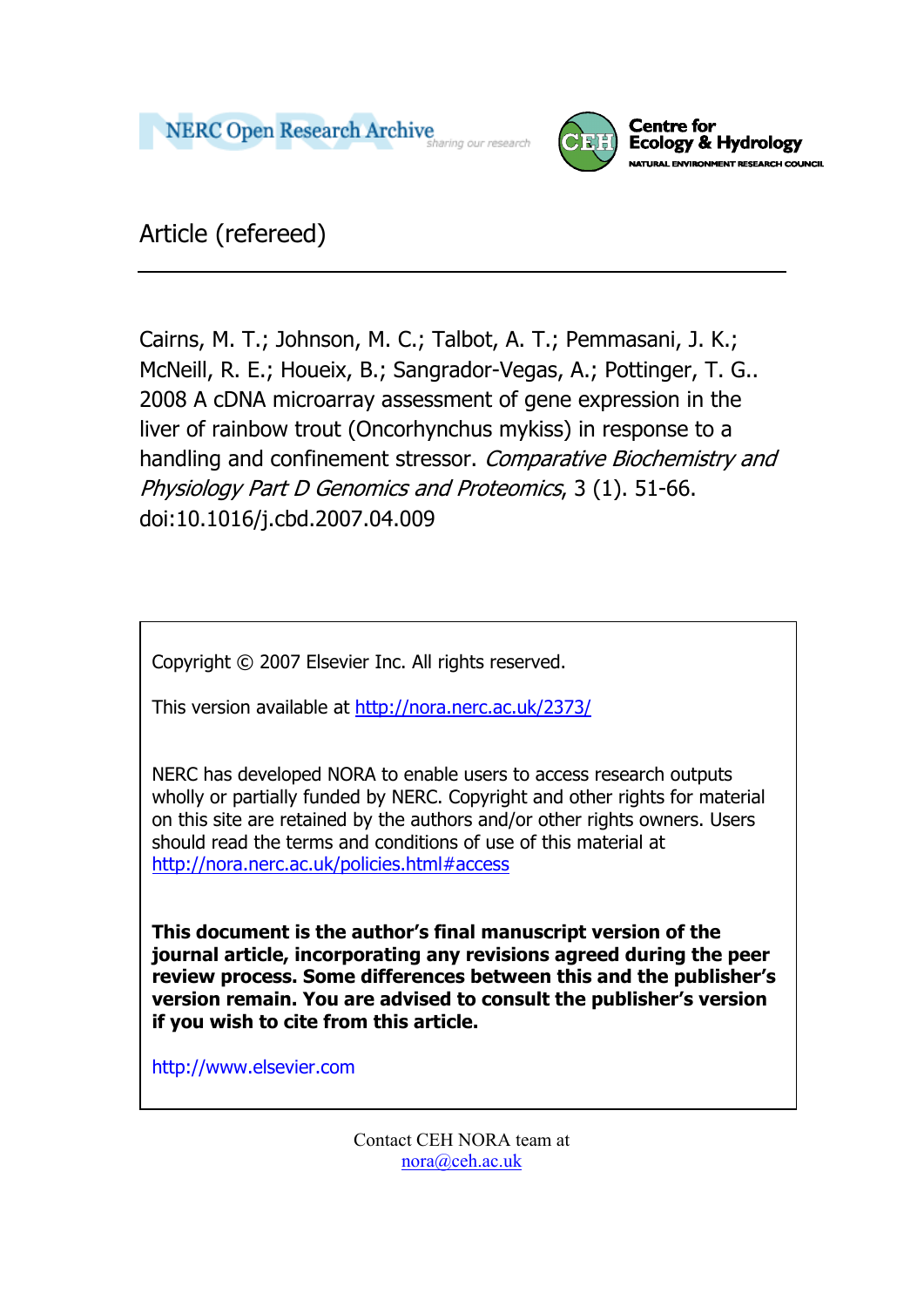| $\overline{2}$ |                                                                                                                            |
|----------------|----------------------------------------------------------------------------------------------------------------------------|
| 3              | A cDNA microarray assessment of gene expression in                                                                         |
| $\overline{4}$ | the liver of rainbow trout ( <i>Oncorhynchus mykiss</i> ) in                                                               |
| 5              | response to a handling and confinement stressor.                                                                           |
| 6              |                                                                                                                            |
| 7              |                                                                                                                            |
| 8              | M. T. Cairns <sup>1</sup> *, M. C. Johnson <sup>1</sup> , A. T. Talbot <sup>1</sup> , J. K. Pemmasani <sup>1</sup> , R. E. |
| 9              | McNeill <sup>1</sup> , B. Houeix <sup>1</sup> ,                                                                            |
| 10             | A. Sangrador-Vegas <sup>1</sup> , and T. G. Pottinger. <sup>2</sup>                                                        |
| 11             |                                                                                                                            |
| 12             | <sup>1</sup> National Diagnostics Centre, National University of Ireland, Galway, Ireland                                  |
| 13             | <sup>2</sup> Centre for Ecology and Hydrology, Lancaster Environment Centre, Library Avenue,                               |
| 14             | Bailrigg, Lancaster LA1 4AP, United Kingdom                                                                                |
| 15             |                                                                                                                            |
| 16             |                                                                                                                            |
| 17             | * Corresponding author. Tel.: +353 91492094; Fax: +353 91586570;                                                           |
| 18             | E-mail address: michael.cairns@nuigalway.ie                                                                                |
| 19             |                                                                                                                            |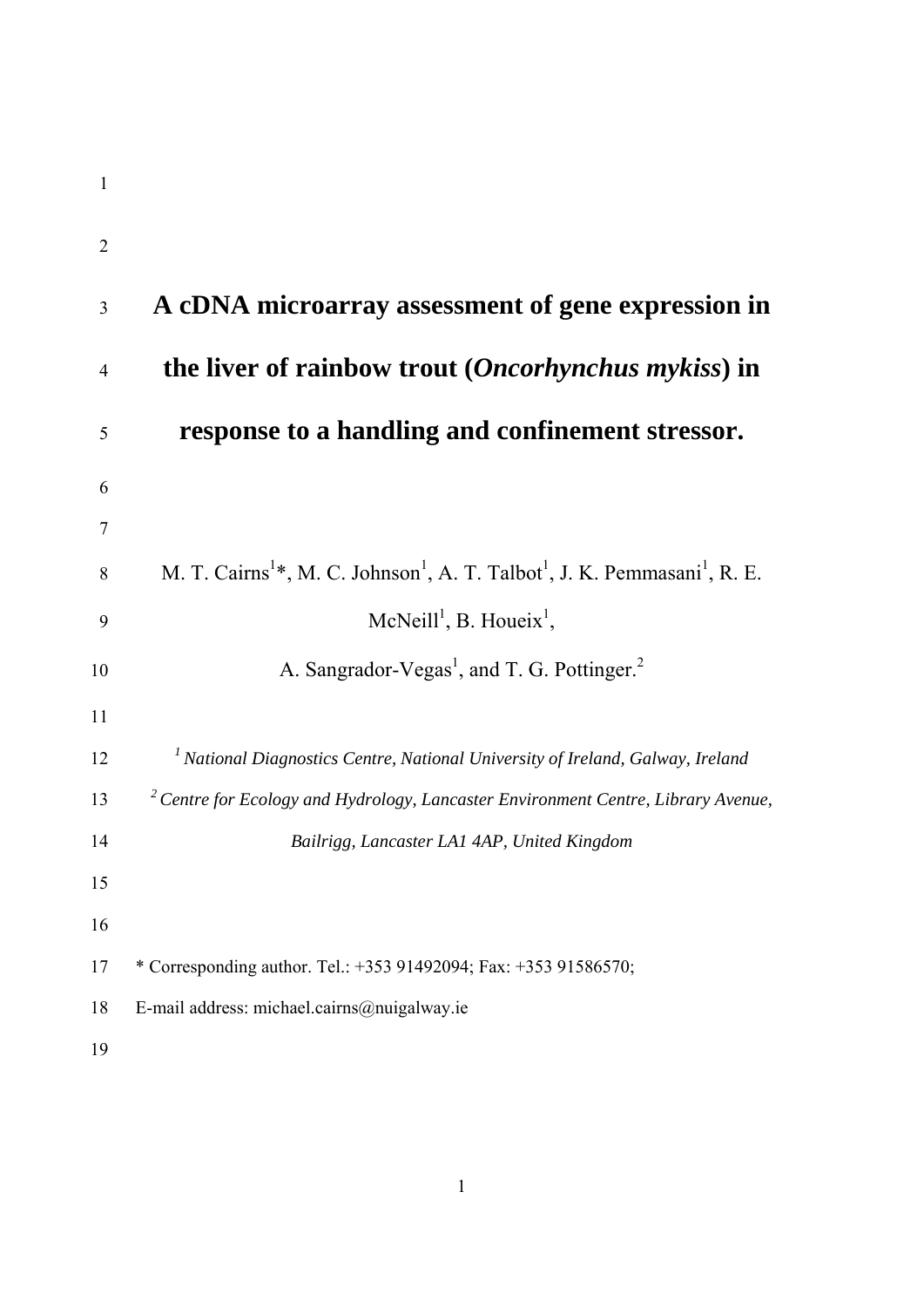#### 20 **Abstract**

21 A purpose-designed microarray platform (Stressgenes, Phase 1) was utilised to 22 investigate the changes in gene expression within the liver of rainbow trout during 23 exposure to a prolonged period of confinement. Tissue and blood samples were collected 24 from trout at intervals up to 648 h after transfer to a standardised confinement stressor, 25 together with matched samples from undisturbed control fish. Plasma ACTH, cortisol, 26 glucose and lactate were analysed to confirm that the neuroendocrine response to 27 confinement was consistent with previous findings and to provide a phenotypic context to 28 assist interpretation of gene expression data. Liver samples for suppression subtractive 29 hybridization (SSH) library construction were selected from within the experimental 30 groups comprising "early" stress (2-48h) and "late" stress (96-504h). In order to reduce 31 redundancy within the four SSH libraries and yield a higher number of unique clones an 32 additional subtraction was carried out. After printing of the arrays a series of 55 33 hybridisations were executed to cover 6 time-points. At 2h, 6h, 24h, 168h and 504h 5 34 individual confined fish and 5 individual control fish were used with control fish only at 35 0h. A preliminary list of 314 clones considered differentially regulated over the complete 36 time course was generated by a combination of data analysis approaches and the most 37 significant gene expression changes were found to occur during the 24h to 168h time 38 period with a general approach to control levels by 504h. Few changes in expression were 39 apparent over the first 6h. The list of genes whose expression was significantly 40 altered comprised predominantly genes belonging to the biological process category 41 (response to stimulus) and one cellular component category (extracellular region) and 42 were dominated by so-called acute phase proteins. Analysis of the gene expression profile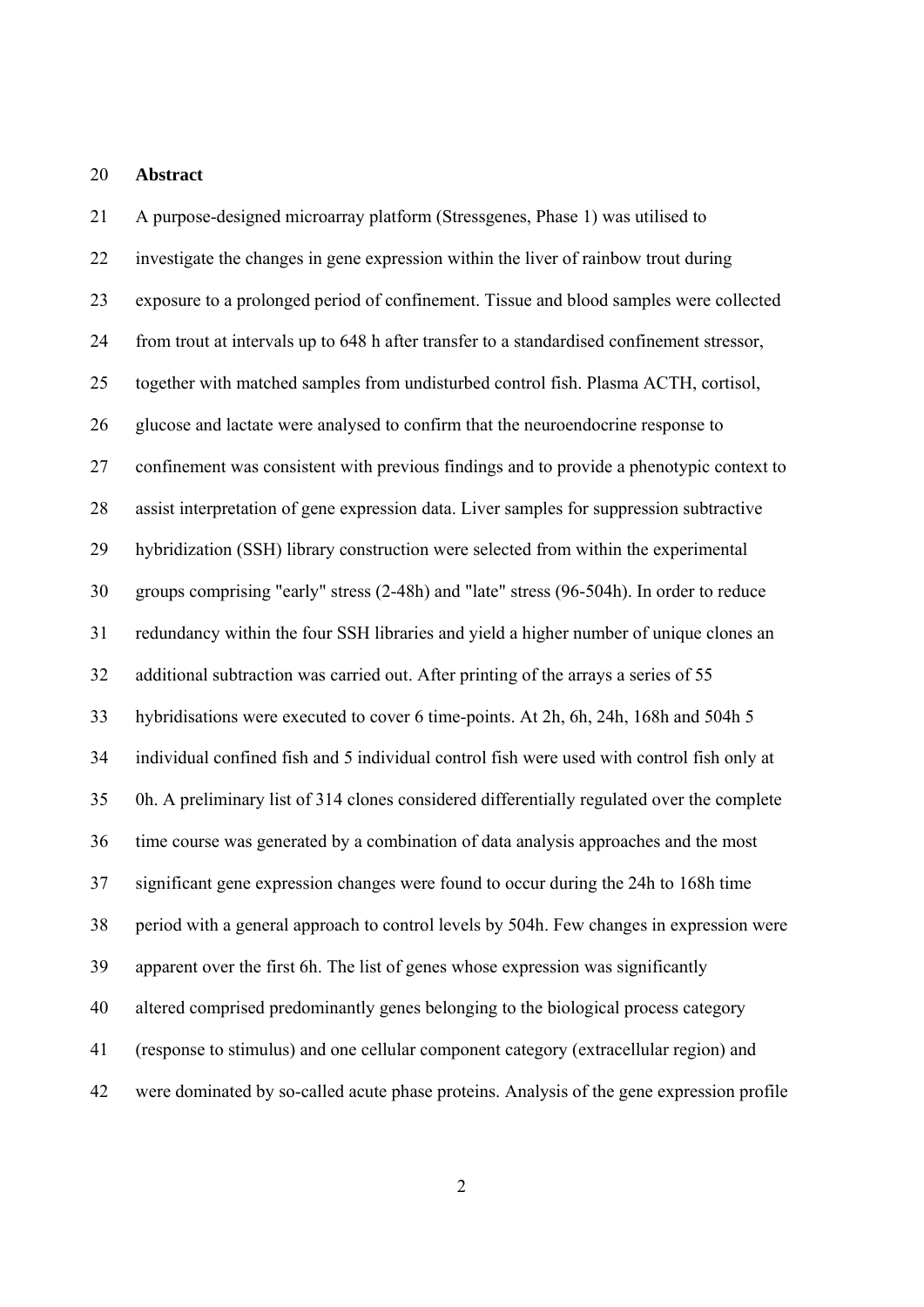| 43 | in liver tissue during confinement revealed a number of significant clusters. The major     |  |  |
|----|---------------------------------------------------------------------------------------------|--|--|
| 44 | patterns comprised genes that were up-regulated at 24 h and beyond, the primary             |  |  |
| 45 | examples being haptoglobin, $\beta$ -fibrinogen and EST10729. Two representative genes from |  |  |
| 46 | each of the six k-means clusters were validated by qPCR. Correlations between               |  |  |
| 47 | microarray and qPCR expression patterns were significant for most of the genes tested.      |  |  |
| 48 | qPCR analysis revealed that haptoglobin expression was up-regulated approximately 8-        |  |  |
| 49 | fold at 24 h and over 13-fold by 168 h                                                      |  |  |
| 50 |                                                                                             |  |  |
| 51 |                                                                                             |  |  |
| 52 |                                                                                             |  |  |

53 *Keywords*: rainbow trout, *Oncorhynchus mykiss*, stress, microarray, gene expression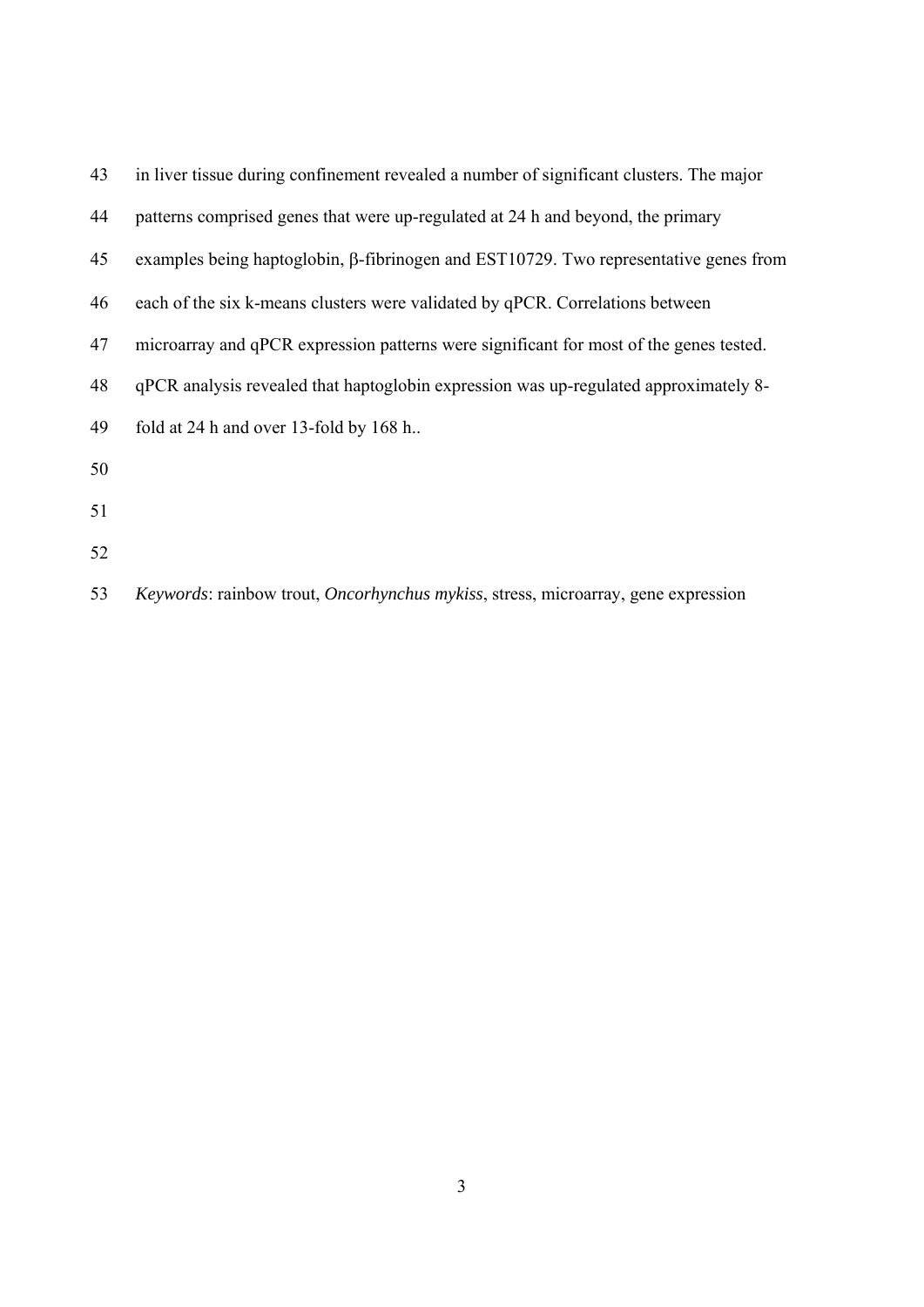#### 54 **1. Introduction**

55 The vertebrate stress response is a highly conserved suite of neuroendocrine, 56 physiological and behavioural adjustments that, when evoked, enhance the individuals 57 likelihood of survival when exposed to destabilising and challenging circumstances 58 (Johnson et al., 1992). The stress response in fish has been the subject of much interest, 59 not only in an evolutionary and comparative context, but also because of the perceived 60 impact of stress on the welfare and productivity of aquacultured fish (Pottinger and 61 Pickering, 1997). Aquacultured fish species are essentially non-domesticated (Price, 62 1999; Vandeputte and Launey, 2004), few generations removed from the wild type, and 63 therefore respond inappropriately to relatively benign events that occur unavoidably 64 within the aquaculture environment, such as routine husbandry procedures, transport and 65 related activities. They may also be adversely affected by holding conditions that impose 66 levels of inter-individual interaction or other behavioural conditions that are at odds with 67 the normal life-history requirements of the species (Huntingford, 2004). Where activation 68 of the stress response is intermittent or prolonged the adverse outcomes for growth, 69 reproductive function and immunocompetence are well-documented (Bonga, 1997).

70

71 Selective breeding of aquacultured fish to improve economically important traits such as 72 fecundity and growth rate is an established practice (Gjoen and Bentsen, 1997; Hulata, 73 2001). There is now increasing effort being directed at evaluating the feasibility of 74 selective breeding for a reduced stress response, as a means to improve performance 75 across a range of traits (Pottinger, 2000; Pottinger and Carrick, 1999; Wang et al., 2004). 76 In order for this approach to become practicable, we require a greater understanding of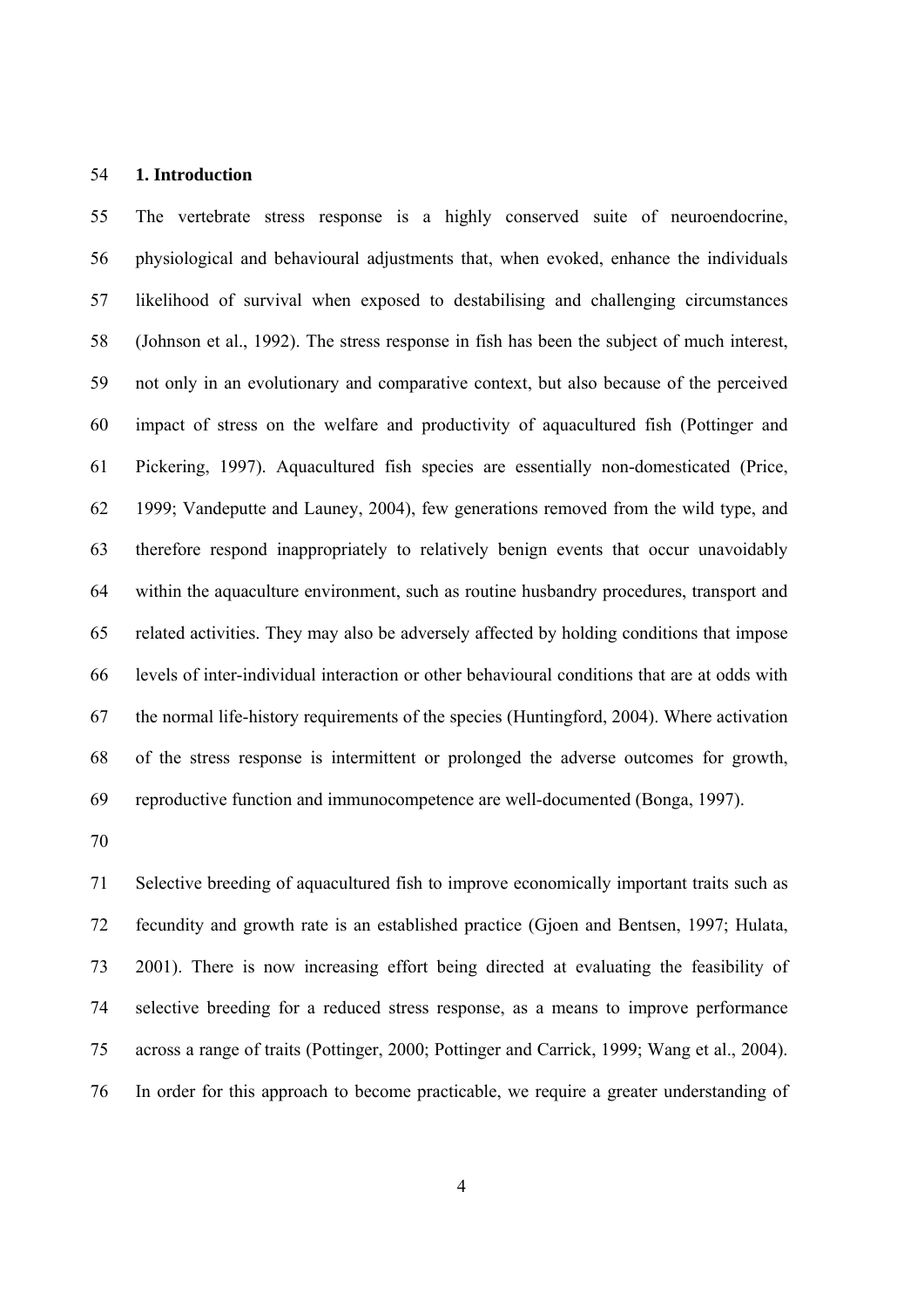77 the genetic basis of the stress response than is currently available - relying solely on 78 phenotypic performance markers is imprecise – and we require genetic markers of 79 desirable stress-related traits.

80

81 The aim of the present study was to utilise a purpose-designed microarray platform to 82 investigate the changes in gene expression that occur within a single tissue, the liver, in 83 rainbow trout during prolonged exposure to stressful conditions. A well-established non-84 invasive model stressor, prolonged confinement (Pottinger and Pickering, 1992), was 85 used to elicit a neuroendocrine stress response in adult rainbow trout and a range of 86 phenotypic endpoints was measured to provide a contextual basis for the interpretation of 87 the microarray data. Analysis of gene expression in the liver tissue of the stressed fish 88 was addressed by: (1) constructing a series of cDNA libraries enriched for genes 89 differentially regulated during stress; (2) applying cDNA microarray technology to 90 investigate the global response of the liver to the stressor, and (3) seeking to identify 91 genes and processes that might ultimately provide markers of stress responsiveness.

92

93 **2. Materials and Methods** 

## 94 *2.1 Experimental animals*

95 Ten days prior to the start of the study 360 adult rainbow trout (CEH 2000, unselected, 96 mixed-sex; mean weight  $\pm$  SEM: 236  $\pm$  4.3 g) were distributed evenly between 20 97 holding tanks (18 fish/tank). Each tank (circular, glassfibre, 1000 l) was supplied with a 98 constant flow of lake water (25 l/min) at ambient temperature. Prior to the start of the 99 time-course study the fish were fed commercial food (Skretting Standard Expanded 40) at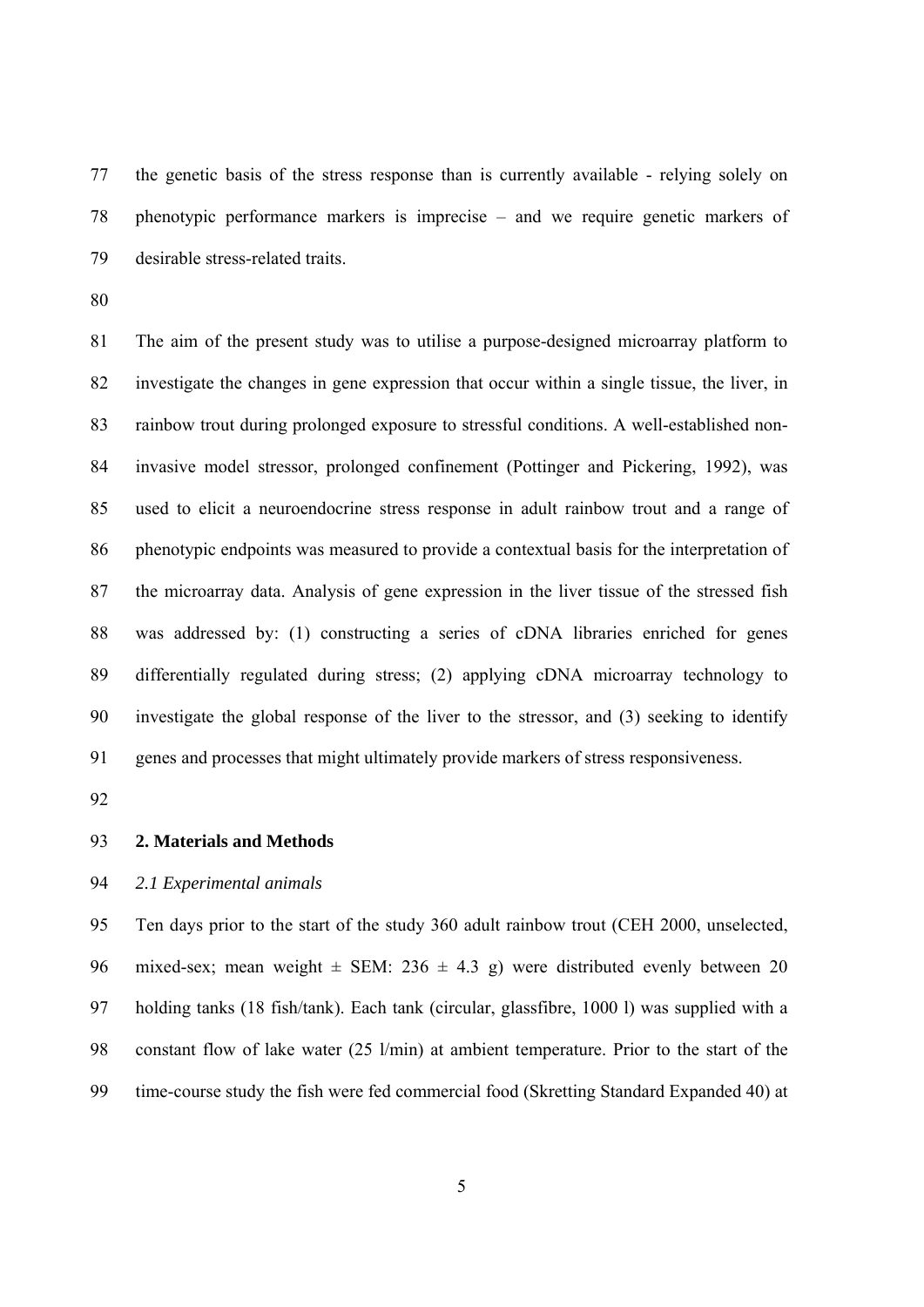100 the manufacturers recommended rate. During the study food was withheld from both the 101 control and confined fish because of the potentially confounding effects of stress-induced 102 appetite suppression.

- 103
- 104 *2.2 Protocol for confinement stress*

105 Twelve fish from each of ten of the holding tanks were transferred by dip net to pairs of 106 confinement tanks (6 fish/tank, 50 l capacity, 15 l/min flow through) at intervals. The 107 transfers were carried out at appropriate intervals to allow the sampling and processing of 108 fish at 0, 1, 2, 4, 6, 24, 48, 96, 168, 336, 504 and 648 h after the onset of confinement. In 109 addition, at each of these time-points 6 fish each from two of the ten remaining 110 undisturbed holding tanks were sampled, providing 12 stressed and 12 control fish, from 111 duplicate holding tanks/confinement tanks, at each time point. This protocol necessitated 112 the repeated sampling of control tanks, however the interval between successive episodes 113 of disturbance was considered to be of sufficient duration, and the degree of disturbance 114 so minor, as not to impinge on the results of the study.

115

## 116 *2.3 Sample collection and tissue processing*

117 At each sample point, 6 fish were netted rapidly from the holding/confinement tank and 118 transferred to an anaesthetic/sedative solution (2-phenoxyethanol; 1:2000; Sigma-119 Aldrich). Blood samples were collected from the caudal vessels into syringes, then the 120 fish were weighed, measured and killed by spinal section. Each syringe contained EDTA 121 (1.5 mg/ml blood; Sigma-Aldrich) as anticoagulant and the antiprotease aprotinin (3000 122 KU/ml blood; Sigma-Aldrich). Tissues (liver, skin, head kidney, brain, pituitary) were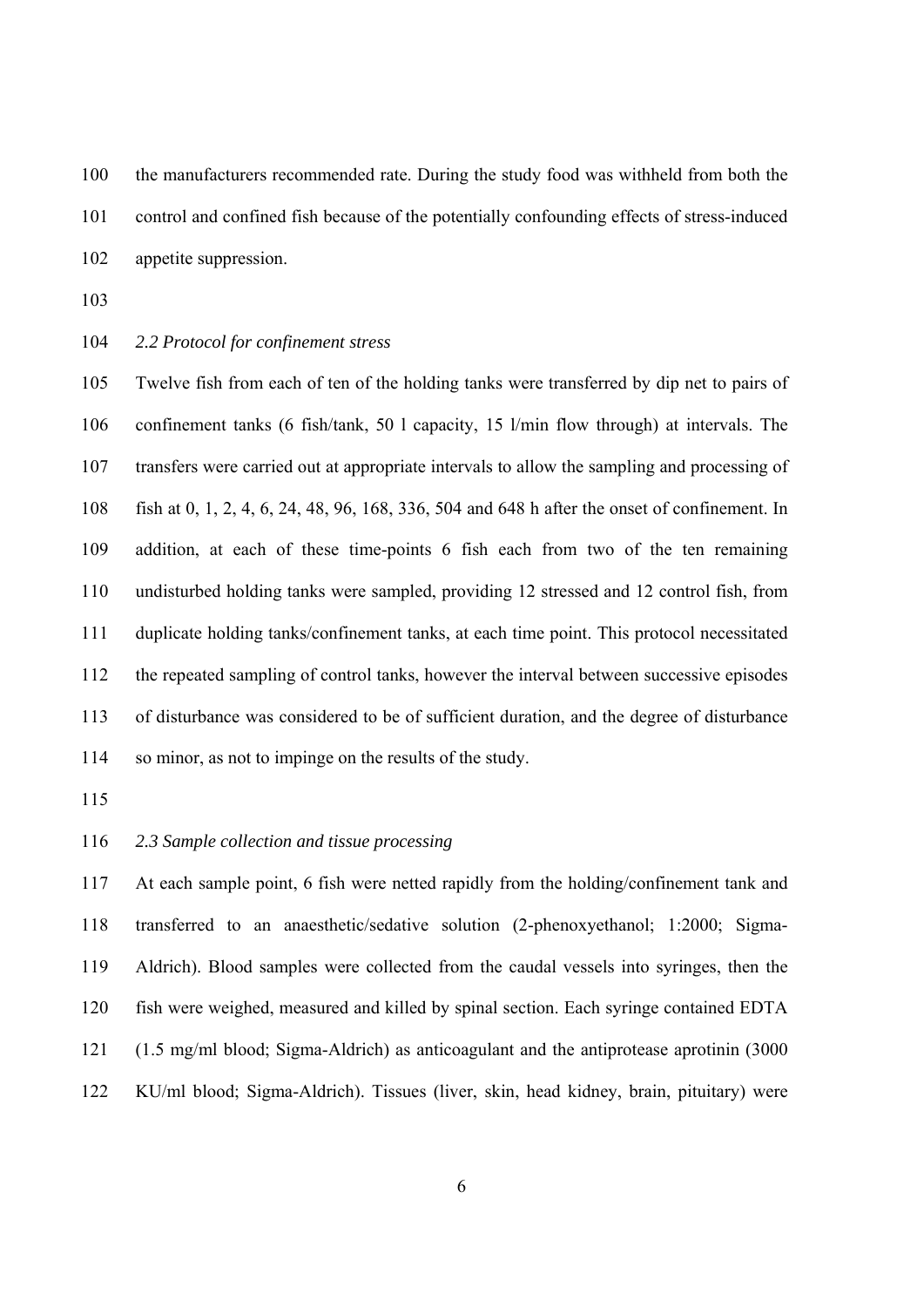123 dissected rapidly and transferred either to labelled cryotubes, or wrapped in foil, before 124 being snap frozen in liquid  $N_2$  and stored at -80°C. Blood samples were held on ice before 125 being centrifuged at  $4^{\circ}$ C. Plasma was aspirated and stored frozen  $(-20^{\circ}$ C) in 100 µl 126 aliquots for subsequent analysis.

127

#### 128 *2.4 Hormone and metabolite analysis and statistical evaluation*

129 Analyses of conventional indicators of the neuroendocrine stress response were carried 130 out in order to support the interpretation of array data, and to confirm that the 131 physiological status of the fish was as intended. Plasma corticotropin (ACTH) and 132 cortisol levels were determined by RIA (Balm and Pottinger, 1993; Pottinger and Carrick, 133 2001) and plasma glucose and lactate levels were determined spectrophotometrically 134 (Sigma Diagnostics procedures nos. 510 and 735). The hormone and metabolite data 135 were subjected to analysis of variance (ANOVA, GENSTAT) with time and treatment 136 (stressed, control) as factors and fish within tanks as blocking structure. Significant 137 differences were determined using the estimated SE of the differences between means 138 derived from the ANOVA. Where mean and variance were found to be interdependent, 139 the data were log-transformed prior to analysis.

140

## 141 *2.5 RNA isolation*

142 Liver samples for SSH library construction were selected from within the experimental 143 groups on the basis of blood cortisol levels. Only unstressed fish with cortisol levels < 15 144 ng/ml were used for the control group, while fish with cortisol levels > 25 ng/ml were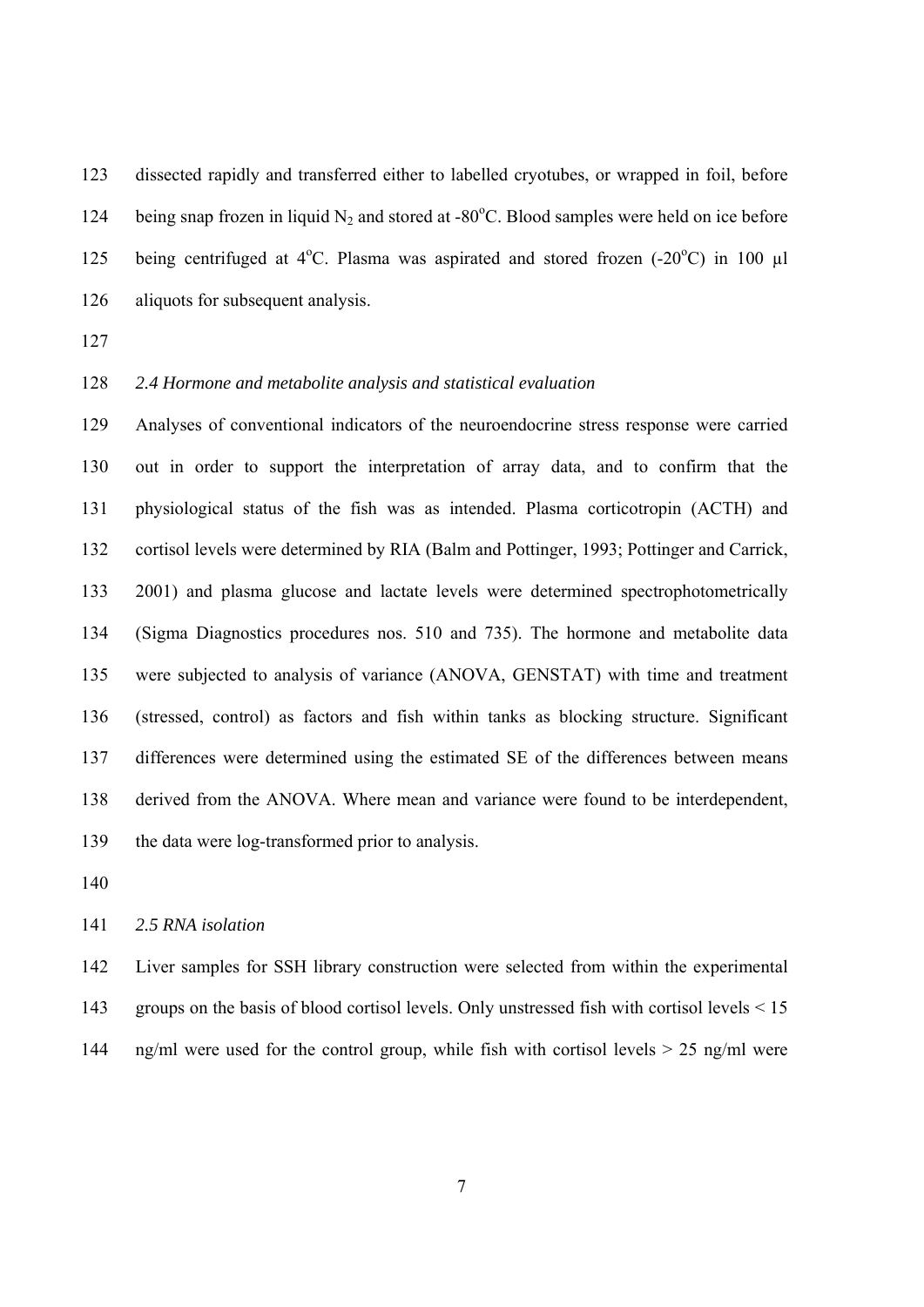- 145 selected from among the stressed fish. Only female fish were selected for RNA isolation 146 to avoid expression anomalies that might be due to sex differences.
- 147

148 Total RNA was isolated using the RNeasy Maxi Kit (Qiagen). Routinely 0.3-0.5g liver 149 tissue yielded 1-2.5mg total RNA. An on-column DNase treatment step was incorporated 150 to yield samples predominantly free of contaminating DNA. The integrity of the RNA 151 was checked by separating 5μg of RNA on formaldehyde denaturing gels. Only samples that showed no degradation after probing with an  $\alpha^{32}$ P-labelled β-actin control cDNA, as 153 indicated by a sharp band with no 'tailing' were used for microarray analysis. 154 Subsequently all samples were re-analysed on the Agilent Bioanalyser: RNA Integrity 155 Numbers (RIN) averaged  $9.72 \pm 0.38$ . RNA was quantified by UV spectrometry at 156 260nm (Shimadzu UV-1601). Following evaluation of blood cortisol levels it was 157 decided to divide both stress and control samples into "early" (2-48h) and "late" (96- 158 504h) groups. Each group was represented by 9-13 fish. Poly  $A^+$  RNA was isolated from 159 pooled RNA samples with affinity columns using the Oligotex mRNA Kit (Qiagen). The 160 average yield of mRNA from 1mg of liver total RNA was 2%. Integrity and enrichment 161 of the poly  $A^+$  RNA was checked again using a β-actin probe.

162

163 For microarray screening, 5 samples of stressed and 5 samples of control fish were 164 obtained for each of the time points 0 h (control only), 2h, 6h, 24h, 168h and 504h. 165 Although only females were employed, there was no selection on the basis of cortisol 166 levels. The quality of all these samples was verified by probing northern blots with β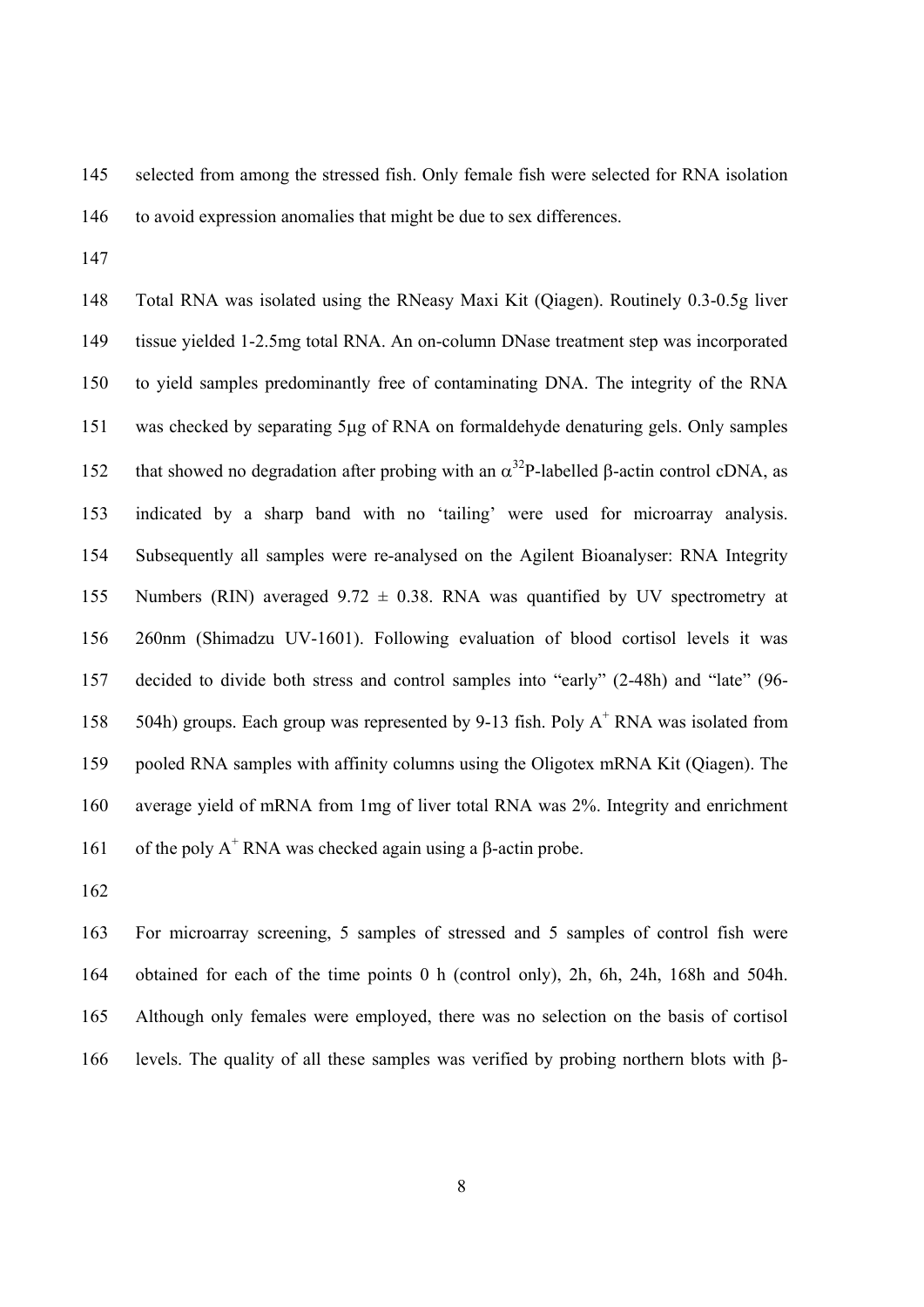167 actin. Because an insufficient number of high quality RNA preparations were available 168 the 48h and 96h time points were excluded.

169

170 *2.6 SSH library construction* 

171 Four suppression subtractive hybridization (SSH) libraries were constructed using the 172 PCR-Select cDNA Subtraction Kit (BD Biosciences). These corresponded to 'early' and 173 'late' fish groupings (see previous section) and both the forward and reverse subtractions: 174 each subtraction was a stress group with its corresponding control group. SSH was 175 performed following the manufacturer's protocol on 2  $\mu$ g poly A<sup>+</sup> RNA. An aliquot of 176 the secondary PCR product (2 μl) was cloned into pCR2.1 vector using the TA Cloning 177 Kit from Invitrogen, and transformed into chemically competent TOP10 *E. coli*  178 (Invitrogen). The efficiency observed was  $1 \cdot 10^5$  colonies/ $\mu$ g of DNA (5,000 colonies per 179 transformation). Twenty-five white colonies were selected from each library and 180 subjected to PCR. Insert sizes varied from 200 bp to 1,300 bp with 97% of clones having 181 inserts. In order to reduce redundancy within the four SSH libraries and yield a higher 182 number of unique clones an additional subtraction was carried out. The procedure was 183 based on labelling the products of one library (or libraries) with biotin, hybridising these 184 with a second library (or libraries), and cloning the unhybridised DNA after magnetic 185 separation with streptavidin-tagged magnetic beads (Carninci et al., 2000). Three 186 subtractions (libraries RTGL5-7) were carried out on the four liver SSH libraries 187 (RTGL1-4).

188

189 *2.7 Sequence analysis*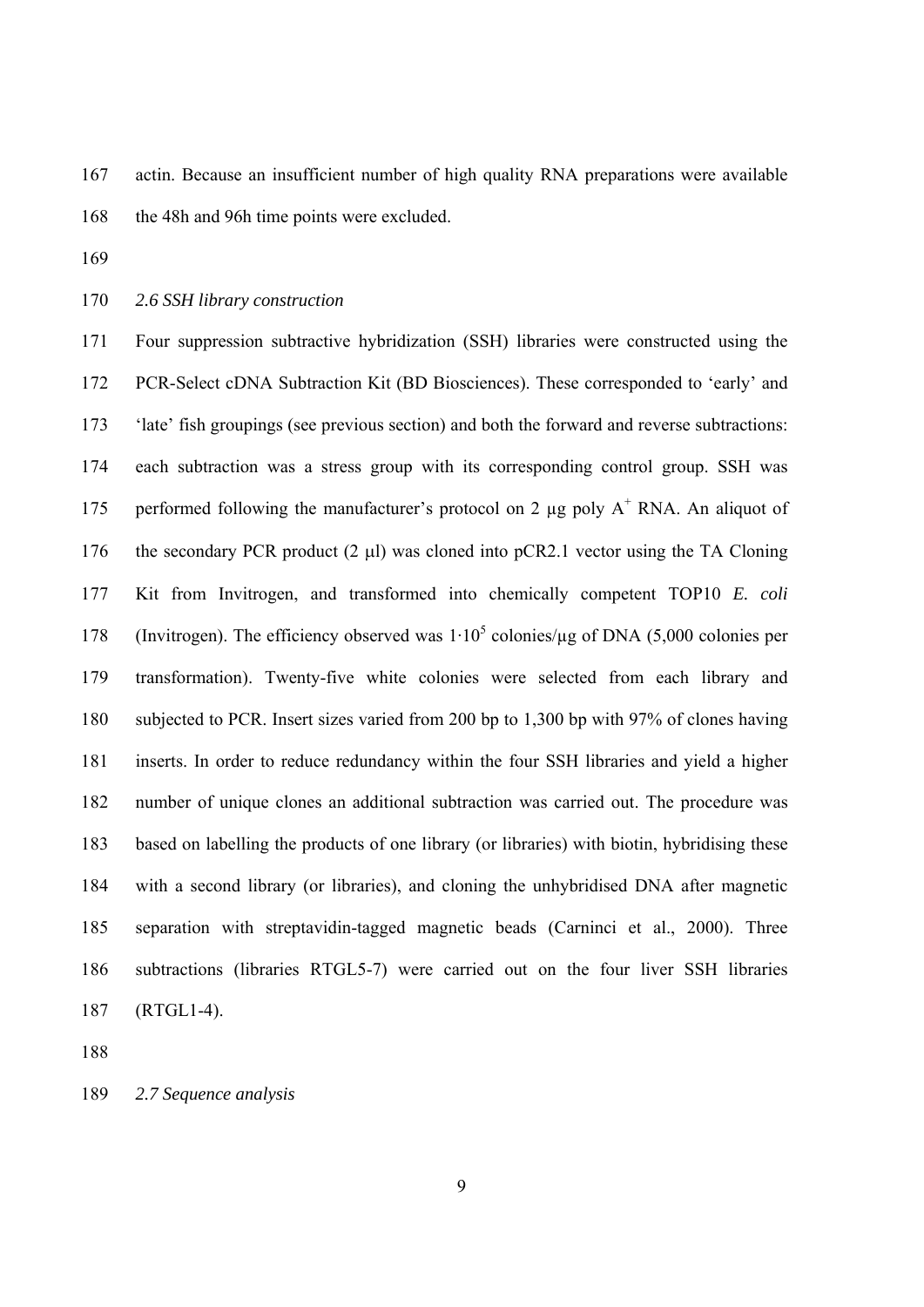190 At the same time that samples were being prepared for PCR, duplicate plates of glycerol 191 stocks were sequenced (The Sanger Centre, Hinxton, Cambs.). Sequences were edited to 192 remove vector and adaptor sequences, and cleaned and filtered before clustering and 193 annotation by the SIGENAE information system (INRA Toulouse, France). Cleaning 194 involved masking of poor quality bases and low complexity sequences such as polyA 195 sequences. Filtering removed contaminating sequences (bacteria, yeast) and allowed only 196 sequences with more than 100 bases of high quality sequence to pass. Contigs were 197 annotated by comparison to the SwissProt database using the Blastx program 198 (http://www.ncbi.nlm.nih.gov/BLAST/). In addition, because of the 3' bias to SSH 199 libraries, sequences were also analysed and compared to a variety of nucleic acid 200 databases using the EST-Ferret program (Li, W., University of Liverpool; 201 http://legr.liv.ac.uk/)

202

#### 203 *2.8 Micoarray hybridisations*

204 PCR (96-well) was carried out in detergent-less conditions in 30 mM Tricine, pH 8.0 205 containing 50 mM KCl, 2 mM  $MgCl_2$ , 0.2 mM dNTPs and 0.2 $\mu$ M of each nested primer 206 (same primers as used in the final stage of the SSH library construction). The reaction 207 volume was 75 μl and 2.5 units of Biotaq (Bioline, UK) were used per reaction. 208 Templates were the glycerol stocks of the SSH clones. Quality of PCR products was 209 assessed on ethidium bromide-stained agarose gels: single products of approximately 210 equal concentration were required. Printing of the arrays was carried out at the University 211 of Liverpool without further purification of PCR products..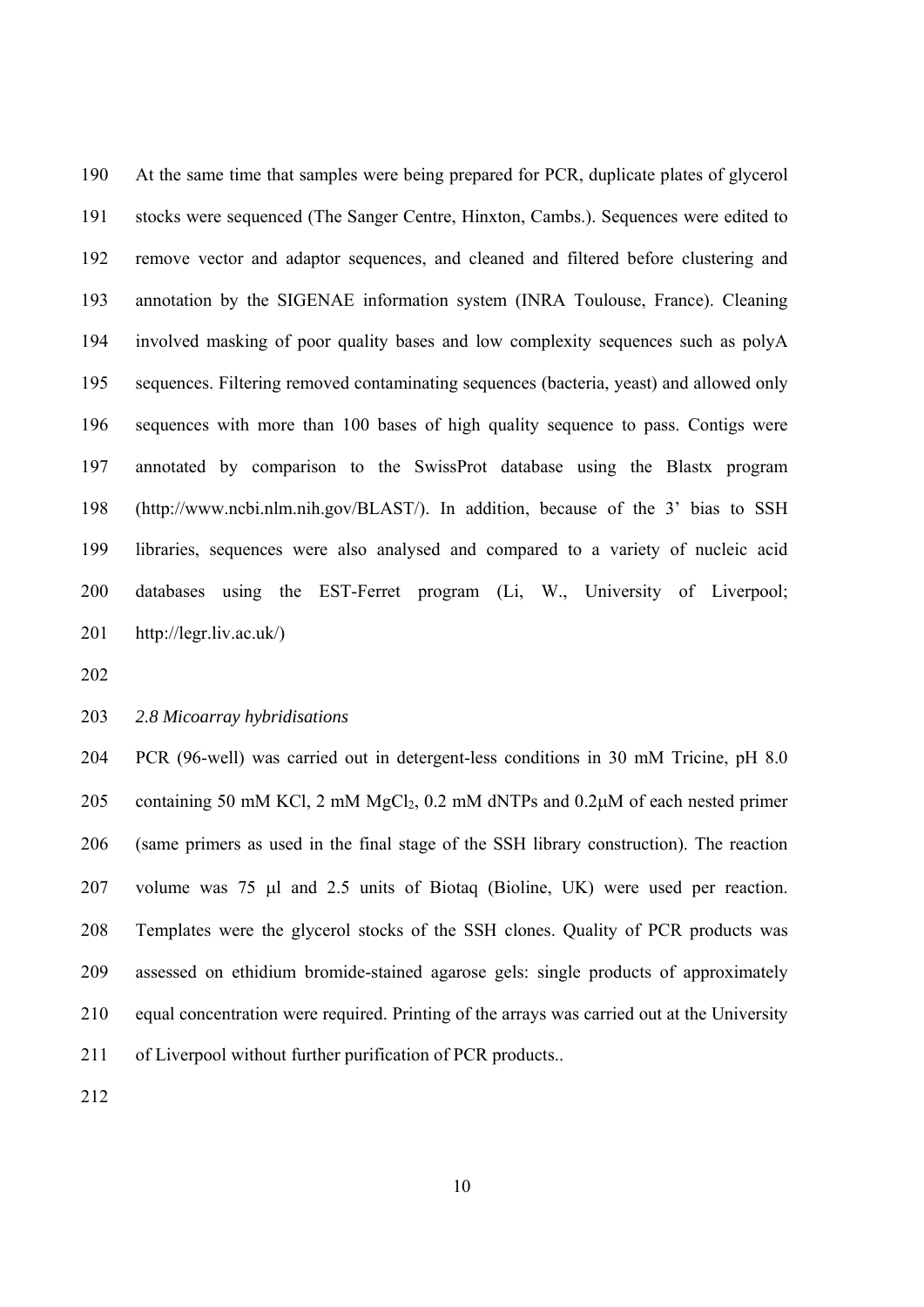213 A reference design approach was taken for the microarray hybridisations: all 214 experimental samples (10 μg) were labelled with one of the two dyes and compared to a 215 reference sample (10 μg) labelled with the second dye that consisted of a pool of all the 216 RNA samples used in the experiment. Denatured RNA (10 μg) was reversed transcribed 217 with 75 units Stratascript reverse transcriptase (Stratagene, UK) in a total volume of 20 μl 218 containing RT buffer, 10 mM DTT and 1.25 mM amino-allyl dUTP/dNTP (1:1) mix. The 219 reaction was primed with both an anchored oligo dT primer and a random primer (V9) at 220 0.25 μg/μl and incubated at  $42^{\circ}$ C for 1 h before making a second addition of 50 units 221 Stratascript reverse transcriptase. After a further 1 h at  $42^{\circ}$ C the reaction was stopped 222 with 0.45M EDTA in 1M NaOH and neutralised with 0.75M HEPES, pH 7.4 containing 223 0.75M sodium acetate. The cDNA was purified on a Nucleospin column (Macherey-224 Nagel), dried on a vacuum concentrator and resuspended with 5  $\mu$ l 0.1M NaHCO<sub>3</sub>, pH 225 9.0. cDNAs (experimental and reference) were labelled with Cy5 and Cy3 dyes 226 (Amersham GE, UK) using the indirect labelling procedure as directed by the supplier. 227 After combining Cy5 and Cy3 labelled cDNAs and removal of unincorporated dyes on a 228 Nucleospin column (Macherey-Nagel), samples were resuspended to 100μl with 229 ArrayHyb Low Temp Hybridisation Buffer (Sigma, UK) at  $65^{\circ}$ C.

230

231 Slides printed at the University of Liverpool were denatured by immersion in boiling 232 18MΩ water for 1 min. Denatured, labelled target cDNA was applied to the microarray 233 slides, covered with a lifter slip (Erie Scientific) and the slides were incubated in a 234 hybridisation chamber (Genetix) at  $50^{\circ}$ C for 16 h. After hybridisation all slides were 235 washed manually in 1x SSC, 0.1% SDS, 1mM DTT (2 x 5 min), 0.1xSSC, 0.1% SDS,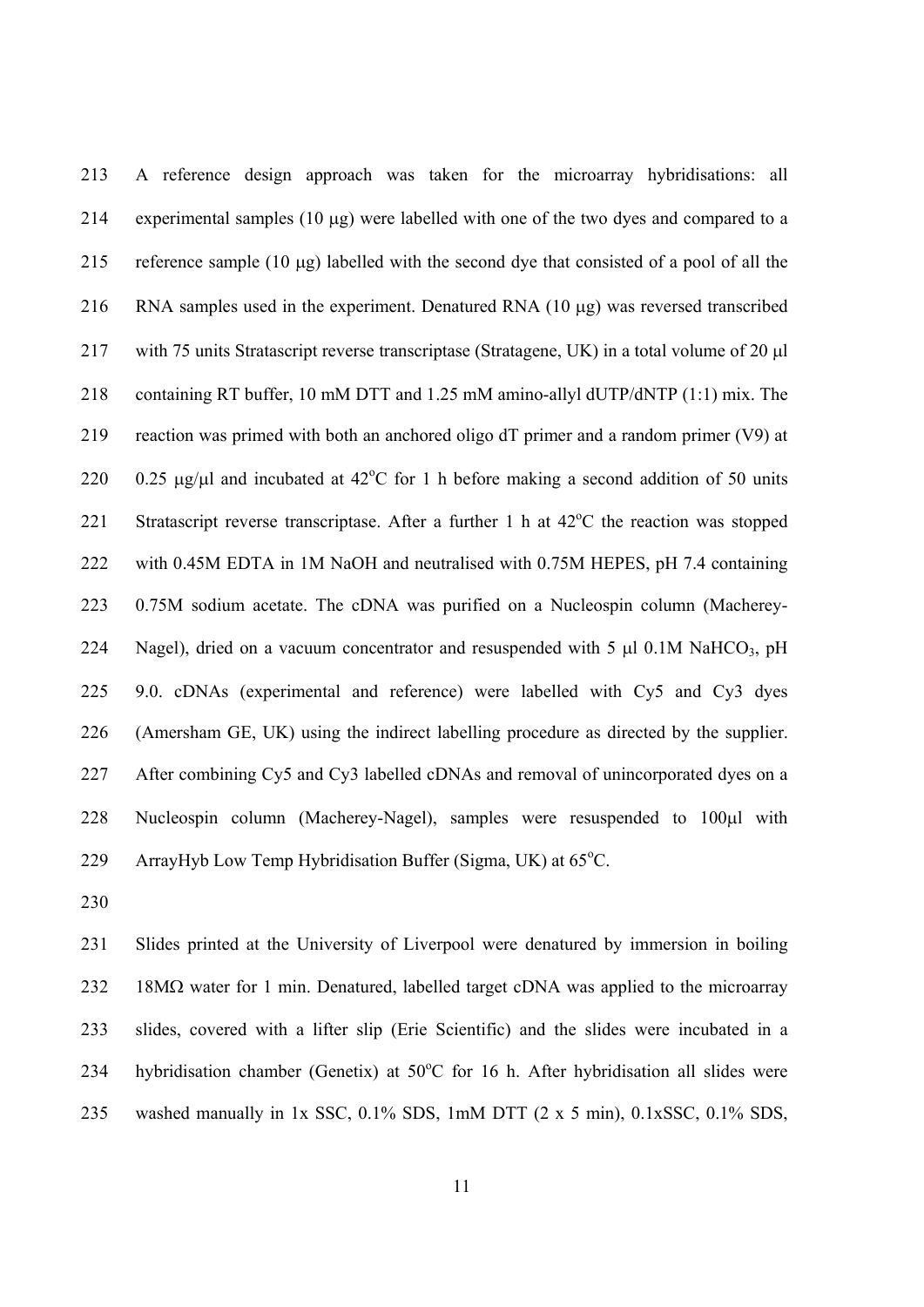236 1mM DTT (2 x 5 min), rinsed briefly in  $18M\Omega$  water (all solutions pre-warmed to 55<sup>o</sup>C) 237 and immersed briefly in room temperature isopropanol. Slides were centrifuged to 238 dryness and scanned immediately on a ScanArray Express HT scanner (Perkin Elmer). 239 Genepix software (GRI Ltd, UK) was employed to facilitate data acquisition from the 240 images. Any spots in poor areas of the slides (smears, dust specks, poor spot morphology) 241 were manually flagged as 'bad'.

242

243 A series of 55 hybridisations were planned to cover six time-points. At 2h, 6h, 24h, 168h 244 and 504h: five individual confined fish and five individual control fish (biological 245 replicates) were used. Only control fish were required for the 0h time point. Although the 246 hybridisations utilised several batches of slides, these were distributed across conditions 247 and time points to minimise the possibility of bias arising.

248

#### 249 *2.9 Microarray analysis*

250 Stage 1 of the analysis in GeneSpring involved an overview of all samples in order to 251 highlight or remove spurious samples. Viewing of the Cy5/Cy3 ratios in GeneSpring 252 allowed a subjective appreciation of poor slides that could be dismissed from the 253 analysis. Principal Component Analysis (PCA) was also used to examine variation across 254 the samples with time and with animal: again this indicated slides to exclude from the 255 analysis. Normalisation (after dye swapping) used the Lowess normalisation method even 256 though this approach should not strictly be used on clones when the majority are expected 257 to be differentially regulated. Stage 2 of the analysis involved cleaning up the data by 258 filtering out genes that showed large variability in their Cy5/Cy3 ratios and/or by filtering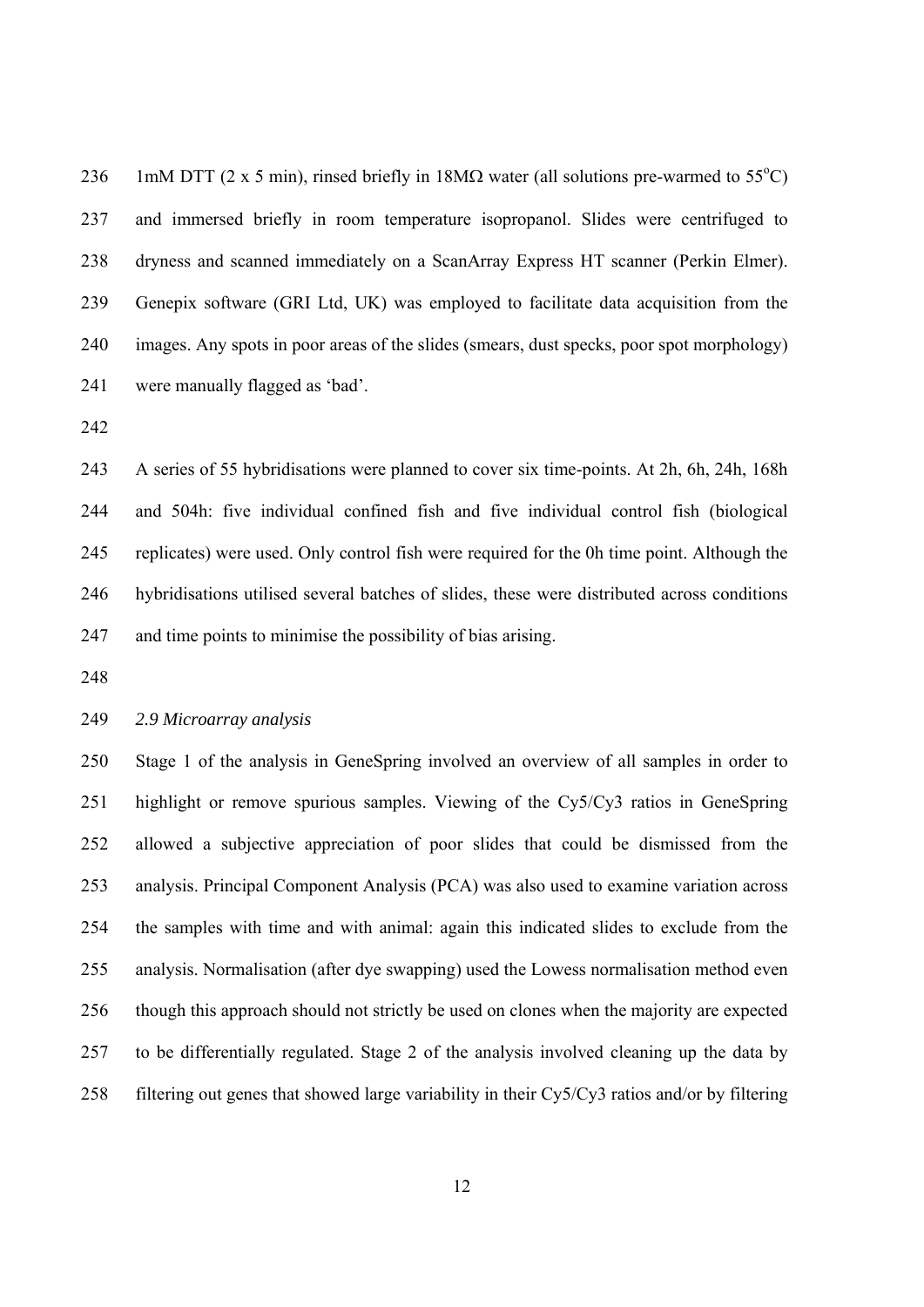259 out genes with near baseline raw signal intensities. Stage 3 involved the identification of

260 potential differentially regulated genes by use of one-way ANOVA.

261

262 *2.10 Quantitative RT-PCR analysis*

263 Total RNA samples with RNA Integrity Numbers (RIN) averaging  $9.72 \pm 0.38$  were used 264 for qRT-PCR. cDNA was synthesized from 5 μg of total RNA and 500 ng of polydT 265 primer in a reaction volume of 40  $\mu$ l using SuperScript<sup>TM</sup> III reverse transcriptase 266 (Invitrogen) following the supplier's protocol. Primers were designed for qRT-PCR for 267 all selected 12 candidate genes plus two housekeeping genes using Vector NTI 268 Advance™ software (Invitrogen). Size of the amplicons to be produced ranged between 269 100-150 base pairs. qPCR reactions were set up as follows: 10 μl of QuantiTect SYBR 270 Green PCR Kit (Qiagen), 0.5 μM final concentration of primers, 5 μl of cDNA template 271 at dilution of 1:12.5 dilution and to a final volume of 20 μl with RNase-free water. The 272 Mx3000P® QPCR system (Stratagene) was used for performing the qPCR reaction. The 273 program used for qPCR was 95°C for 15 min, 40 cycles of 95°C for 15s, annealing at 51 274 – 60 °C (depending on primers) for 30s and extension at 72°C for 30s. Dissociation 275 curves were examined at the end of the PCR reaction to check for unspecific 276 amplification and primer-dimers.

277

278 Relative changes in the expression of candidate genes were calculated using the method 279 described by Pfaffl (2001). To assess the PCR efficiency of each gene, standard curves 280 were created by serial dilution of standard cDNA preparations.

281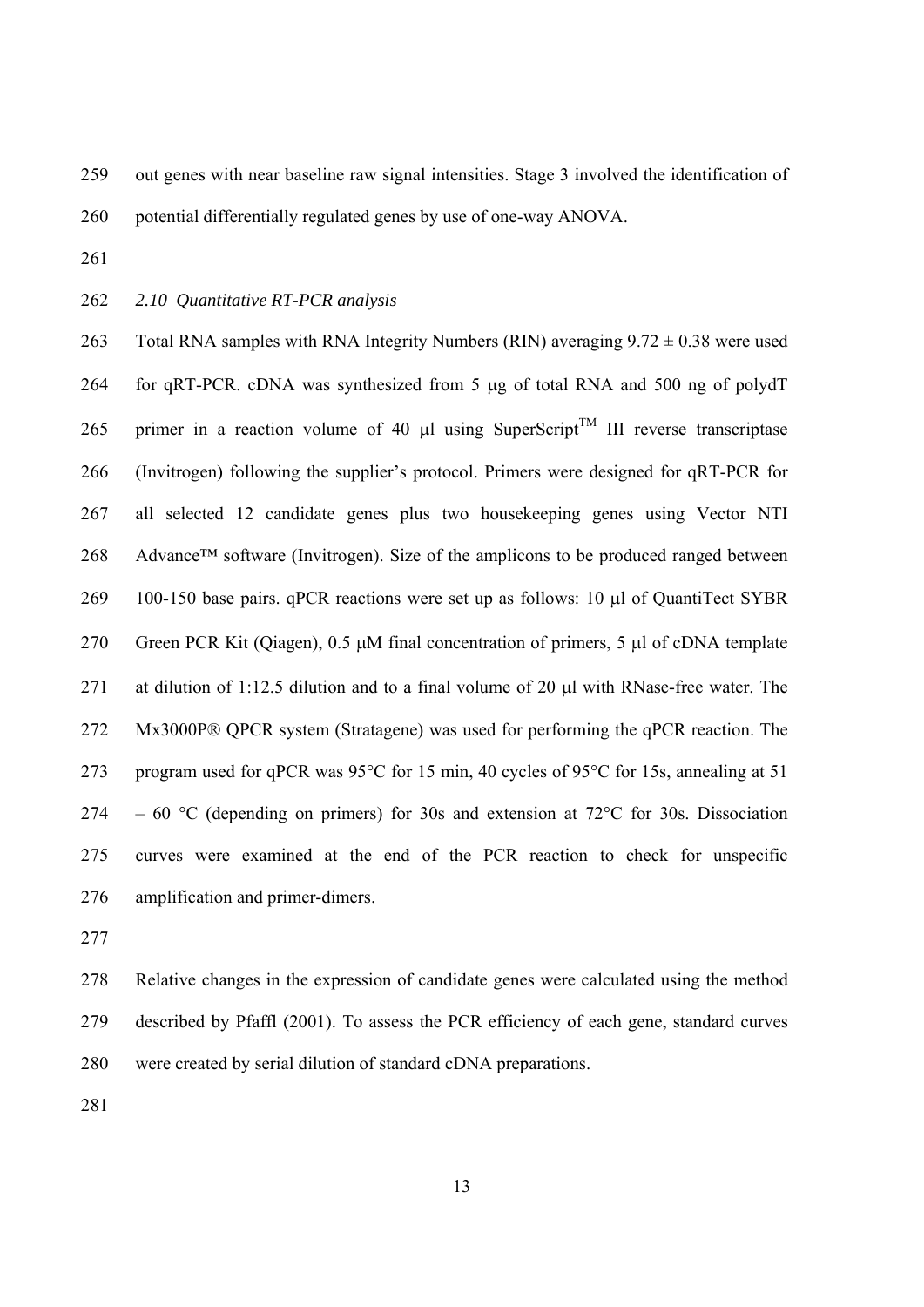282 **3. Results** 

283

#### 284 *3.1 Hormone and metabolite levels during confinement*

285 The changes in plasma ACTH, cortisol, glucose and lactate levels in control and confined 286 fish over the duration of the study are shown in Fig. 1  $(a-d)$ .

## 287 **[Insert Figure 1]**

288 *3.1.1 ACTH* 

289 Overall, ANOVA revealed plasma ACTH levels to be higher in confined than control fish 290 (P<0.001: Fig. 1a). This difference was most pronounced between 24 h and 96 h after the 291 onset of confinement. Plasma ACTH levels in confined fish increased significantly 292 between time 0 and 1 h (P<0.01) although a high level of variation among ACTH values 293 in control fish means that no significant difference between control and confined fish was 294 detected at 1 h. There was no significant difference between control values at 0 h and 1 h. 295 The peak in plasma ACTH that was observed at 48 h after the onset of confinement in 296 stressed fish coincides with disturbances in both glucose and lactate in the confined group 297 and suggests that these fish experienced a stressful event that was imposed upon the 298 ongoing confinement. Inspection of the data reveals that the increase was accounted for 299 primarily by the fish within one of the two confinement tanks sampled at this time. It may 300 be the case that agonistic social interaction within this tank was particularly pronounced.

301

302 *3.1.2 Cortisol* 

303 ANOVA revealed highly significant effects of both time (P<0.001) and treatment 304 (P<0.001) on plasma cortisol levels with confined fish displaying overall higher plasma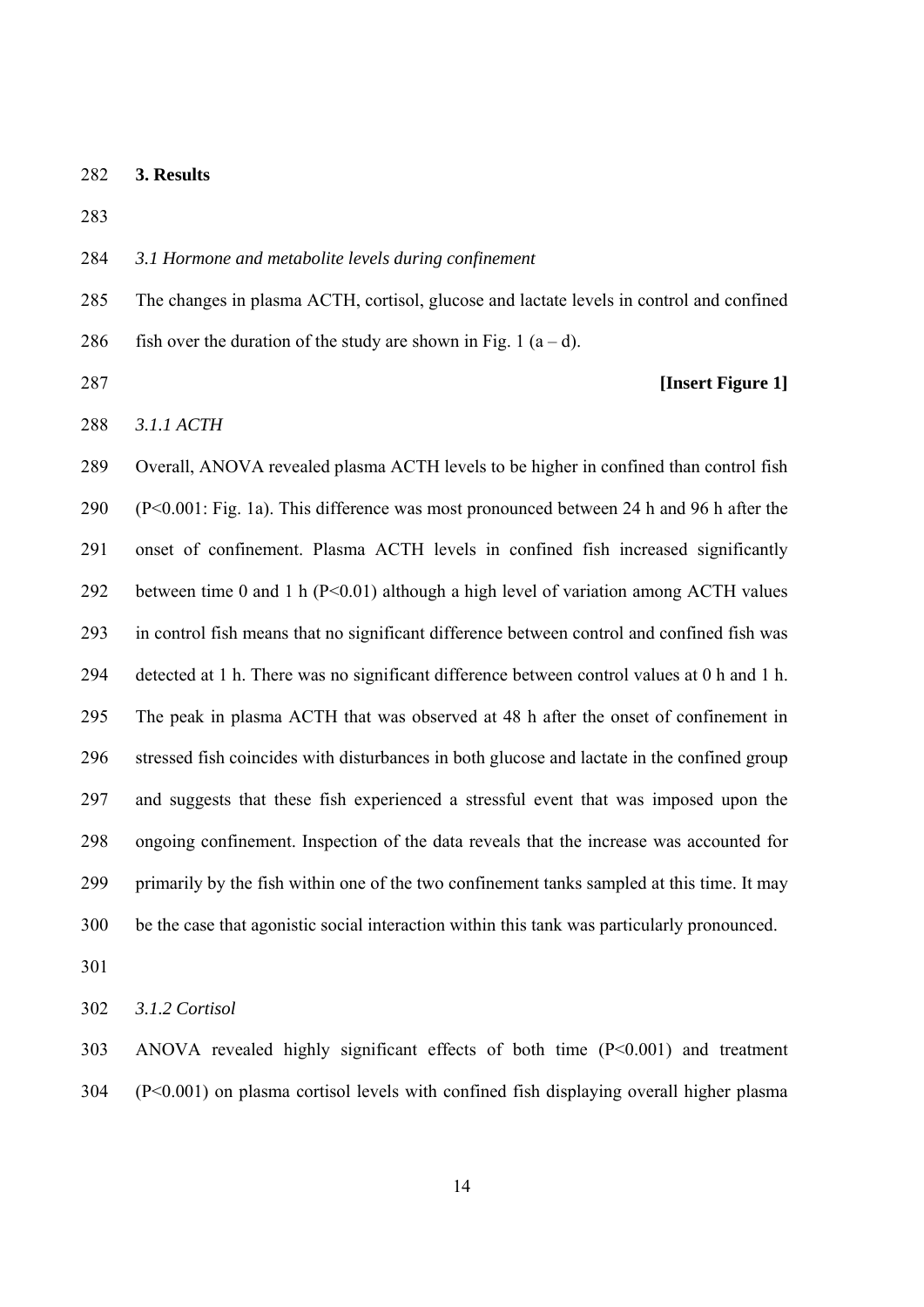305 cortisol levels than unconfined individuals (Fig. 1b). Plasma cortisol levels rose rapidly 306 following the onset of confinement to reach a level that was consistently sustained until 307 declining between 96 and 336h. Between 336h ad 648h plasma cortisol levels in control 308 and confined fish were statistically indistinguishable. It is noteworthy that little direct 309 correlation between plasma cortisol and plasma ACTH levels was evident, either for 310 treatment groups or individual fish (data not shown). In addition, although not evident 311 from Fig. 1, there was a marked difference in plasma cortisol levels between fish from the 312 two confinement tanks sampled at 48 h, consistent with similar observations for the other 313 determinands. For most of the study period, mean plasma cortisol levels in the control 314 groups remained below 10 ng/ml. However, between 2h and 6h mean levels rose from 5.7 315 to 38.7 ng/ml before declining again to 6.5 ng/ml by 48h. This is coincident with some 316 minor disturbance of ACTH levels in the control fish and may reflect an unattributable 317 disturbance to the fish in the tanks sampled on these occasions. These tanks had not been 318 sampled previously.

319

320 *3.1.3 Glucose* 

321 Plasma glucose levels changed significantly with both time and treatment  $(P<0.001$ : Fig. 322 1c). There was no evidence of an early elevation in plasma glucose levels following 323 transfer to the confinement tanks but levels began to rise after 6 h to reach a peak at 48 h, 324 before declining to baseline levels between 168 and 336 h. An increase in plasma glucose 325 levels at 48 h in the confined fish was coincident with peaks in plasma ACTH and lactate 326 levels, probably for the reasons noted above. There was a steady and significant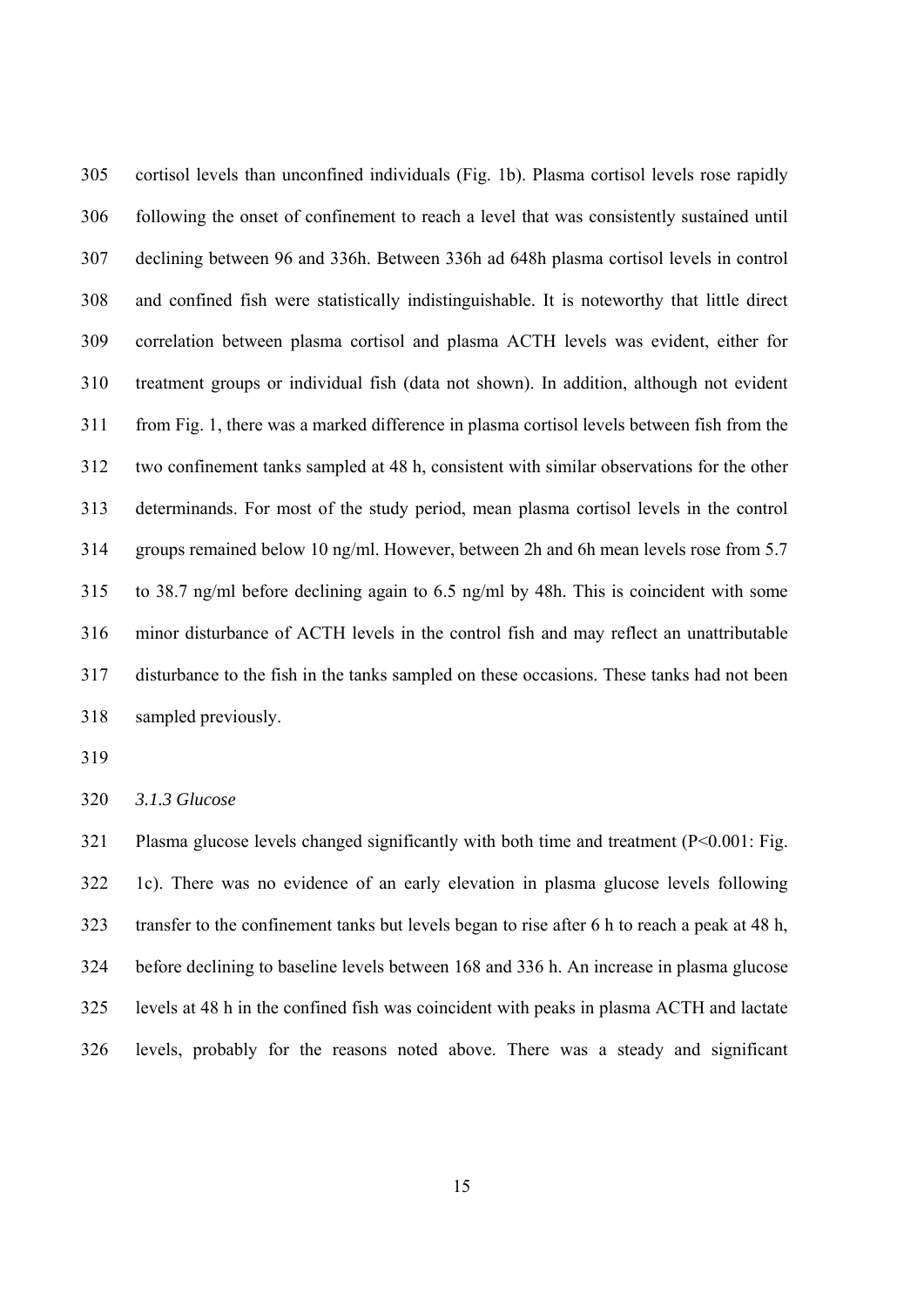327 (P<0.001) decline in plasma glucose levels in the control fish during the course of the 328 study, presumably related to the absence of food.

329

330 *3.1.4 Lactate* 

331 Significant variation was evident in lactate levels in both control and confined groups 332 (Fig. 1d). The ANOVA reported significant treatment (P<0.001) and time (P<0.001) 333 effects which appeared to have two major components. A significant elevation in plasma 334 lactate levels was evident in confined fish within 1 h of the start of the study (P<0.001). 335 In addition, there was a gradual but significant (P<0.01) increase in lactate levels in 336 control fish between 4 h and 48 h such that lactate levels in confined fish were 337 significantly lower than those in controls for the latter phase of the confinement period. 338 Furthermore, there was a two-fold increase in lactate levels in confined fish at 48 h 339 (P<0.001), at the same time as increases in plasma ACTH and glucose were observed.

340

341 *3.2 Sequence analysis* 

342 The array consisted of 21120 spots most of which were unknown sequences at the time of 343 microarray printing. Of these, 1011 were liver clones isolated from the four confinement 344 stress SSH libraries and 621 were liver clones isolated after the redundancy subtraction 345 from these same four libraries (section 2.6). The complete array will be described 346 elsewhere but an overview of its composition is presented in figure 2. In addition to the 347 1632 liver clones from confinement stress there were also 1536 pituitary clones and 1152 348 brain clones from fish exposed to a confinement stressor. Liver clones from fish exposed 349 to a temperature stressor (3072), hypoxia stressor (1536) and pathogen exposure (960)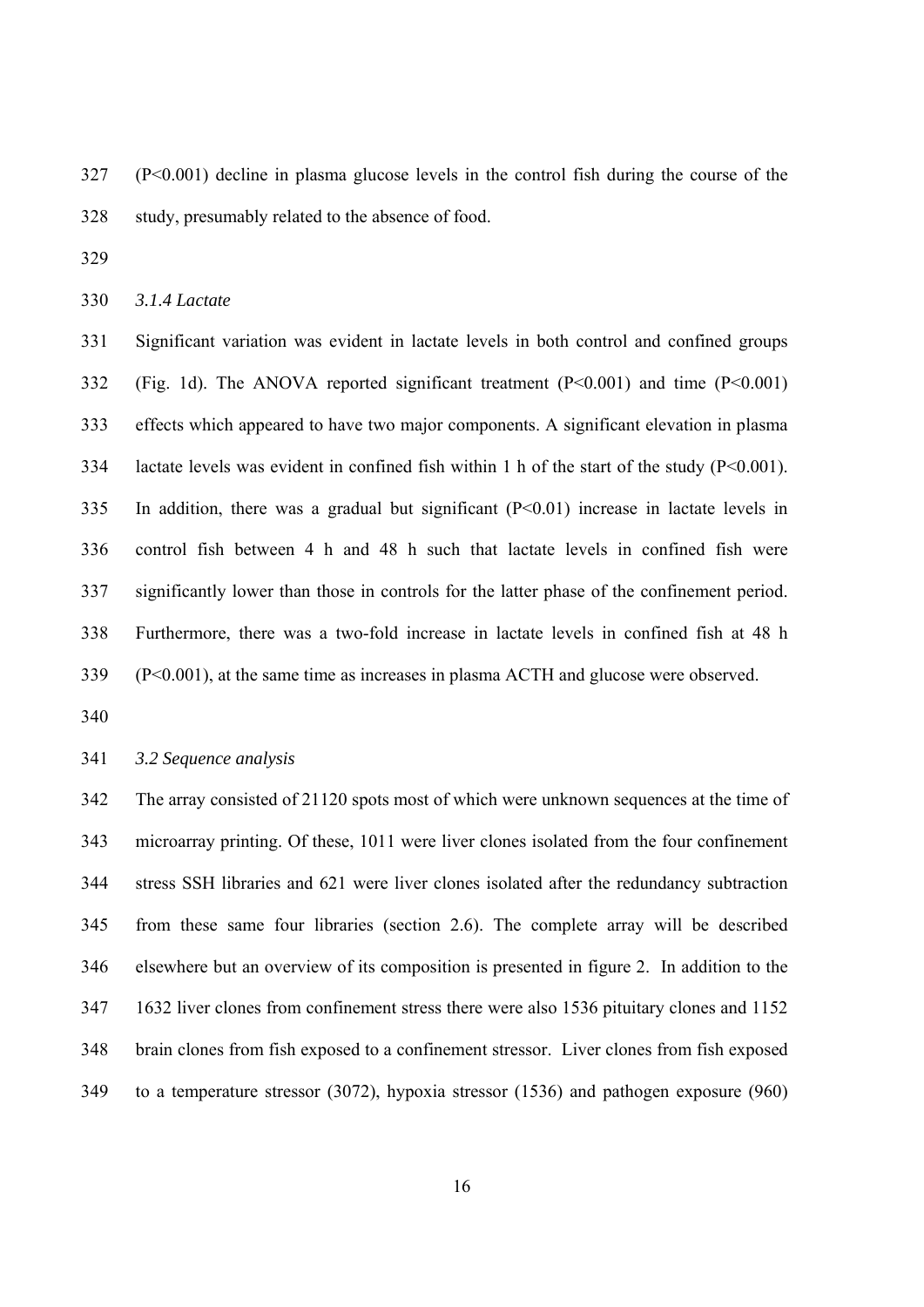350 were also represented. There were additional clones from the brain tissue of fish exposed 351 to temperature (3072) and hypoxia stressors (1536), muscle clones from temperature 352 (3072) and hypoxia stressor-exposed fish (1536), and gill (980), head kidney (960) and 353 mixed tissue (460) clones from pathogen exposed fish. Only a subset of the liver clones 354 (769 clones of the 1632 clones relating to confinement stress) was sequenced generating 355 507 quality sequences made up of 247 different contigs, 49 of which were singletons. The 356 level of redundancy overall was  $\sim$  51% for the liver confinement libraries.

- 357 **[Insert Figure 2]**
- 358

359 A number of the liver clones had been generated by a redundancy subtraction procedure 360 described in section 2.6. One of the redundancy-subtracted libraries (RTGL5) was a 361 direct subtraction from the 'forward late' library (RTGL3) and there were approximately 362 equal numbers of clones with data from each. The redundancy-subtracted library 363 produced 35% more unique clones than the source library. Furthermore, two highly 364 represented genes (apolipoprotein A-I-1 and EST16605) were reduced in representation 365 from 23% to 3% and from 16% to 8% respectively in the redundancy-subtracted library.

366

#### 367 *3.3 Characterisation of expression profiles.*

368 A list of clones (964) considered to be differentially regulated over the complete time 369 course was generated by a combination of data analysis approaches. Instead of restricting 370 the analysis to one very stringent statistical test, lists of genes whose expression was 371 altered by exposure to confinement were generated by a number of tests and how these 372 lists overlapped was taken into account before deciding on the most relevant genes. The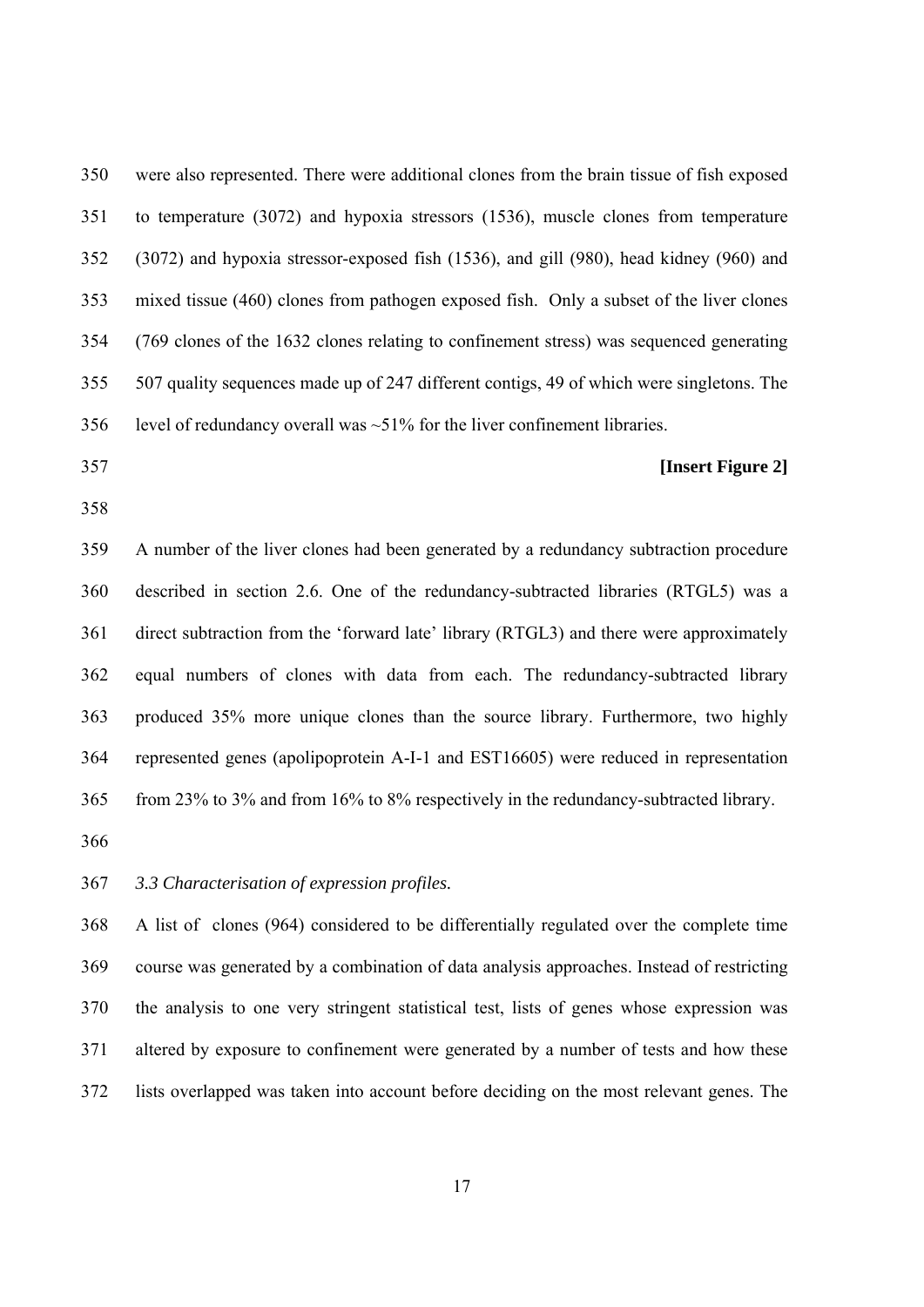373 two main approaches were an ANOVA over time with multiple test correction 374 (Benjamini and Hochberg False Discovery Rate) and a t-test comparing stressed samples 375 with their corresponding controls. Analysis of the confinement stressor by microarray 376 analysis clearly demonstrated that the most significant gene expression changes occurred 377 over the 24 h to 168 h time period with a general return to control levels by 504 h. 378 Changes in expression levels over the first 6 h were evident for only a few genes.

379

380 As stated above most of the clones were unknown at the time the arrays were printed and 381 as a result many genes were represented multiple times on the array. This allowed 382 examination of the reproducibility of the array. The genes most frequently represented 383 were the haptoglobin precursor (101x), EST10729 (28x), CIRBP (21x) and complement 384 C3-1 (71x). There were however 110 instances of the haptoglobin precursor on the whole 385 array and 9 instances not showing significance. On inspection of the expression patterns 386 it was clear that all 110 instances showed the same clear expression profile. Similarly all 387 instances of EST10729 show a common expression pattern. On the other hand, there were 388 over 1000 instances of complement component C3-1 on the whole array yet only 71 of 389 these clones were identified as significantly differentially expressed. That is, the 390 expression pattern for all instances of complement component C3-1 showed no common 391 pattern suggesting the detection of changes in expression level of this gene is probably 392 due only to its high representation on the array.

393

394 A shorter list of 314 differentially expressed clones was generated using the more 395 stringent Bonferroni multiple test correction. Of these clones 138 (44%) provided quality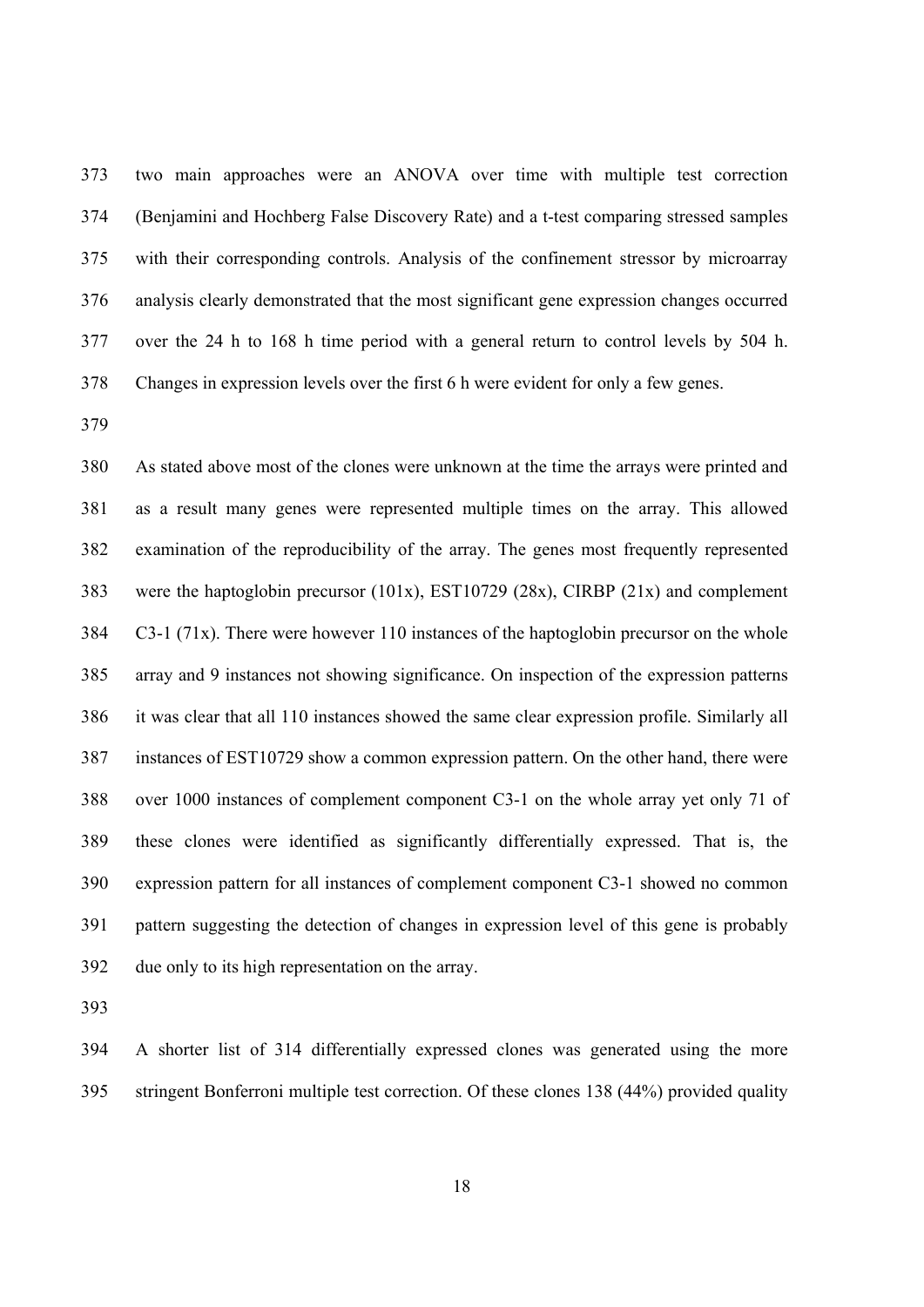396 sequence information. Uninformative clones were the result of a combination of factors: 397 not all clones were selected for sequencing, some selected clones gave no sequence 398 information, some gave poor quality sequence and some gave less than 100 bases of 399 quality sequence. The 138 clones were composed of 39 different contigs with 400 identification of 28 genes, leaving unidentified a number of EST contigs and singletons. 401 The list of significant genes comprised predominantly genes originally isolated from liver 402 and brain libraries. When compared to the whole array (953 annotated genes) using the 403 GOTree Machine (GOTM) program (Zhang et al., 2004), no biological process category 404 was over-represented at levels 4 or 5. However, in a broader context (i.e. levels above 4 405 and 5) the "Response to stimulus" category was over-represented (P<0.01). Also in the 406 broader context, the cellular component category, "Extracellular region" was over-407 represented (P<0.01). Genes that fall into these categories include: (response to stimulus) 408 haptoglobin, complement factor H-related protein 1, fibrinogen beta polypeptide, 409 complement component factor H, cold-inducible RNA binding protein and (extracellular 410 region) haptoglobin, complement factor H-related protein 1, fibrinogen beta polypeptide, 411 procollagen typeVIII alpha 1, inter-alpha (globulin) inhibitor H2 and secreted 412 phosphoprotein 2. There are, however, too few annotated genes (24) in the list of 314 413 differentially expressed genes to carry out significant Gene Ontology analysis of 414 confinement stress in the liver.

415

416 A k-means clustering of the 964 clone list suggested six main expression patterns (Figure 417 3). The main group (Set 1 - 332 clones) showed up-regulation at 24 h and 168 h and a 418 return towards the control level by 504 h. The seminal gene in this list was the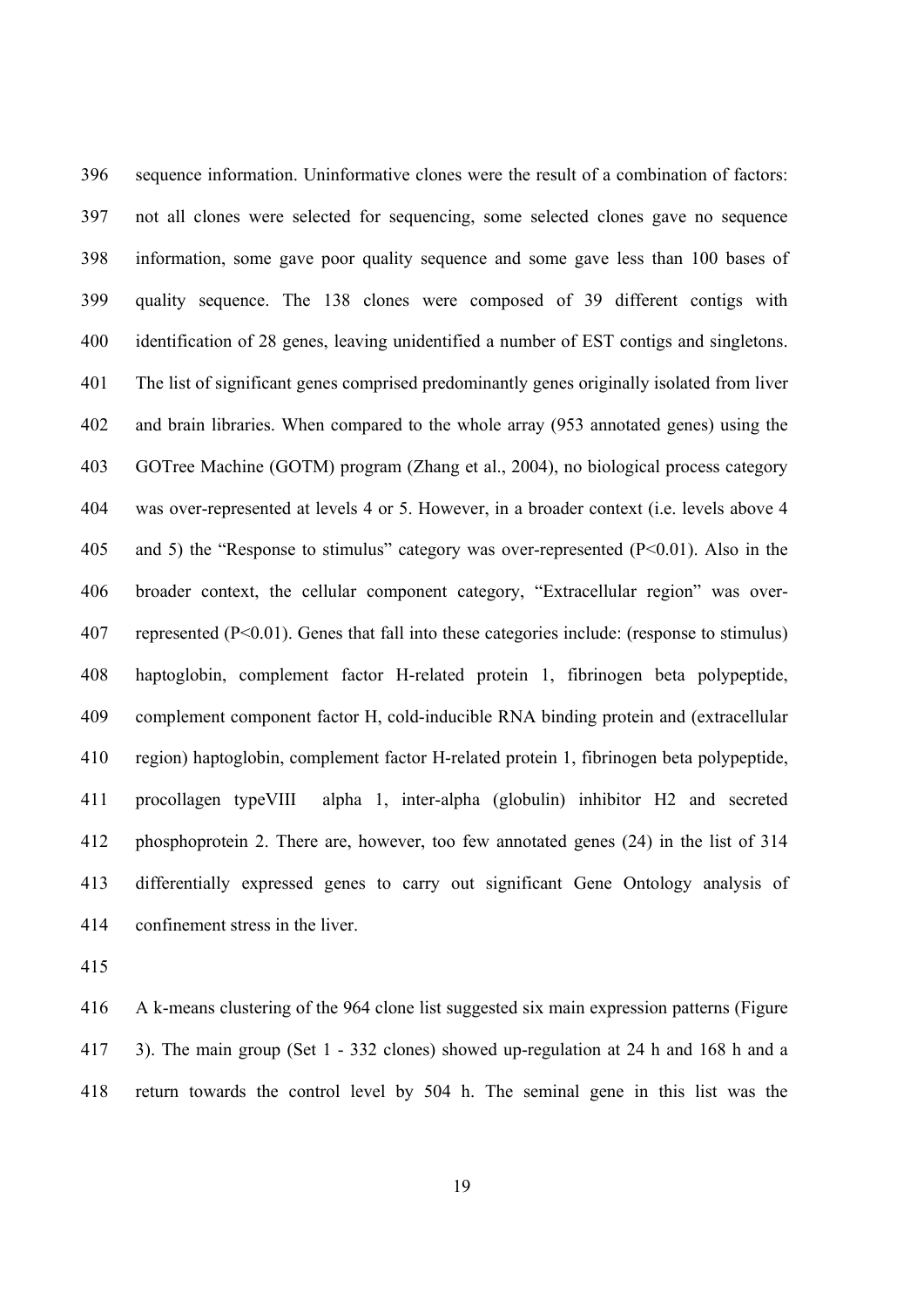419 haptoglobin precursor but it also included fibrinogen (beta and gamma polypeptides). A 420 second group (Set 2 - 94 clones) also showed up-regulation at 24 h and 168 h and a return 421 towards the control level by 504 h. Despite this similarity the component sequences of 422 Sets 1 and 2 were clearly different – for example, Set 2 did not include any of the 110 423 instances of haptoglobin on the array, instead, the seminal set member was complement 424 factor H. Set 3 (131 clones) was maximally down-regulated at 168 h but showed some 425 down regulation of several members as early as 2 h (RpL7, TC8053 and TC7970). The 426 seminal member of this group was CIRBP (cold-inducible RNA-binding protein) but it 427 also included alpha-1-antitrypsin homolog, RpL35 and AMBP protein precursor. Set 4 428 (107 clones) was similar to Set 3 in being down regulated over 24 h and 168 h: in fact 429 down regulation of these genes in the stressed group at 168 h and 504 h was more 430 pronounced when compared to expression levels in the control samples which were 431 markedly up-regulated relative to the earlier time points. This is clearer in TC8200 than 432 14-3-3 (see Figure 4). There is no clear characteristic sequence in this group but the tissue 433 origins of the clones in this set were heavily biased towards brain rather than liver 434 libraries. Set 5 (58 clones) showed immediate down regulation at 2 h, followed by up 435 regulation over 6-24 h, then a second down regulation at 168 h before returning to normal 436 at 504 h. The seminal member was alpha1-acid glycoprotein (orosomucoid) but the set 437 also included serum albumin. The final set (Set 6 -103 clones) also showed early down-438 regulation over 2-6 h then a steady up-regulation from 24 h to 504 h. The seminal 439 members of Set 6 were EST10729 and ceruloplasmin. In this set control samples showed 440 a similar expression pattern to that in stressed fish but generally of a lesser magnitude.

#### 441 **[Insert Figure 3]**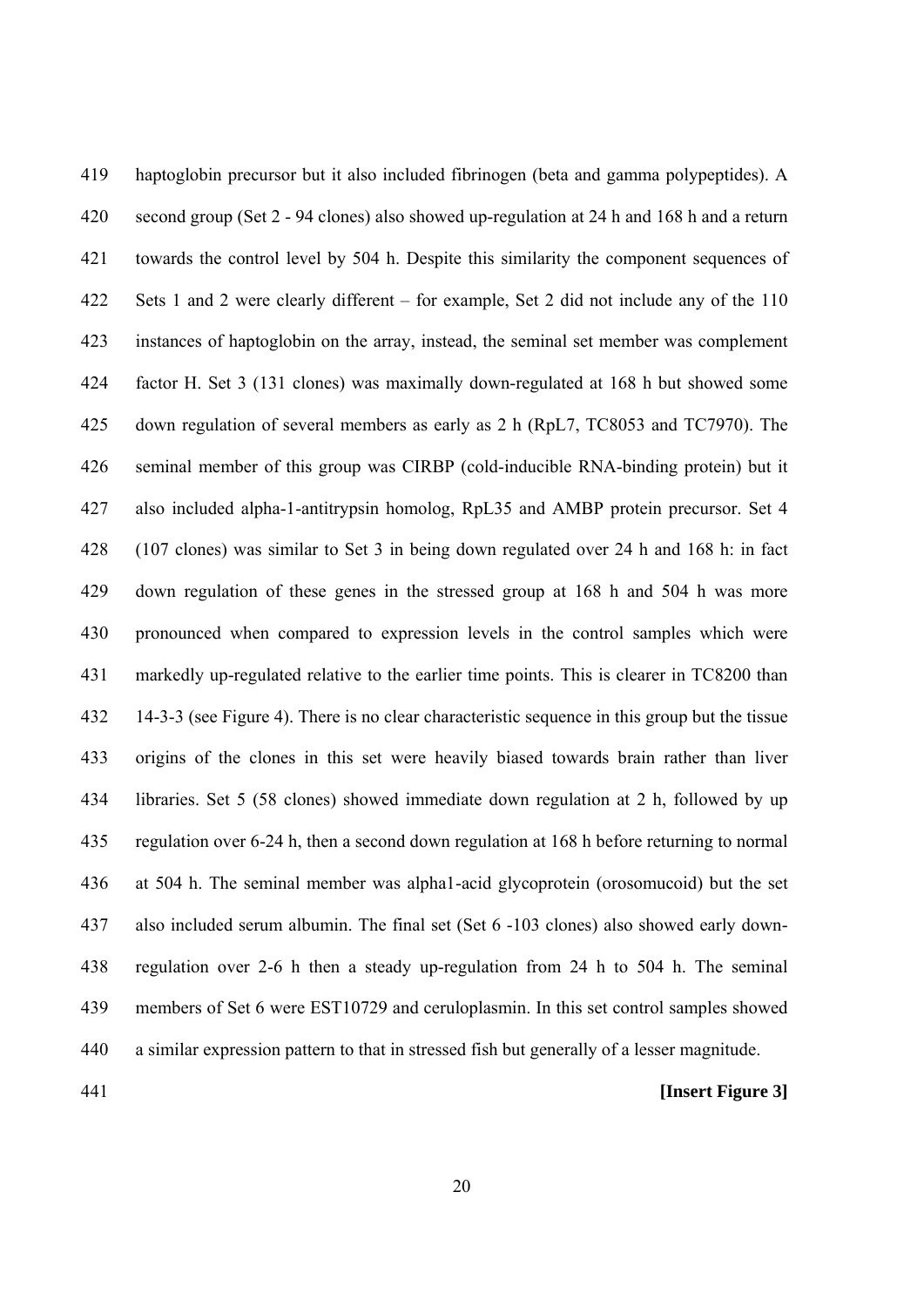442 Overall, the expression patterns that were seen in the stressed fish were also seen, though 443 to a more muted extent in the 6 h and 24 h control samples. This corresponds to the 444 unattributable elevation of plasma cortisol levels in the ostensibly undisturbed control 445 fish described above and evident in Fig 1b.

446

447 To determine whether the pattern of gene expression in response to confinement varied 448 between individual fish an ANOVA was carried out for specific time points. Analysis of 449 haptoglobin (all instances on the array) at 168h showed that fish 191 was clearly very 450 different from fish 190. Fish 191 was notable within this group of confined fish in that its 451 plasma cortisol levels were atypically low (16.5 ng/ml) compared to those of the others in 452 the group (295.4 ng/ml, 179.9 ng/ml and 44.7 ng/ml for fish 190, 188 and 181 453 respectively). At this time point the ranking of the individual haptoglobin responses 454 matched that of the cortisol ranking.

455

456 *3.4 Quantitative PCR* 

457 To validate the microarray results two genes were selected from each of the six k-means 458 cluster groups for real time RT-PCR (qPCR). Primer sequences were generally based on 459 actual clone sequences on the array (with reference to the contig) rather than homologous 460 database sequences (but see Table 1). The 2 h time point was omitted from the qPCR 461 experiment as the microarray suggested expression changes were small over the first 6 h. 462 Generally the same five fish (both control and stress) were used in the qPCR experiment 463 as were used in the microarray experiment. Two housekeeping genes (β-actin and 18S 464 Ribosomal RNA gene) were shown to remain at a consistent level between the control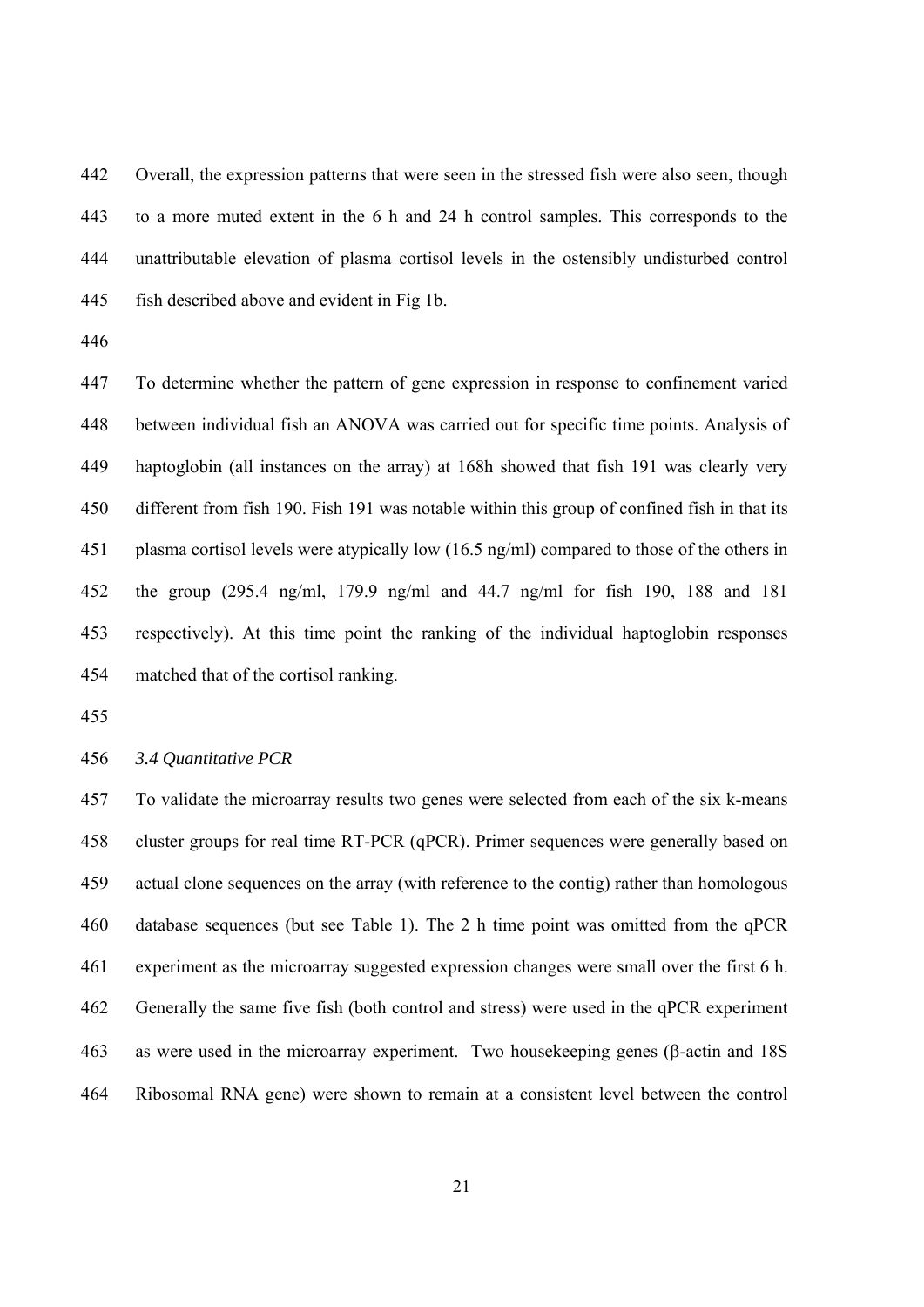465 and stress groups, and over time. However, there was some inter-individual variability in 466 the expression of these genes and therefore both genes were averaged for use in 467 normalising expression levels. All expression levels were related to the 0 h control using 468 a calculation method based on differences in Ct and amplification efficiency (Pfaffl, 469 2001).

471 All control samples gave a very similar expression pattern with a general rise after 24 h 472 through 168 h and 504 h. Although changes in gene expression patterns detected over 473 time in the stressed fish generally showed good correlation between qPCR and 474 microarray methods (see below) the magnitude of expression change was often reported 475 by qPCR as being greater than that detected on the microarray. Sets 1 and 2 showed 476 quite similar expression patterns with maximum expression over 168 h and 504 h: this 477 maximum appeared to be reached somewhat later in Set 2. Maximum relative changes in 478 expression detected by qPCR were  $\sim$ 13-fold and  $\sim$ 3.5-fold compared to  $\sim$ 2.2-fold and 479 ~1.8-fold by microarray for haptoglobin and β-fibrinogen respectively (both Set 1). Sets 480 3 and 4 also showed up-regulation with time, however expression appeared to increase in 481 two steps, from 0 h to 6 h then 24 h to 504 h with a plateau of expression between 6 h and 482 24 h. The maximum expression levels in these two sets at 504 h were very similar 483 between the stress and control groups with at least CIRBP suggesting a late down-484 regulation in the stress group compared to the control group. Set 5 showed maximum 485 expression levels at 6 h but quite an irregular pattern over time in both control and stress 486 groups. Set 6 genes were up-regulated over time with a slight tendency to dip between 6 h 487 and 24 h before increasing again through 504 h.

<sup>470</sup>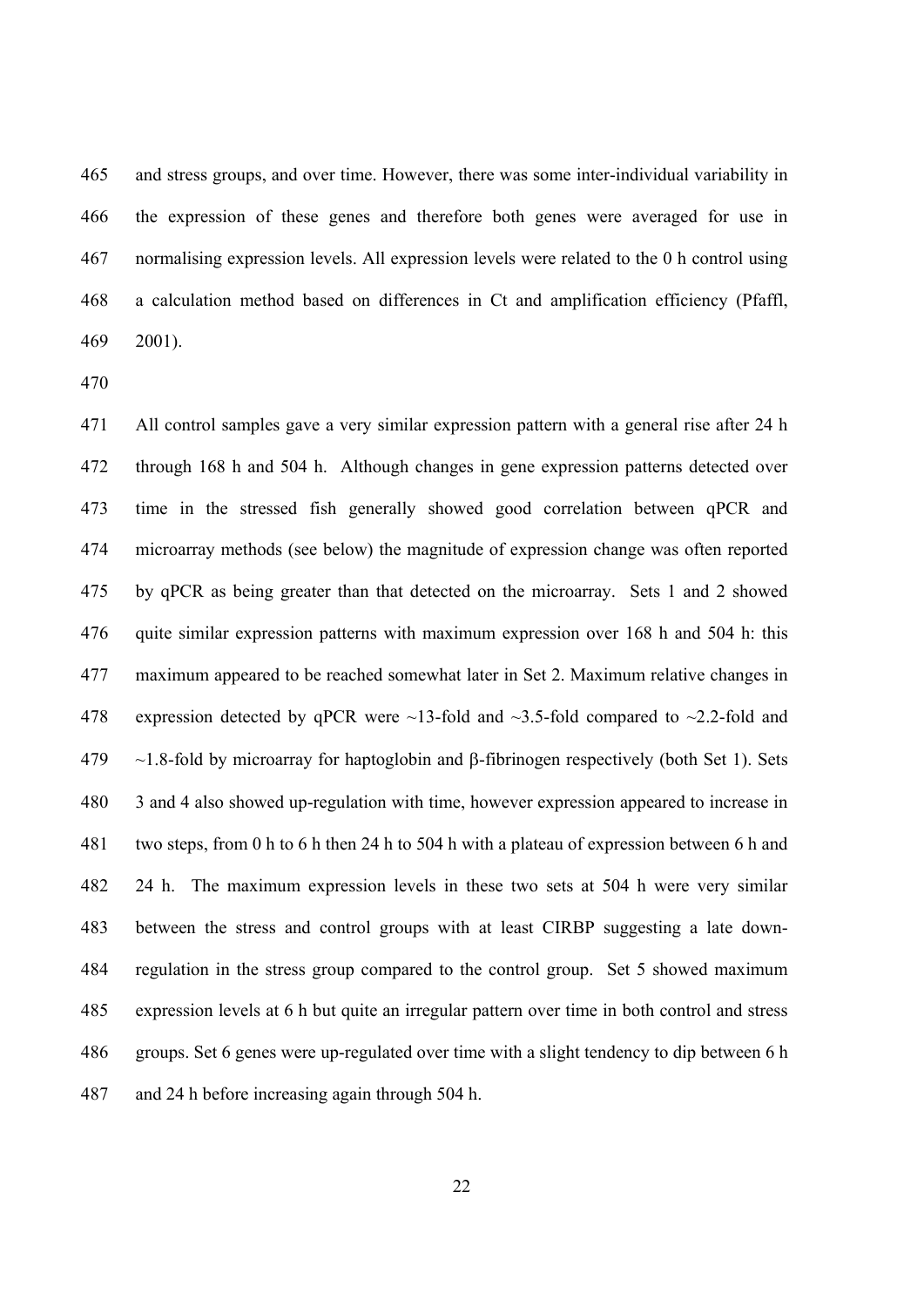489 As mentioned above the magnitude of expression changes as measured by microarray 490 were more muted than those detected by qPCR, however the patterns of expression 491 generally correlated well between both methodologies. Correlations were determined for 492 each fish individually and were found to be significant (P<0.05) for 8 of the 12 genes 493 examined with correlation coefficients for haptoglobin and EST10729 of 0.67 and 0.90 494 respectively. Neither of the two genes of Set 5 correlated significantly between 495 methodologies but both genes of Sets 1, 2 and 6 did correlate significantly.

496

488

#### 497 **4. Discussion**

498 The elevation of plasma ACTH and plasma cortisol in the confined fish clearly indicated 499 that the stressor employed in these studies activated the hypothalamic-pituitary-interrenal 500 axis in a manner consistent with previous studies using this approach (Pottinger et al., 501 1994). Plasma cortisol levels in the confined fish displayed a profile typical of rainbow 502 trout subjected to a chronic stressor with significantly elevated levels during the early 503 stages of confinement being followed by an acclimatory return to baseline levels within 504 336 h. Among the control fish the range of mean plasma cortisol values observed (0.8 – 505 38.7 ng/ml) was greater than is normally typical of unstressed trout due in large part to 506 elevated levels in several consecutive samples between 2 h and 48 h after the start of the 507 study. There is no clear explanation for this and we assume that some unaccounted for 508 disturbance of these tanks took place during the sampling period. The six control tanks 509 that were sampled at 4, 6 and 24 h when cortisol levels were most elevated were sampled 510 again at 96 h, 336 h and 504 h respectively at which time levels were typical of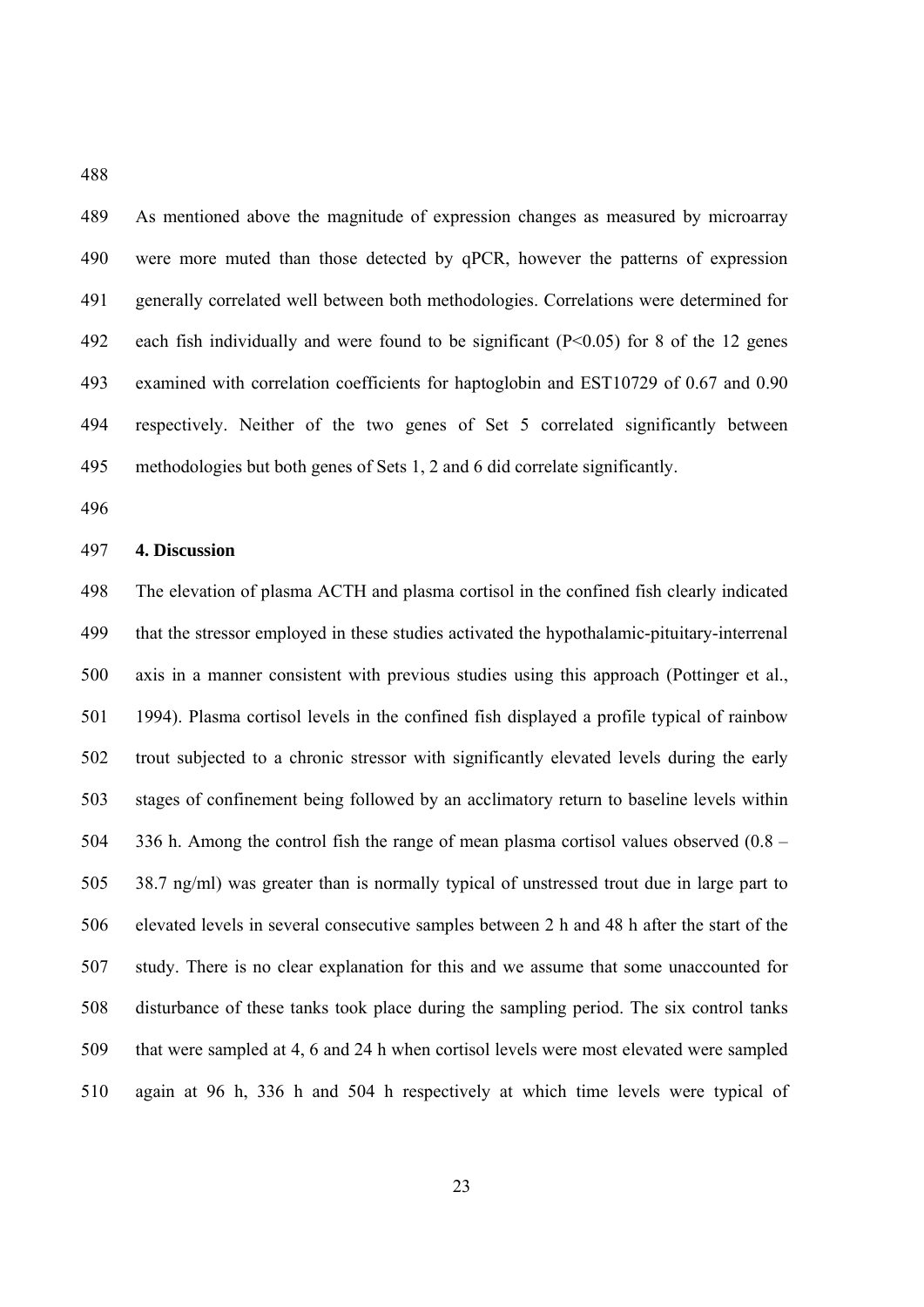511 undisturbed fish. To ensure a contrast between stressed and unstressed individuals 512 control fish liver samples for the SSH exercise were selected from individuals whose 513 plasma cortisol levels at the time of sampling did not exceed 15 ng/ml.

514

515 Exposure of trout to prolonged confinement is characteristically accompanied by 516 disturbances in plasma glucose levels and plasma lactate levels (Trenzado et al., 2003) 517 and both responses were evident in the present study. Perhaps surprisingly, no short-term 518 elevation of plasma glucose was detected initially in the confined fish, although levels 519 were elevated during the 24h – 168h period. Short-term glucose elevation is a widely 520 observed response of fish to acute stressors so the absence of this response is puzzling. It 521 is possible that the severity of the initial stressor was insufficient to cause a change in 522 circulating catecholamine levels (Perry and Bernier, 1999), considered to be the mediator 523 of stress-induced hyperglycaemia in fish. The short period of hyperlactemia that occurred 524 in confined fish early in the time-course was presumably associated with the respiratory 525 consequences of chasing, netting and transfer to the confinement tanks and was rapidly 526 ameliorated within  $2 - 4$  hours. The occurrence of slightly elevated plasma lactate levels 527 in the control fish between 4h and 168 h is not easily explained but does coincide with the 528 anomalous elevation of plasma cortisol in the control fish. Overall, the experimental data 529 indicate that the response of these fish to confinement was consistent with previous 530 findings and provided a suitable vehicle for further investigation of gene expression in the 531 liver.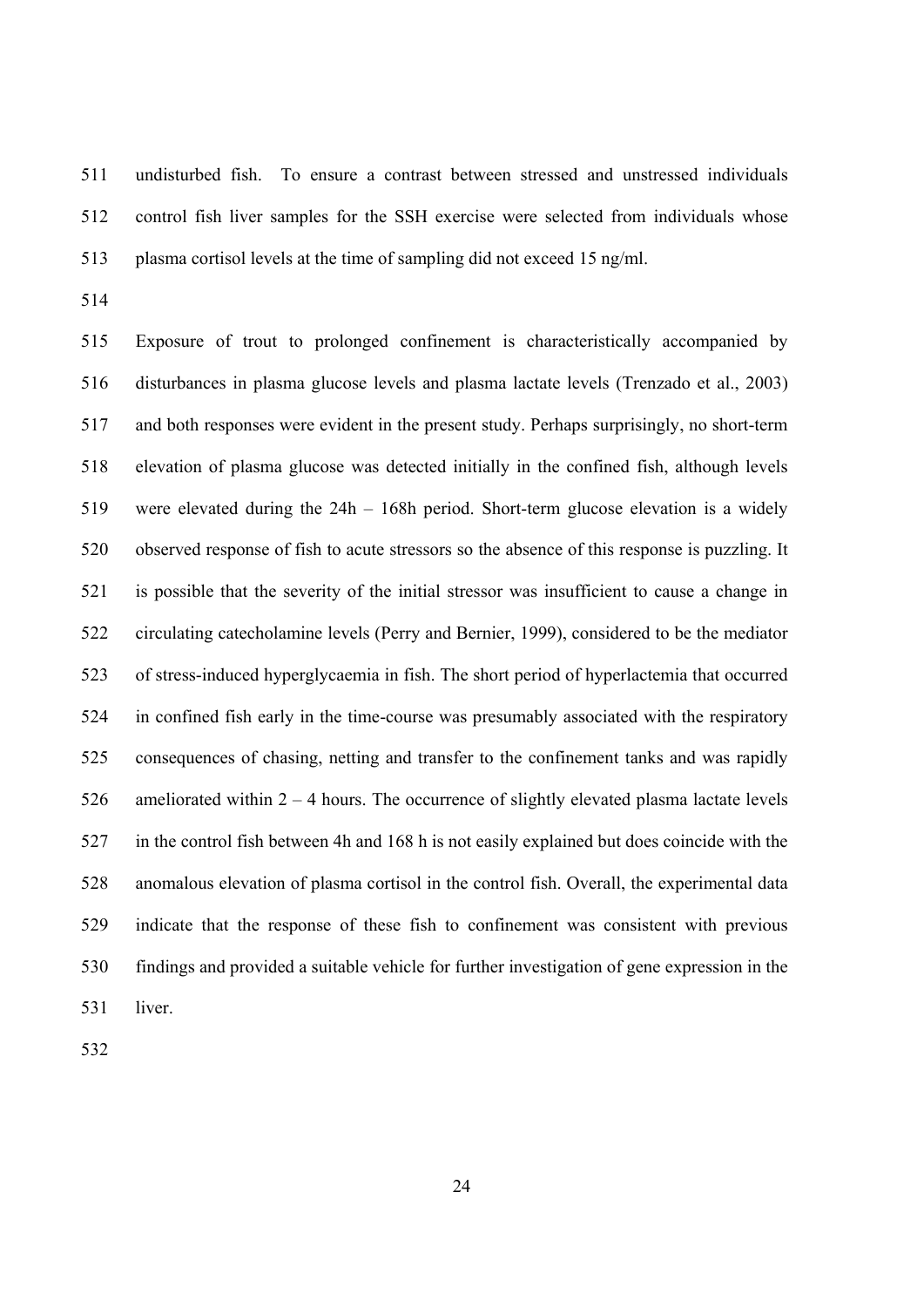533 The analysis of gene expression in liver tissue from confined fish that is presented here is 534 part of a larger EU study "STRESSGENES: A Functional Genomics Approach to 535 Measuring Stress in Fish Aquaculture" (Q5RS-2001-002211) that includes analysis of 536 gene expression during exposure to a confinement stressor in other tissues (head kidney, 537 brain, pituitary and gill) and additional stressors (temperature shift, hypoxia, salinity 538 stress and pathogen exposure) in a range of relevant tissues. For each tissue SSH libraries 539 were constructed and 'pre-arrays' were hybridised to eliminate unchanging genes. Initially 540 arrays comprising unselected clones (Phase 1 arrays) were constructed followed by one 541 array using a selected clone set (Phase 2 array). For the experiment reported here a Phase 542 1 array was used: a consequence of this is that there was not full sequence analysis of the 543 clones.

544

545 As noted above, the list of genes whose expression was significantly altered comprised 546 predominantly genes originally isolated from liver and brain libraries and these fell 547 largely into one biological process category (response to stimulus) and one cellular 548 component category (extracellular region). Analysis of the gene expression profile in 549 liver tissue during confinement revealed a number of significant clusters. The major 550 patterns comprised genes that were up-regulated at 24 h and beyond, the primary 551 examples being haptoglobin, fibrinogen, TC8442, ceruloplasmin and EST10729. 552 Haptoglobin expression was up-regulated at 24 h and transcripts maintained this high 553 level through to the 168 h sample. After 504 h (21 days) continuous confinement 554 expression levels approached but had not yet reached control levels. Quantification of 555 gene expression levels by qPCR confirmed the microarray expression pattern and showed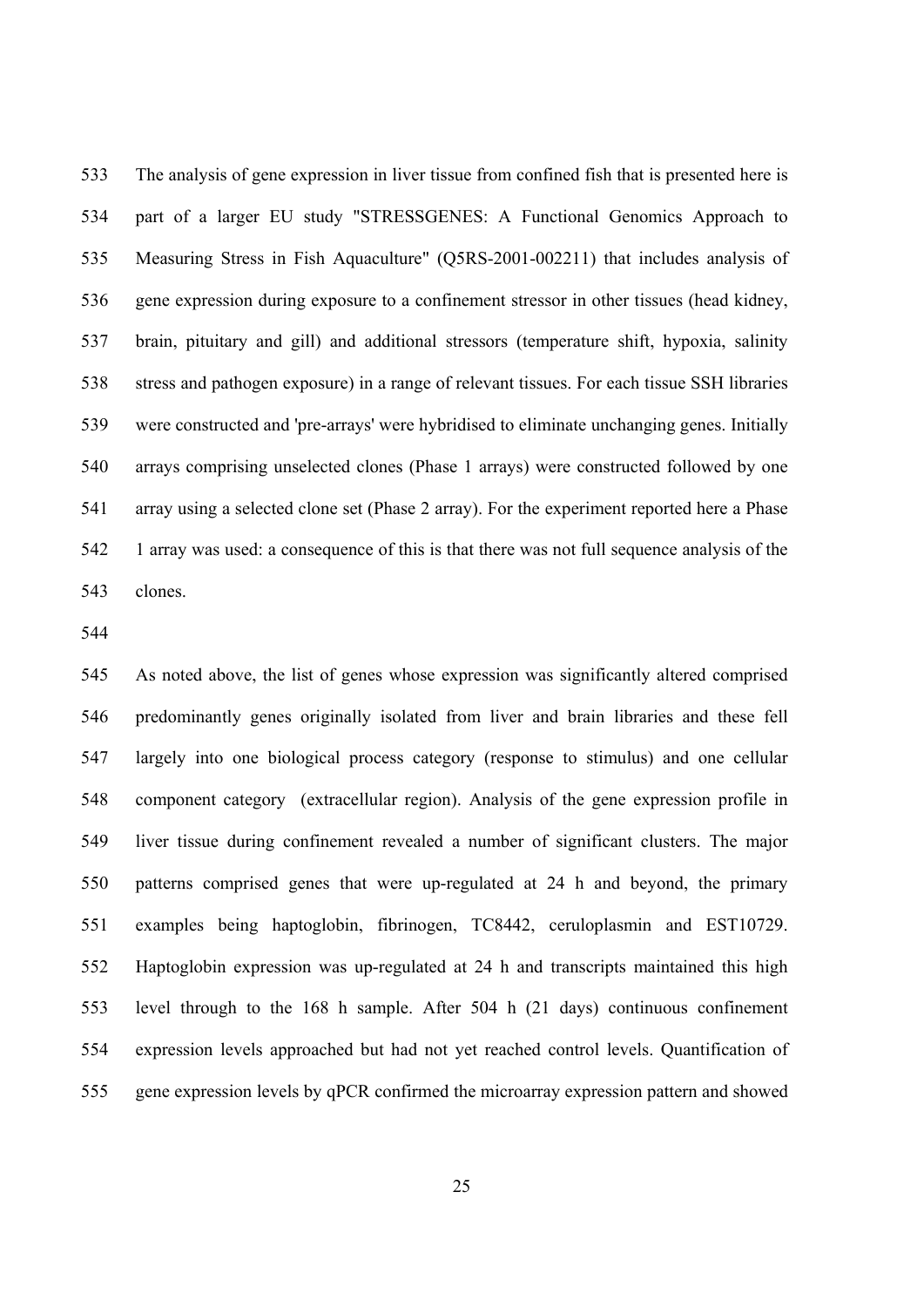556 an up-regulation of approximately 13-fold over the zero time point control and 557 approximately 8-fold over the paired control. Of all the genes validated by qPCR this was 558 the greatest change in the magnitude of expression observed but this does not rule out the 559 possibility of greater changes in other genes that were not scrutinized with qPCR – for 560 example, TC17071 appeared more differentially regulated on the microarray than many 561 of the haptoglobin clones. Although not evident from the microarray, haptoglobin was 562 up-regulated 4-5-fold by 6 h. In functional terms, haptoglobin is a prominent acute phase 563 protein in man and in most mammalian species studied. Circulating levels of this protein 564 can change by between 2-fold to over 10-fold depending on the species (Petersen et al., 565 2004). In fish (*O.mykiss*) elevated plasma levels of haptoglobin have been identified after 566 a variety of bacterial and viral challenges, but changes in haptoglobin levels have not 567 previously been linked to a non-immunological stressor (Bayne et al., 2001). In rainbow 568 trout, 24 h after receiving a bacterin injection, up-regulation of haptoglobin at the 569 transcript level on an oligo-microarray was limited (2-fold) but qPCR showed large 570 variation in individual fish response (Gerwick et al., 2006). In other studies on rainbow 571 trout, there was no significant change in brain haptoglobin expression following a 572 handling stress (Krasnov et al., 2005a) in liver haptoglobin expression after toxicant 573 exposure (Krasnov et al., 2005b) or in aflatoxin-induced hepatocellular carcinoma (Tilton 574 et al., 2005). In pigs haptoglobin levels are not elevated in response to cold, heat or 575 transport stressors (Hicks et al., 1998). It is however elevated in disease and subclinical 576 states suggesting that in pigs at least it is a good indicator of the health status of the 577 animal (Petersen et al., 2004). In calves stress related to housing on a slippery floor raised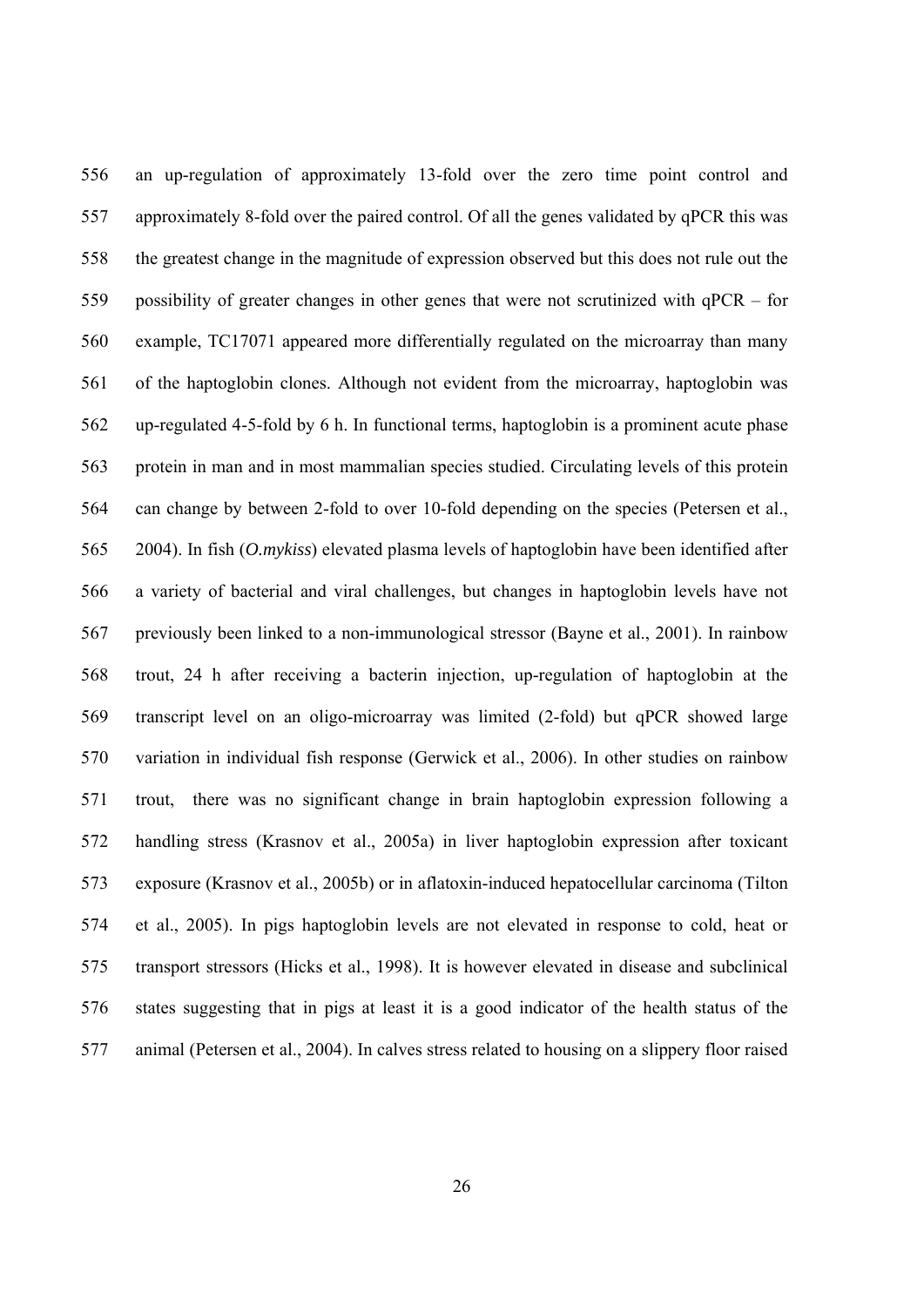578 levels of the acute phase protein serum amyloid A but not that of haptoglobin 579 (Alsemgeest et al., 1995).

580

581 The main role of haptoglobin appears to be in conserving haemoglobin, haem and iron 582 after their release from damaged red blood cells and the prevention of oxidative stress. 583 Scavenging iron is also believed to be important in preventing the growth of iron-584 requiring bacteria (Bullen, 1981). Genes coding for proteins such as albumin, 585 ceruloplasmin, hepicidin, lactoferrin, transferrin, ferritin and hemopexin might be 586 expected to play a similar role. Differential regulation of both ceruloplasmin and albumin 587 was identified in this study (though controls and stress were very similar) but neither 588 hepcidin nor lactoferrin were selected for the array (suggesting no treatment-related 589 change in their expression levels) and neither ferritin nor transferrin showed any clear 590 change on the microarray. Transferrin has been described as both a positive and negative 591 acute phase protein in different species and there is a suggestion that it is a positive acute 592 phase protein under an inflammatory stimulus in trout (Bayne and Gerwick, 2001). Apart 593 from alterations in haptoglobin itself there was minimal evidence in the present study that 594 exposure to a prolonged stressor produced alterations in other factors responsible for iron 595 metabolism/storage.

596

597 Serum albumin and alpha 1-acid glycoprotein (orosomucoid) fall within the same 598 expression cluster (Set 5 in Figure 3) and are again considered to be acute phase proteins 599 in several mammalian species (Gabay and Kushner, 1999). On the microarray both 600 transcripts demonstrate a very early (2 h) down-regulation, followed by rapid up-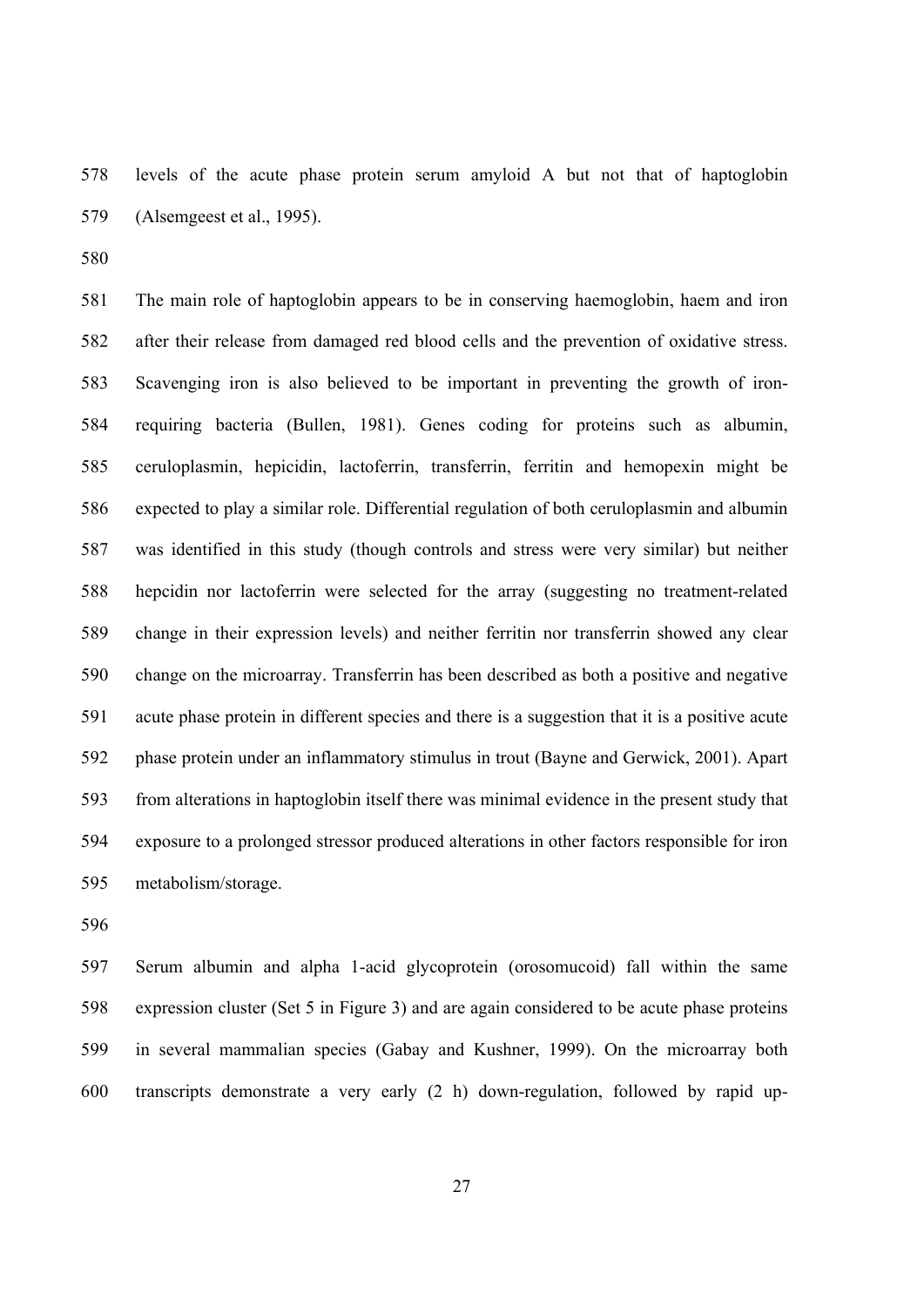601 regulation by 6 h and then a second more prolonged down-regulation over 168 h. 602 However, neither of these gene expression patterns detected on the microarray correlated 603 closely with the pattern determined by qPCR. Both genes were up-regulated at 6 h and 604 although orosomucoid expression in stressed fish showed a downward trend from 6 h to 605 504 h, serum albumin showed no tendency for reduced expression over the later time 606 points. (Relative to the paired control samples, whch exhibited some variation with time, 607 serum albumin does show a downward trend). The absence of the 2 h time point from the 608 qPCR does not preclude the possibility of an early 2 h down-regulation. Orosomucoid 609 (ORM1), like many acute phase proteins, does not have a well-defined role although it is 610 considered both anti-inflammatory and immunomodulatory. It is reported to interact with 611 serum albumin (Krauss et al., 1986), which possibly explains the broadly similar gene 612 expression patterns observed for the two transcripts, and with plasminogen activator 613 inhibitor type 1 (PAI-1). When orosomucoid is upregulated (6 h), PAI-1 (a serpin) is 614 maintained in a highly active form: proteinase inhibitor activity is therefore maximal over 615 this period before it falls quite dramatically over the 24 h to 168 h period. High levels of 616 proteinase inhibitory activity may allow the build up of the acute phase proteins and 617 subsequent reduction of this activity may facilitate the removal of the acute phase 618 proteins and return to a pre-challenge steady-state. The very early down regulation (at 2 619 h, seen on the microarray) may be the consequence of some immediate need for protease 620 activity – possibly to do with activation of complement or blood clotting cascades. The 621 absence of correlation in Set 5 may suggest that this cluster is weakly assigned.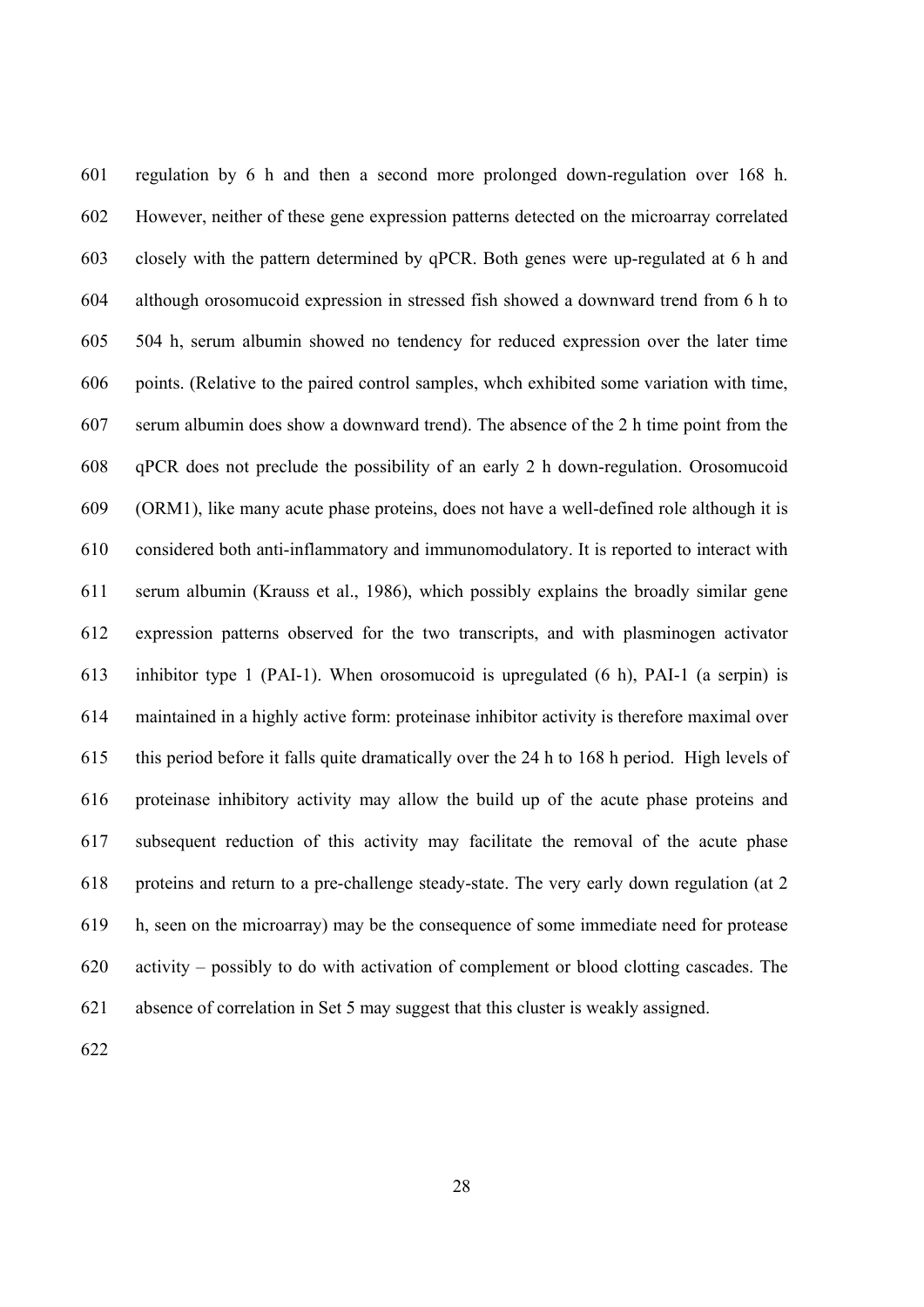623 Consistent with this speculation is the fact that another group of functionally related 624 proteins that appear from the microarray to be down-regulated late in the stress process 625 are the protease inhibitors alpha-1-antitrypsin homolog and alpha-2-HS glycoprotein 626 precursor (a cysteine protease inhibitor). Both are both down-regulated through 24 h and 627 168 h. Although qPCR shows up-regulation of alpha-1-antitrypsin homolog over 6 h and 628 again at 504 h, the net effect is one of down-regulation compared to the paired controls. 629 Alpha2-macroglobulin (A2M) is a major acute phase protein in many species but has not 630 been identified as such in trout (Bayne and Gerwick, 2001). Like serum amyloid A (see 631 below) it does not appear in an identifiable form on the array. Alpha2-macroglobulin is 632 also an antiproteinase inhibitor acting on enzymes such as trypsin, thrombin and 633 collagenase. It is believed to interact with alpha1-microglobulin/bikumin precursor 634 (AMBP). Interestingly AMBP was identified as a significantly differentially regulated 635 gene and was found in the same cluster (Set 3) as alpha-1-antitrypsin homolog.

636

637 Serum albumin is normally considered a negative acute phase protein as it decreases 638 under an acute phase stress. Here, however, as discussed above, the expression pattern as 639 it relates to the abundance of RNA transcript seems much more complex. Whether this is 640 a consequence of message levels not necessarily reflecting protein levels, or that 641 confinement stress is not a severe enough stressor, or that stress responses as 642 characterised in mammals are not wholly applicable to non-mammalian vertebrates, is 643 unclear from the present study. It should be noted that to treat the full period of 644 confinement as the imposition of a homogeneous stressor upon the fish is probably a 645 gross simplification. The nature of the stressor as perceived by the fish is likely to alter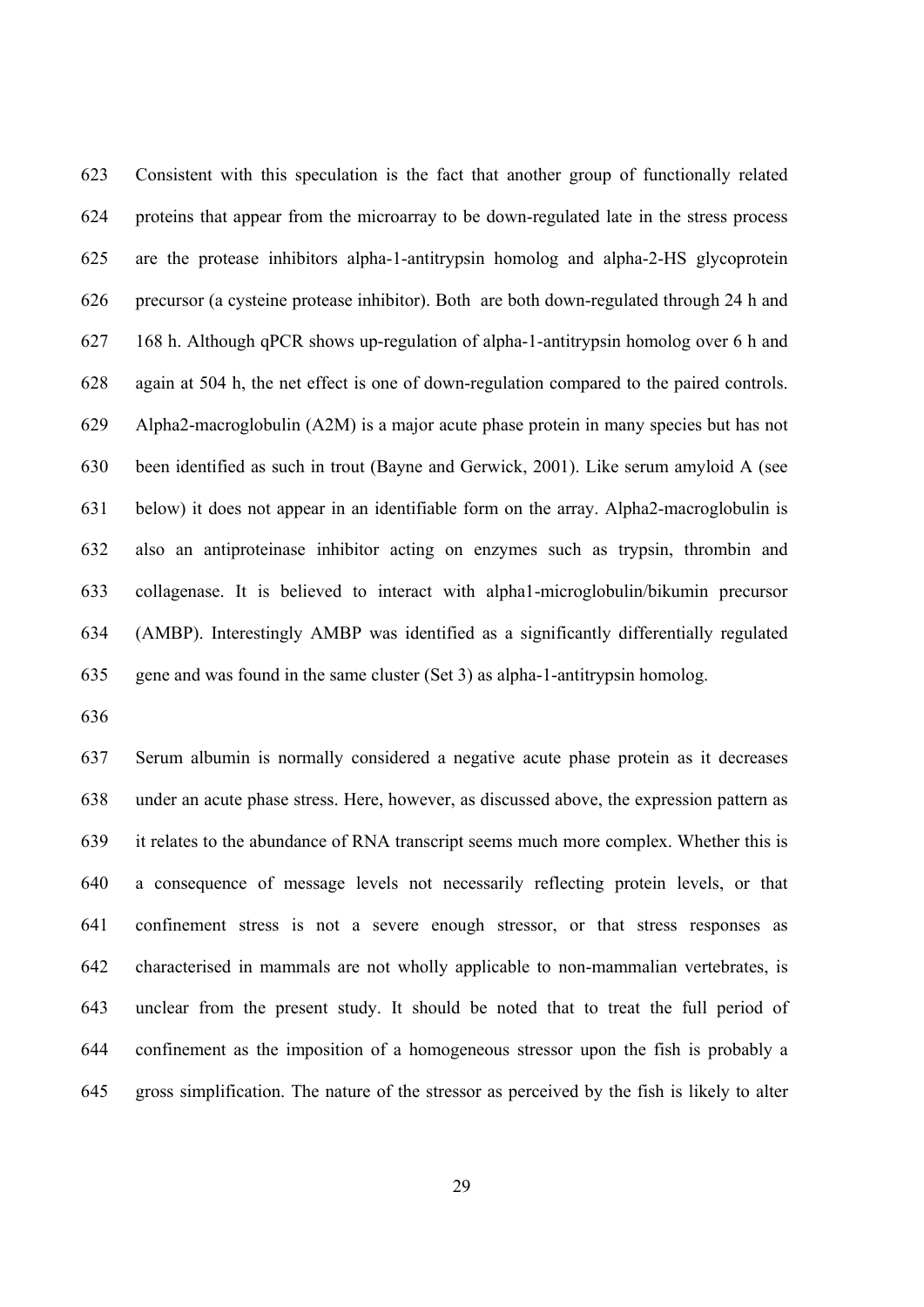646 over time, from being primarily a disturbance/novelty/unfamiliar environment combined 647 with spatial restriction in the first few hours after transfer to the confinement tank, to a 648 primarily social stressor after more time has elapsed. Acclimation to the confinement 649 environment is quite rapid when fish are held in isolation, but requires increasingly 650 longer as the size of the interacting group increases (Pottinger and Pickering, 1992).

651

652 Differences in immune system function between mammals and fish are very significant. 653 Fish are dependent on innate, non-lymphoid mechanisms to defend themselves against 654 infection and trauma, whereas mammals exploit an adaptive immune system based upon 655 T- and B-cells. Fish are therefore much more dependent than mammals on a non-specific 656 response focusing on defensive proteins dissolved in body fluids and possibly have 657 adapted their functions accordingly. There are some immune-related genes that are, 658 perhaps surprisingly, missing from the list of differentially expressed genes obtained 659 during the present study. Serum amyloid A does not appear in an identifiable form on the 660 array: its absence from the liver confinement SSH libraries suggests it is not a significant 661 part of the non-specific stress response in trout. The pentraxins, although represented on 662 the array, show no significant change in expression. Two clearly different pentraxins are 663 on the array: one is the published SAP-like pentraxin (Jensen et al., 1997) but the second 664 has almost equal homology to human serum amyloid P and human C-reactive protein (see 665 accession nos. CR944257 and CR944502). Although not significant, the SAP-like 666 pentraxin appears to be down-regulated from 6 h and maximally at 168 h whereas the 667 other pentraxin appears to be up-regulated at 168 h. If there is an acute phase response to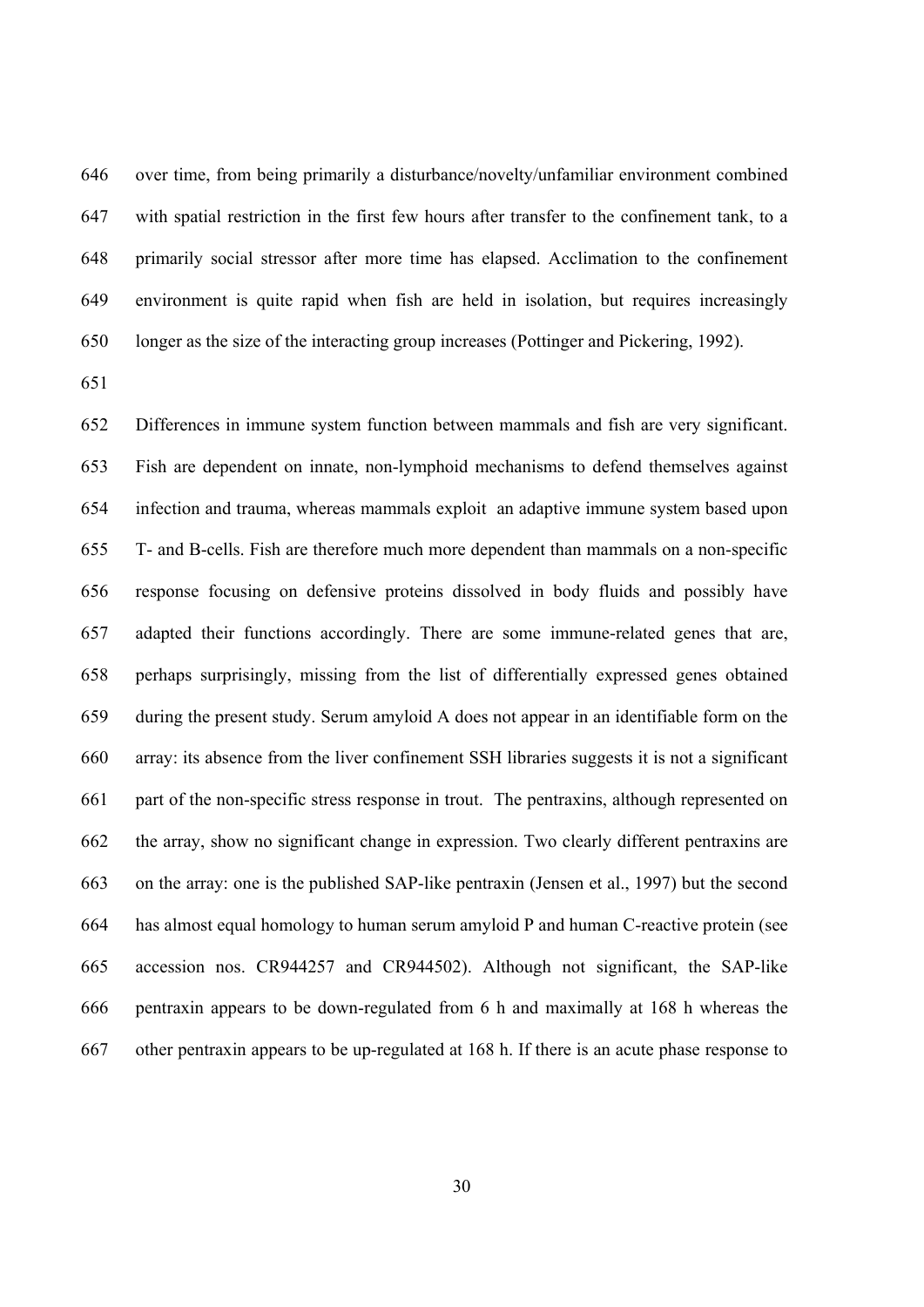668 a prolonged non-invasive stressor in trout it does not follow the pattern found following a 669 pathogenic challenge.

670

671 Also of interest is the relative absence of differentially regulated genes associated with 672 gluconeogenesis and glycogenolysis in the liver confinement study. Intuitively, an early 673 up-regulation and a later reversal of this process might be anticipated, in order to support 674 the hyperglycaemic response normally seen in stressed fish. It is of course possible that 675 the severity of the confinement stressor is not substantial enough to require changes in the 676 expression levels of key genes involved in gluconeogenesis and instead post-translational 677 modifications (phosphorylation, etc) are sufficient to regulate the process. Indeed the 678 absence of an immediate rise in blood glucose levels in this confinement experiment 679 might explain why gluconeogenesis- and glycogenolysis- related genes were not to the 680 fore in the microarray analysis. A gene identified as a glycogen synthase kinase binding 681 protein (zebra fish; *Danio rerio*) is clearly upregulated at 24 h and 168 h though the 682 relevance of this event is presently unclear. It is known that mammals mount qualitatively 683 different acute phase responses to different stimuli and indications from the literature are 684 that fish do likewise.

685

686 Krasnov et al (2005a) used similar methods to those employed in the present study to 687 investigate the effects of handling stress on gene expression in both brain and head 688 kidney of rainbow trout. Although this earlier study found changes in some genes in 689 common with the present study (troponin C, immunoglobulin epsilon receptor, 14-3-3) 690 and these expression patterns over time appear similar, the majority of the genes for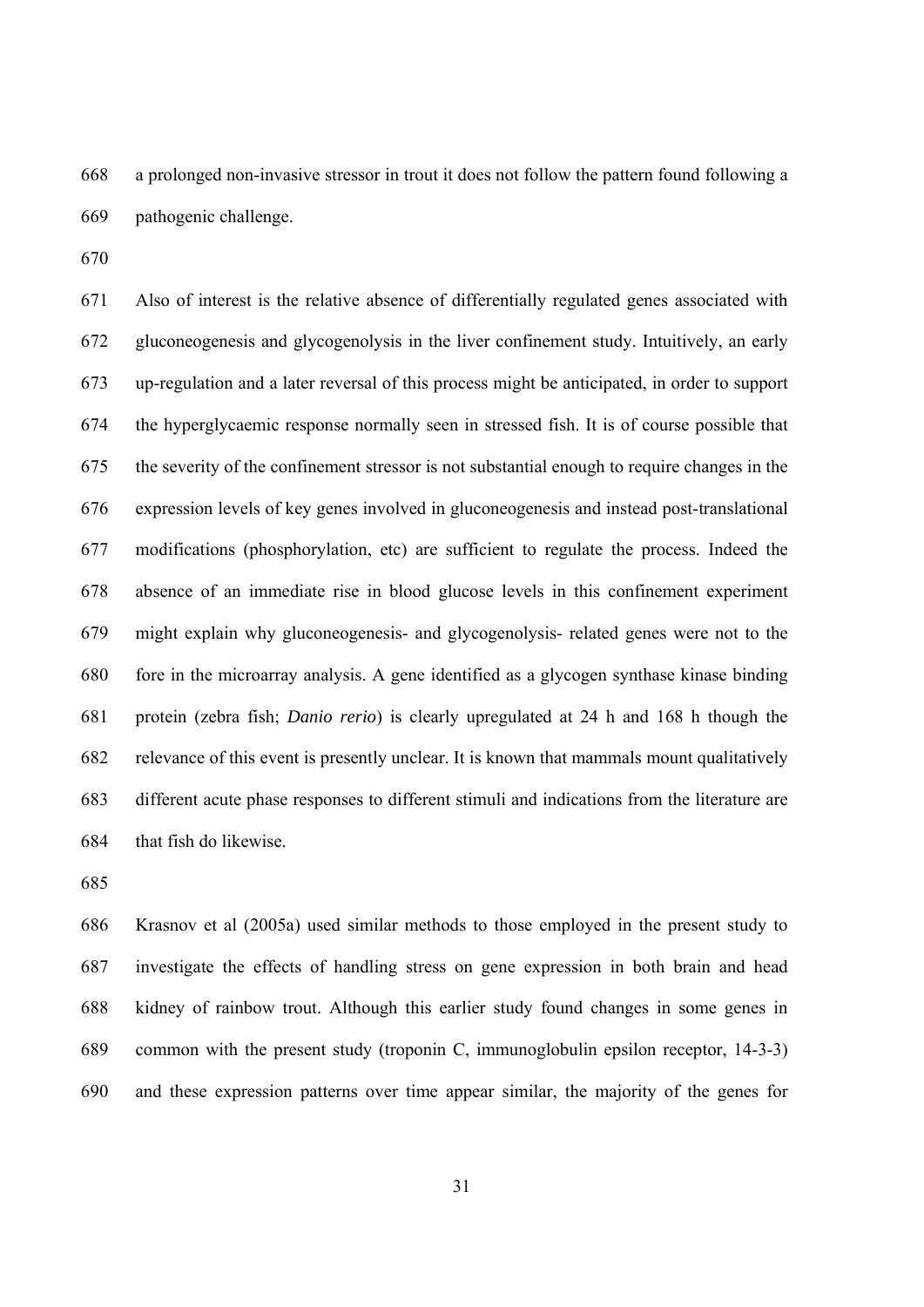691 which significant alterations in expression were reported are quite different. This is 692 probably in part due to the different tissues studied and in part due to the choice of clones 693 in the microarray design, but it may also indicate that the response to a short handling 694 stress (Krasnov et al., 2005a) is quite different to that arising from a continuous 695 confinement stressor (this study). Previous studies to have examined gene expression in 696 trout liver tend to relate to toxicological challenge (Krasnov et al. 2005b; Hook et al., 697 2006; Tilton et al., 2007). What most of these studies have in common with each other 698 and with the current study is that the effects on gene expression are small, generally 699 approximating to 2-3 fold although changes quantified by qPCR are often larger than 700 those detected by microarray. A bacterin challenge shows very large changes in liver 701 expression of hepcidin and diacylglycerol *O*-acyl-transferase neither of which are seen to 702 respond to confinement stress yet haptoglobin and DRTP1 are up-regulated in response to 703 both stressors (Gerwick et al., 2007). There appear to be clear distinctions in gene 704 expression patterns between different stressors: a gene that may be strongly up- or down-705 regulated in response to one stressor may not be responsive to a different type of stressor. 706 This is exemplified by the diverse nature of the response to a group of model toxicants 707 (Hook et al., 2006).

708

709 In general the qPCR results confirmed the microarray results which therefore suggests the 710 latter analysis can be used confidently to provide a "global" picture of the gene 711 expression response to prolonged confinement stress in fish. Some patterns did conflict 712 but this was probably a result of the weaker clusters where expression changes were quite 713 small on the array. It has been reported previously that correlations between microarray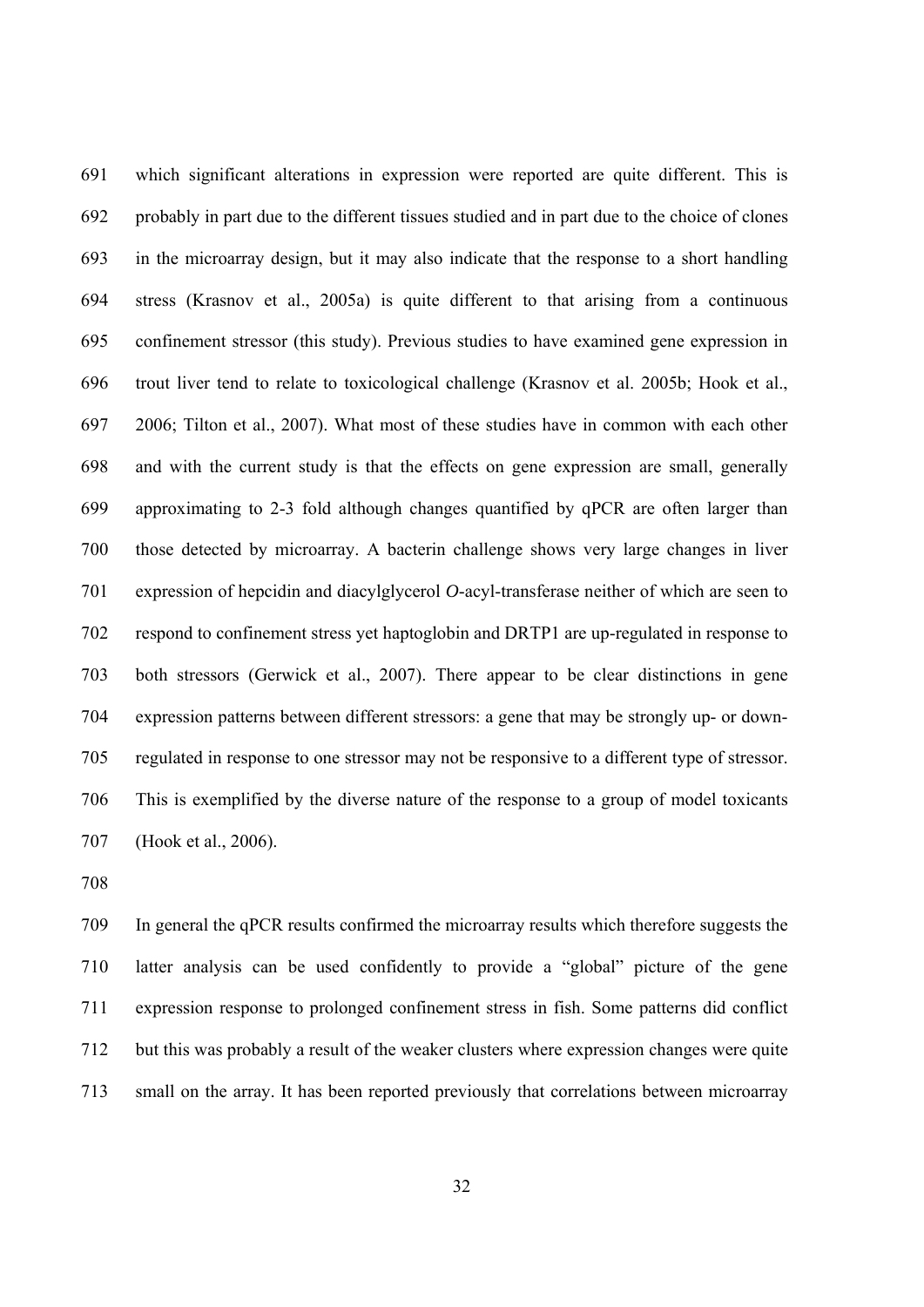714 and qPCR are best when expression changes are 2-fold or more (Morey et al., 2006). It 715 should also be noted that only two genes were checked by qPCR from each cluster and 716 that better correlations would have been achieved if only the most differentially 717 expressed genes were validated. Ultimately,, protein levels (both in each relevant tissue 718 and in plasma) will have to be measured to get a clear indication of what is the full 719 physiological response of the fish to confinement stress. In many cases though this will 720 await the production of antibodies with specificity to fish proteins.

721

722 Overall, the present study indicates that while the primary role of the liver during acute 723 and chronic stress may be linked with the provision of energy, this role is not reflected in 724 the patterns of gene expression. Instead, the up-regulation of genes in trout during 725 exposure to a non-invasive stressor seems primarily to be associated with the non-specific 726 defence. The results perhaps highlight the need for a multifaceted approach to the 727 analysis of complex physiological processes such as the stress response where 728 examination of neither expression profiles or key indicator endpoints alone provides a 729 full picture of the events taking place.

730

731

## 732 **Acknowledgements**

# 733 The authors thank T. R. Carrick (CEH) for technical assistance. The authors would also 734 like to thank S. Mativet and L. Dengreville (INRA, Rennes) for sequence analysis, and

735 Margaret Hughes (University of Liverpool) for printing and microarray assistance. This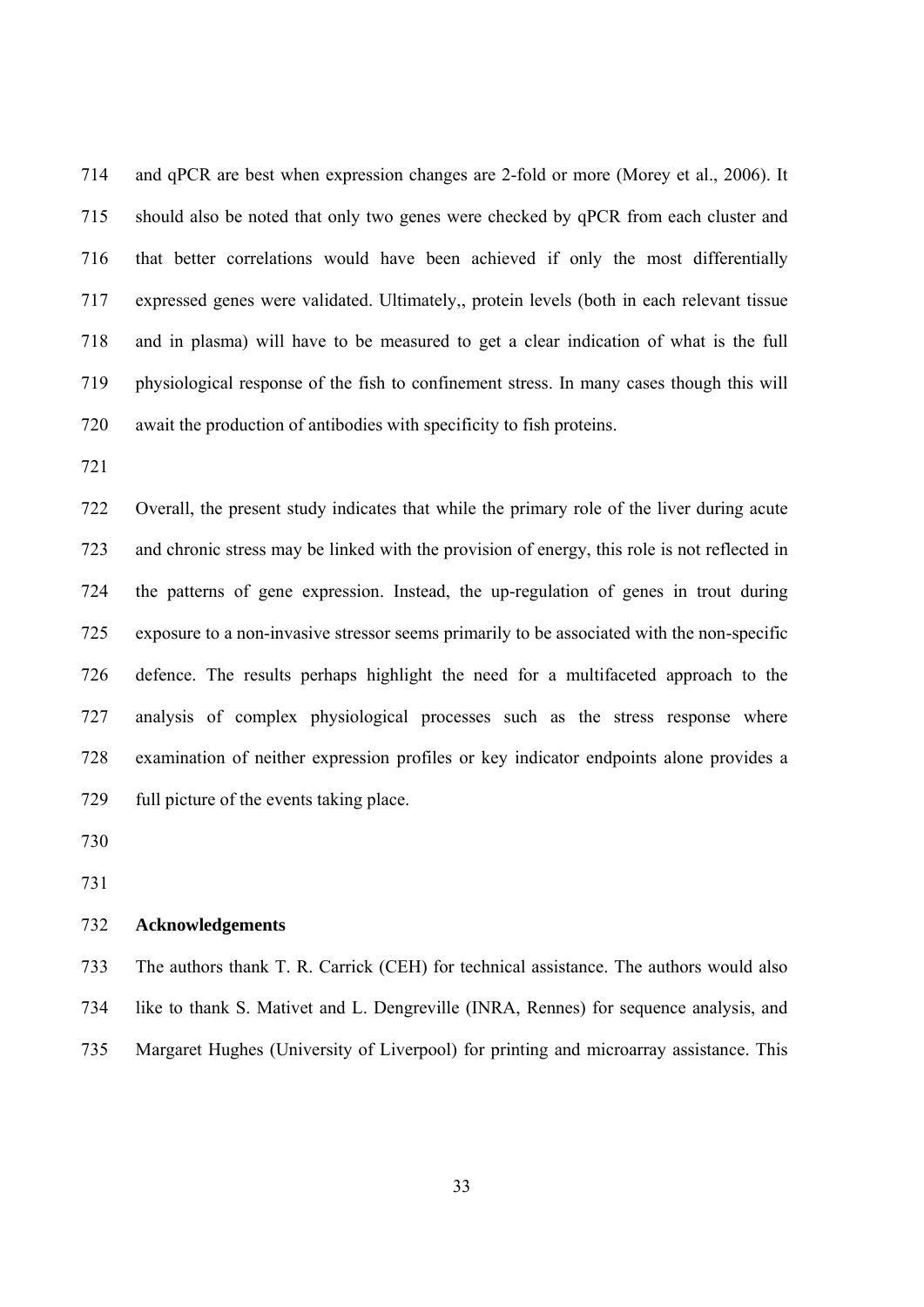| 736 | project was part funded by the European Commission (Q5RS-2001-02211), Enterprise       |
|-----|----------------------------------------------------------------------------------------|
| 737 | Ireland and the Natural Environment Research Council of the United Kingdom.            |
| 738 |                                                                                        |
| 739 | <b>References</b>                                                                      |
| 740 |                                                                                        |
| 741 | Alsemgeest, S. P., Kalsbeek, H. C., Wensing, T., Koeman, J. P., van Ederen, A. M.,     |
| 742 | Gruys, E., 1994. Concentrations of serum amyloid-A (SAA) and haptoglobin               |
| 743 | (HP) as parameters of inflammatory diseases in cattle. Vet Q. 16, 21-23.               |
| 744 |                                                                                        |
| 745 | Balm, P. H. M., Pottinger, T. G., 1993. Acclimation of rainbow trout (Oncorhynchus     |
| 746 | mykiss) to low environmental pH does not involve an activation of the pituitary -      |
| 747 | interrenal axis but evokes adjustments in branchial ultrastructure. Can. J. Fish.      |
| 748 | Aquat. Sci. 50, 2532-2541.                                                             |
| 749 |                                                                                        |
| 750 | Bayne, C. J., Gerwick, L., 2001. The acute phase response and innate immunity of fish. |
| 751 | Dev Comp Immunol. 25, 725-43.                                                          |
| 752 |                                                                                        |
| 753 | Bayne, C. J., Gerwick, L., Fujiki, K., Nakao, M., Yano, T., 2001. Immune-relevant      |
| 754 | (including acute phase) genes identified in the livers of rainbow trout,               |
| 755 | Oncorhynchus mykiss, by means of suppression subtractive hybridization. Dev            |
| 756 | Comp Immunol. 25, 205-217.                                                             |
| 757 |                                                                                        |
| 758 | Bonga, S.E.W., 1997. The stress response in fish. Physiol. Rev. 77, 591-625.           |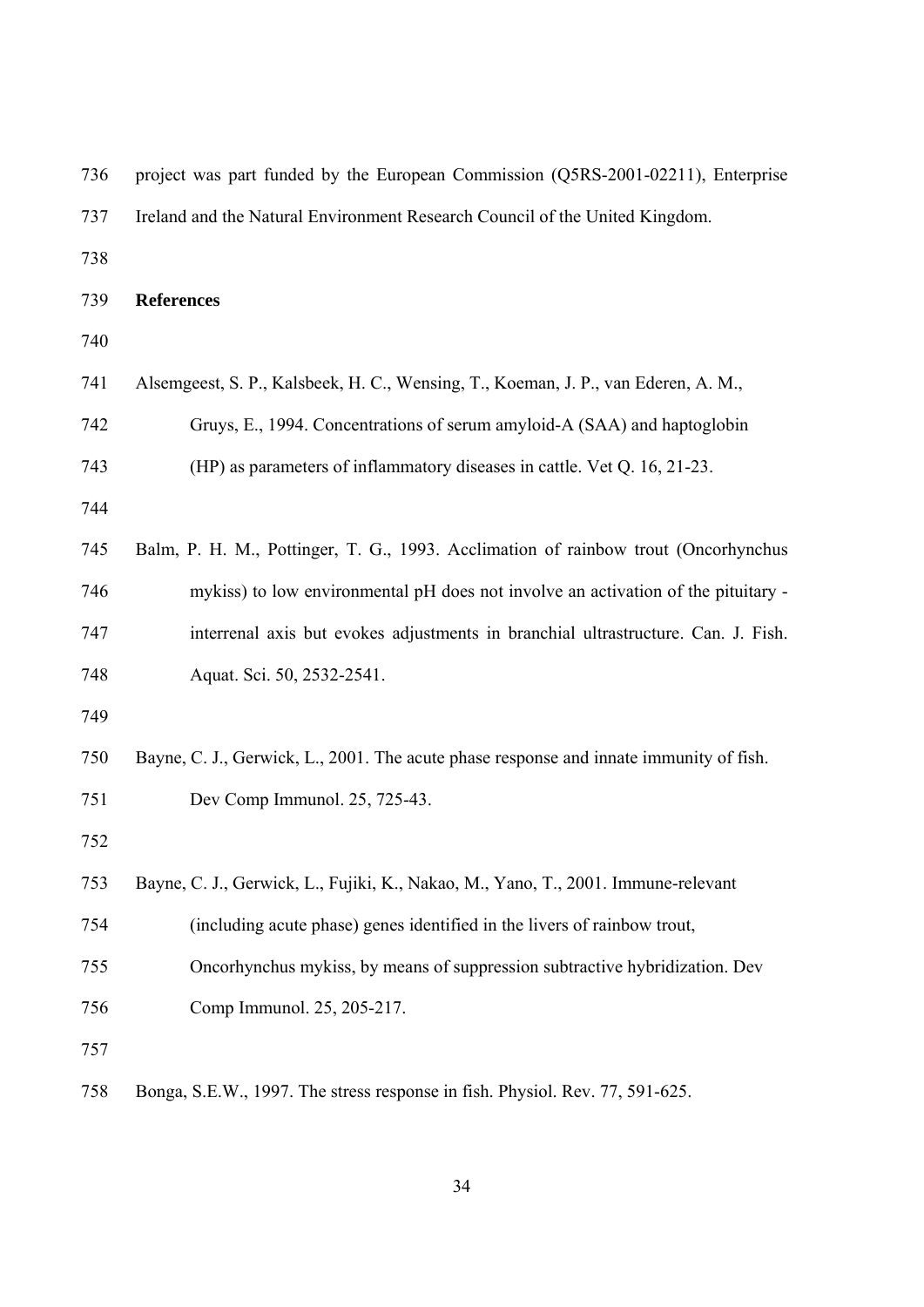| 760 | Bullen, J. J., 1981. The significance of iron in infection. Rev Infect Dis. 3, 1127-38. |  |  |  |  |
|-----|-----------------------------------------------------------------------------------------|--|--|--|--|
| 761 |                                                                                         |  |  |  |  |
| 762 | Carninci, P., Shibata, Y., Hayatsu, N., Sugahara, Y., Shibata, K., Itoh, M., Konno, H., |  |  |  |  |
| 763 | Okazaki, Y., Muramatsu, M., Hayashizaki, Y., 2000. Normalization and                    |  |  |  |  |
| 764 | subtraction of cap-trapper-selected cDNAs to prepare full-length cDNA libraries         |  |  |  |  |
| 765 | for rapid discovery of new genes. Genome Res. 10, 1617-1630.                            |  |  |  |  |
| 766 |                                                                                         |  |  |  |  |
| 767 | Gabay, C., Kushner, I., 1999. Acute-phase proteins and other systemic responses to      |  |  |  |  |
| 768 | inflammation. N Engl J Med. 340, 448-54.                                                |  |  |  |  |
| 769 |                                                                                         |  |  |  |  |
| 770 | Gerwick, L., Corley-Smith, G., Bayne, C. J. 2007. Gene transcript changes in individual |  |  |  |  |
| 771 | rainbow trout livers following an inflammatory stimulus. Fish Shellfish Immunol.        |  |  |  |  |
| 772 | 22, 157-171                                                                             |  |  |  |  |
| 773 |                                                                                         |  |  |  |  |
| 774 | Gjoen, H. M., Bentsen, H. B., 1997. Past, present, and future of genetic improvement in |  |  |  |  |
| 775 | salmon aquaculture. ICES J. Mar. Sci. 54, 1009-1014.                                    |  |  |  |  |
| 776 |                                                                                         |  |  |  |  |
| 777 | Hicks, T. A., McGlone, J. J., Whisnant, C. S., Kattesh, H. G., Norman, R. L. 1998.      |  |  |  |  |
| 778 | Behavioral, endocrine, immune, and performance measures for pigs exposed to             |  |  |  |  |
| 779 | acute stress. J Anim Sci. 76, 474-483.                                                  |  |  |  |  |
| 780 |                                                                                         |  |  |  |  |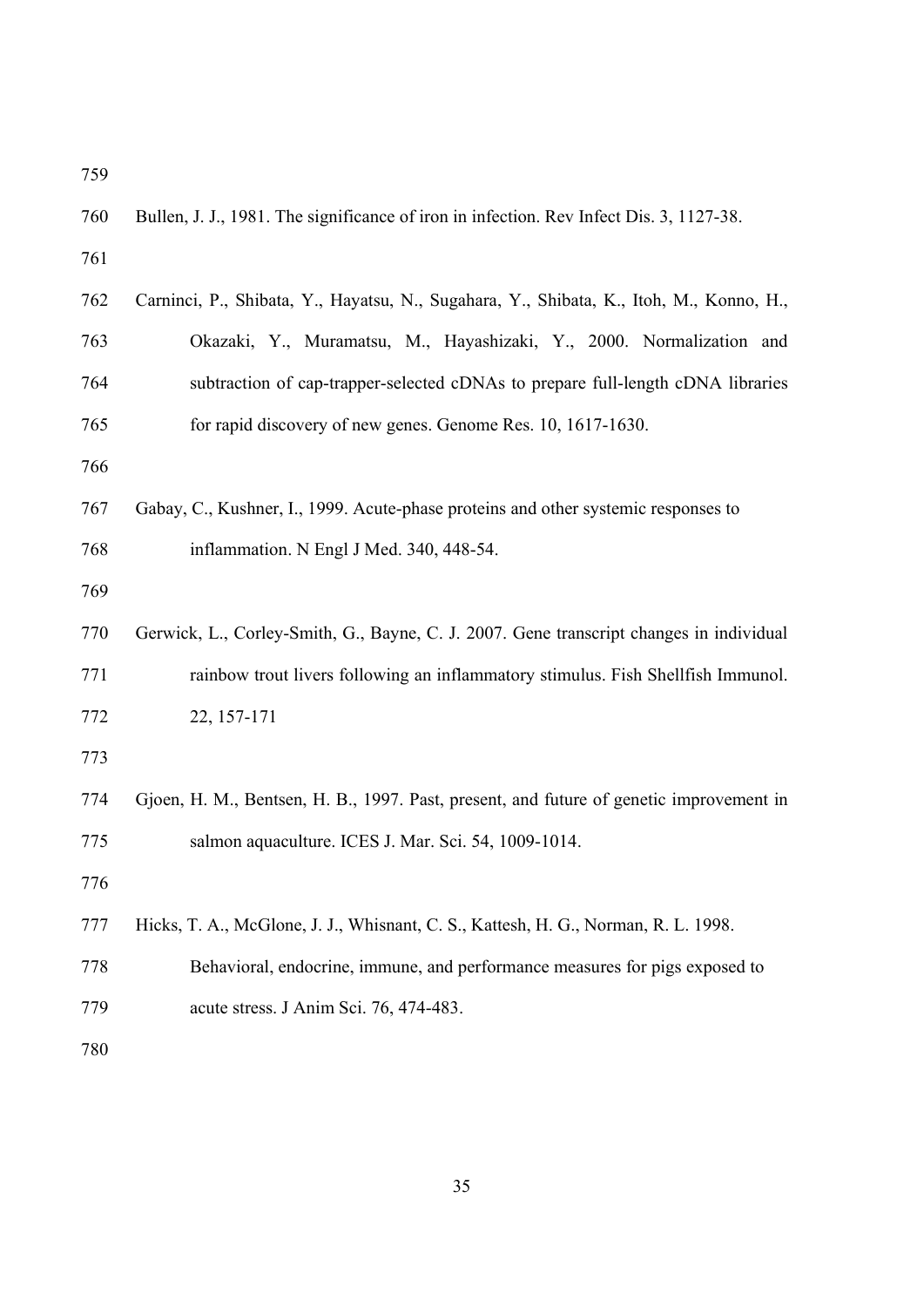| 781 | Hook, S. E., Skillman, A. D., Small, J. A., Schultz, I. R. 2006. Gene expression patterns   |
|-----|---------------------------------------------------------------------------------------------|
| 782 | in rainbow trout, <i>Oncorhynchus mykiss</i> , exposed to a suite of model toxicants.       |
| 783 | Aquat. Toxicol. 77, 372-385                                                                 |
| 784 |                                                                                             |
| 785 | Hulata, G., 2001. Genetic manipulations in aquaculture: a review of stock improvement       |
| 786 | by classical and modern technologies. Genetica 111, 155-173.                                |
| 787 |                                                                                             |
| 788 | Huntingford, F.A., 2004. Implications of domestication and rearing conditions for the       |
| 789 | behaviour of cultivated fishes. J. Fish Biol. 65 Issue S1, 122-142.                         |
| 790 |                                                                                             |
| 791 | Jensen, L. E., Hiney, M. P., Shields, D. C., Uhlar, C. M., Lindsay, A. J., Whitehead, A. S. |
| 792 | 1997. Acute phase proteins in salmonids: evolutionary analyses and acute phase              |
| 793 | response. J Immunol. 158, 384-92.                                                           |
| 794 |                                                                                             |
| 795 | Johnson, E. O., Kamilaris, T. C., Chrousos, G. P., Gold, P. W. 1992. Mechanisms of          |
| 796 | stress: a dynamic overview of hormonal and behavioural homeostasis.                         |
| 797 | Neuroscience and Biobehavioural Reviews 16, 115-130.                                        |
| 798 |                                                                                             |
| 799 | Krasnov, A., Koskinen, H., Pehkonen, P., Rexroad, C. E., Afanasyev, S., Molsa, H.           |
| 800 | 2005a. Gene expression in the brain and kidney of rainbow trout in response to              |
| 801 | handling stress. BMC Genomics 6, 3                                                          |
| 802 |                                                                                             |
| 803 | Krasnov, A., Koskinen, H., Rexroad, C., Afanasyev, S., Molsa, H., Oikari, A. 2005b.         |
| 804 | Transcriptome responses to carbon tetrachloride and pyrene in the kidney and                |
| 805 | liver of juvenile rainbow trout (Oncorhynchus mykiss). 74, 70-81                            |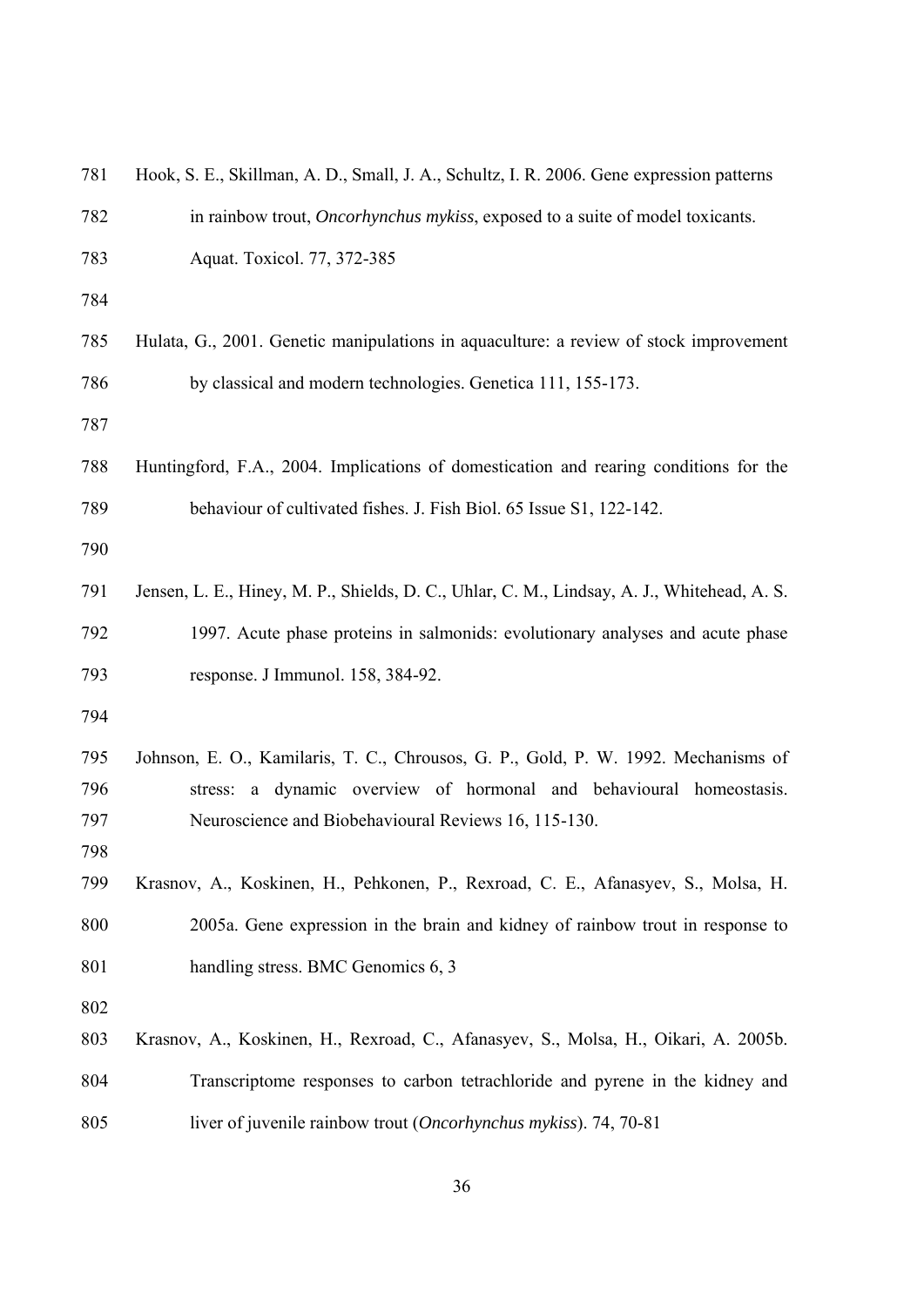| 807                      | Morey, J. S., Ryan, J. C., Van Dolah, F. M. 2006. Microarray validation: factors                                                         |  |  |  |
|--------------------------|------------------------------------------------------------------------------------------------------------------------------------------|--|--|--|
| 808                      | influencing correlation between oligonucleotide microarrays and real-time PCR.                                                           |  |  |  |
| 809                      | Biol Proced Online 8, 175-193                                                                                                            |  |  |  |
| 810<br>811<br>812<br>813 | Perry, S. F., Bernier, N. J., 1999. The acute humoral adrenergic stress response in fish:<br>facts and fiction. Aquaculture 177, 285-295 |  |  |  |
| 814                      | Petersen, H. H., Nielsen, J. P., Heegaard, P. M., 2004. Application of acute phase protein                                               |  |  |  |
| 815                      | measurements in veterinary clinical chemistry. Vet Res. 35, 163-187                                                                      |  |  |  |
| 816                      |                                                                                                                                          |  |  |  |
| 817                      | Pfaffl, M. W., 2001. A new mathematical model for relative quantification in real-time                                                   |  |  |  |
| 818                      | RT-PCR. Nucleic Acids Research 29, 2002-2007                                                                                             |  |  |  |
| 819                      |                                                                                                                                          |  |  |  |
| 820                      | Pottinger, T.G., 2000. Genetic selection to reduce stress in animals. In: Moberg, G.P.,                                                  |  |  |  |
| 821                      | Mench, J.A. (Eds.), The Biology of Animal Stress: Basic Principles and                                                                   |  |  |  |
| 822                      | Implications for Animal Welfare. CABI Publishing, Oxford, pp. 291-308.                                                                   |  |  |  |
| 823                      |                                                                                                                                          |  |  |  |
| 824                      | Pottinger, T. G., Carrick., T. R., 1999. Modification of the plasma cortisol response to                                                 |  |  |  |
| 825                      | stress in rainbow trout by selective breeding. Gen. Comp. Endocrinol. 116:122-                                                           |  |  |  |
| 826                      | 132.                                                                                                                                     |  |  |  |
| 827                      |                                                                                                                                          |  |  |  |
| 828                      | Pottinger, T.G., Carrick, T.R., 2001. Stress responsiveness affects dominant-subordinate                                                 |  |  |  |
| 829                      | relationships in rainbow trout. Horm. Behav. 40, 419-427.                                                                                |  |  |  |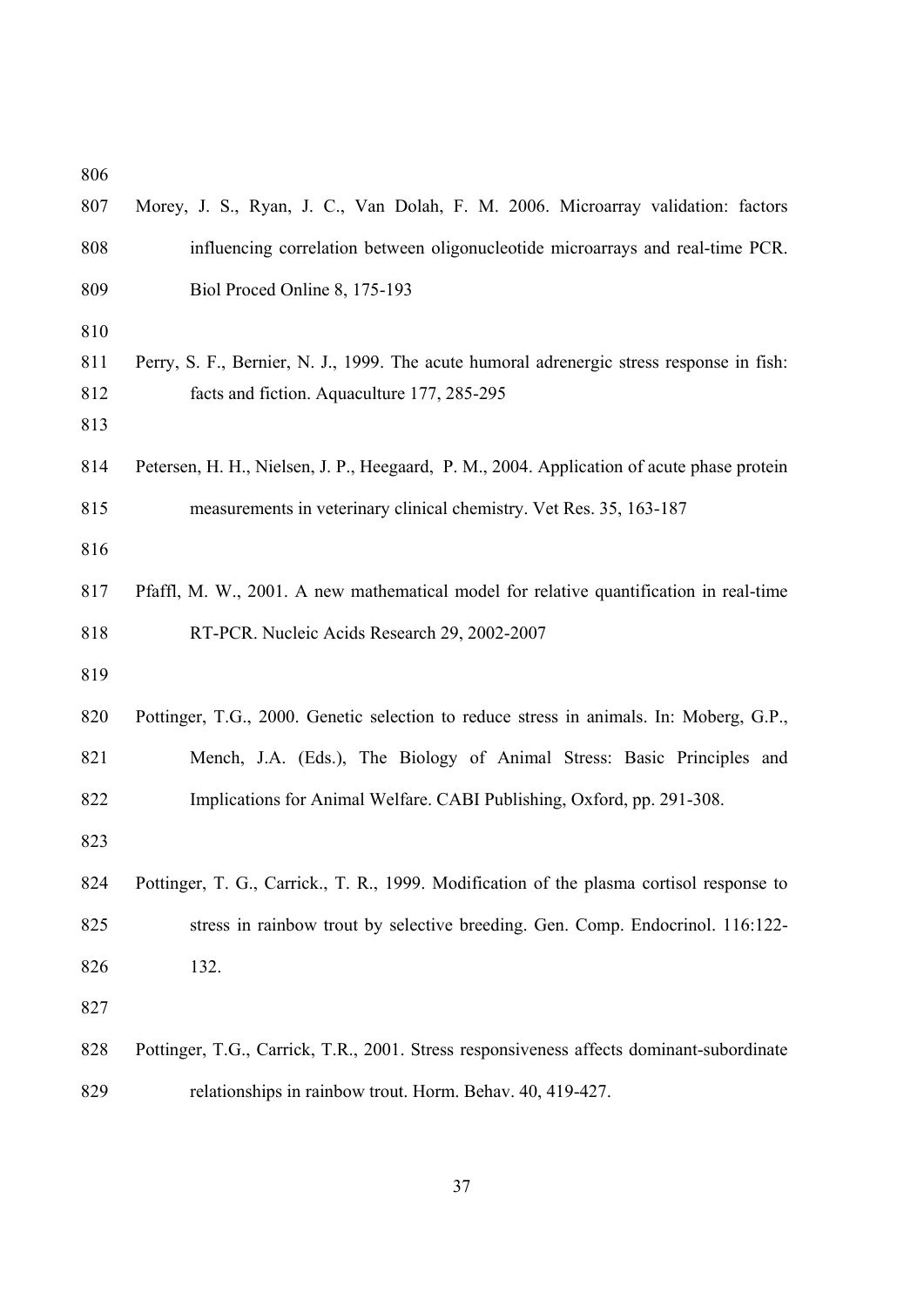- 831 Pottinger, T.G., Pickering, A.D., 1992. The influence of social interaction on the 832 acclimation of rainbow trout, (*Oncorhynchus mykiss*), to chronic stress. Journal 833 of Fish Biology 41, 435-447.
- 834
- 835 Pottinger, T.G., Pickering, A.D., 1997. Genetic basis to the stress response: selective 836 breeding for stress tolerant fish. In: Iwama, G.K., Pickering, A.D., Sumpter, J.P., 837 Schreck, C.B. (Eds.), Fish Stress and Health in Aquaculture. Cambridge 838 University Press, Cambridge, pp. 171-193.
- 839
- 840 Pottinger, T. G., Moran, T. A. and Morgan, J. A. W. (1994). Primary and secondary 841 indices of stress in the progeny of rainbow trout (Oncorhynchus mykiss 842 Walbaum) selected for high and low responsiveness to stress. Journal of Fish 843 Biology 44, 149-163.
- 844
- 845 Price, E.O., 1999. Behavioral development in animals undergoing domestication. Appl. 846 Anim. Behav. Sci. 65, 245-271.
- 847

848 Tilton, S. C., Gerwick, L. G., Hendricks, J. D., Rosato, C. S., Corley-Smith, G., Givan, S. 849 A., Bailey, G. S., Bayne, C. J., Williams, D. E., 2005. Use of a rainbow trout 850 oligonucleotide microarray to determine transcriptional patterns in aflatoxin B1- 851 induced hepatocellular carcinoma compared to adjacent liver. Toxicol. Sci. 88, 852 319-330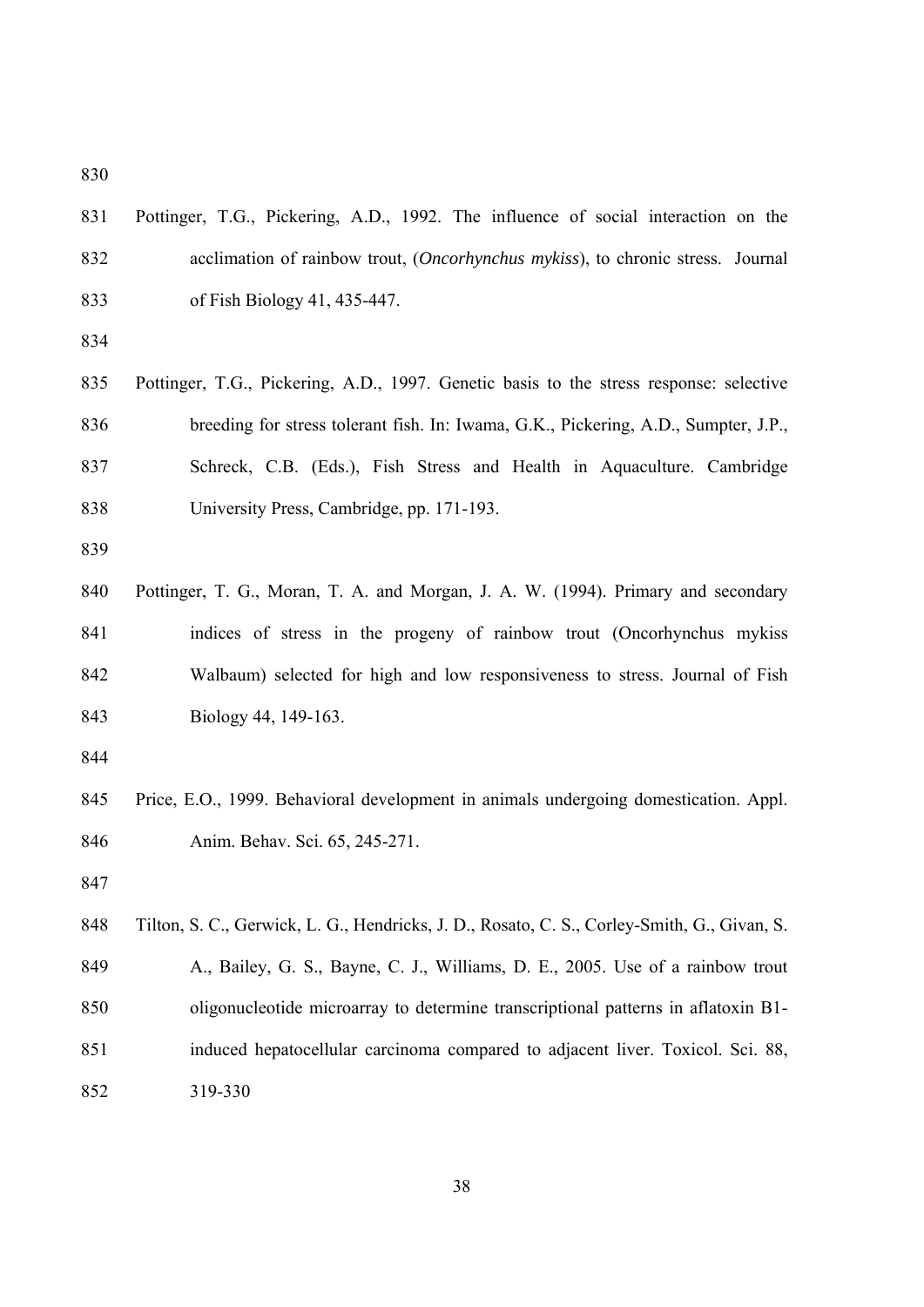| 854 | Trenzado, C. E., Carrick, T. R. and Pottinger, T. G. (2003). Divergence of endocrine and                   |
|-----|------------------------------------------------------------------------------------------------------------|
| 855 | metabolic responses to stress in two rainbow trout lines selected for differing                            |
| 856 | cortisol responsiveness to stress. General and Comparative Endocrinology 133,                              |
| 857 | 332-340.                                                                                                   |
| 858 |                                                                                                            |
| 859 | Vandeputte, M., Launey, S., 2004. The genetic management of fish domestication.                            |
| 860 | Productions Animales 17, 237-242.                                                                          |
| 861 |                                                                                                            |
| 862 | Wang, C. M., King, W., Woods, C., 2004. Physiological indicators of divergent stress                       |
| 863 | responsiveness in male striped bass broodstock. Aquaculture 232, 665-678                                   |
| 864 |                                                                                                            |
| 865 | Zhang, B., Schmoyer, D., Kirov, S., Snoddy, J., 2004. GOTree Machine (GOTM): a web-                        |
| 866 | based platform for interpreting sets of interesting genes using Gene Ontology                              |
| 867 | hierarchies. BMC Bioinformatics 5:16                                                                       |
| 868 |                                                                                                            |
| 869 |                                                                                                            |
| 870 | <b>Figure captions</b>                                                                                     |
| 871 |                                                                                                            |
| 872 | Figure 1. Levels of (a) plasma ACTH; (b) plasma cortisol; (c) plasma glucose; (d) plasma                   |
| 873 | lactate in confined ( $\circ$ ) and unconfined ( $\bullet$ ) rainbow trout over a 648 h period. Each point |
| 874 | is the mean $\pm$ SEM of 12 fish. Significant differences between control and confined fish                |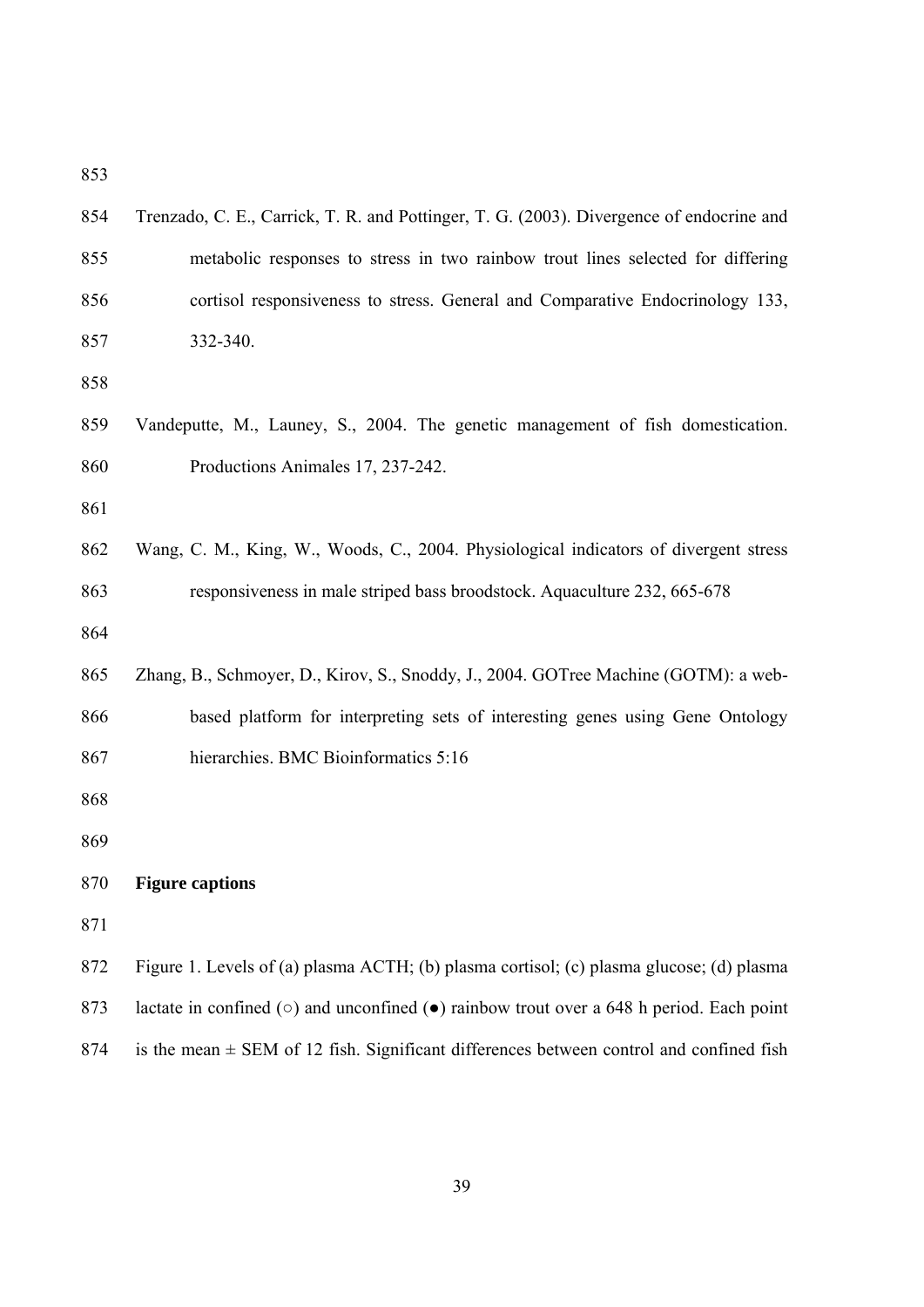875 are denoted by: \* : *P*<0.05; \*\*: P<0.01; \*\*\*: *P*<0.001. The shaded areas represent the 876 two time periods from which samples were used to construct the SSH libraries.

877

878 Figure 2. Organisation of the Phase 1 microarray.

879 The Phase 1 array consisted of 21120 spotted cDNAs contributed to by three partners of 880 the "Stressgenes" project. Four stresses were represented and most of the clones were 881 derived from liver, brain and muscle SSH libraries. Numbers provide detail on the 882 number of clones spotted from each tissue/stress. The liver confinement libraries went 883 through a second step of redundancy subtraction.

884

885 Figure 3. Common expression patterns in response to a confinement stressor. RNA from 886 individual fish exposed to a confinement stressor (and unstressed controls) was 887 hybridised in dye-swap experiments to a multi-tissue cDNA microarray. Normalised 888 expression ratios (log2 transformed) were analysed by ANOVA by time (P<0.05 with 889 Benjamini and Hochberg False Discovery Rate multiple test correction) and clustered 890 into six k-means groups. The scale ranges from 4-fold up-regulated (red) to 4-fold down-891 regulated i.e.0.25 (green).

892

893 Figure 4. Individual expression patterns for some of the key members of the confinement 894 stressor k-means cluster groups. qPCR was carried out on 5 individuals (control and 895 stressed) for two gene members of each of Sets 1-6 (see Figure 3). All qPCR was carried 896 out in triplicate and fold change determined after normalisation to housekeeping genes β-897 actin and 18S. Microarray data is averaged data for every instance of that gene on the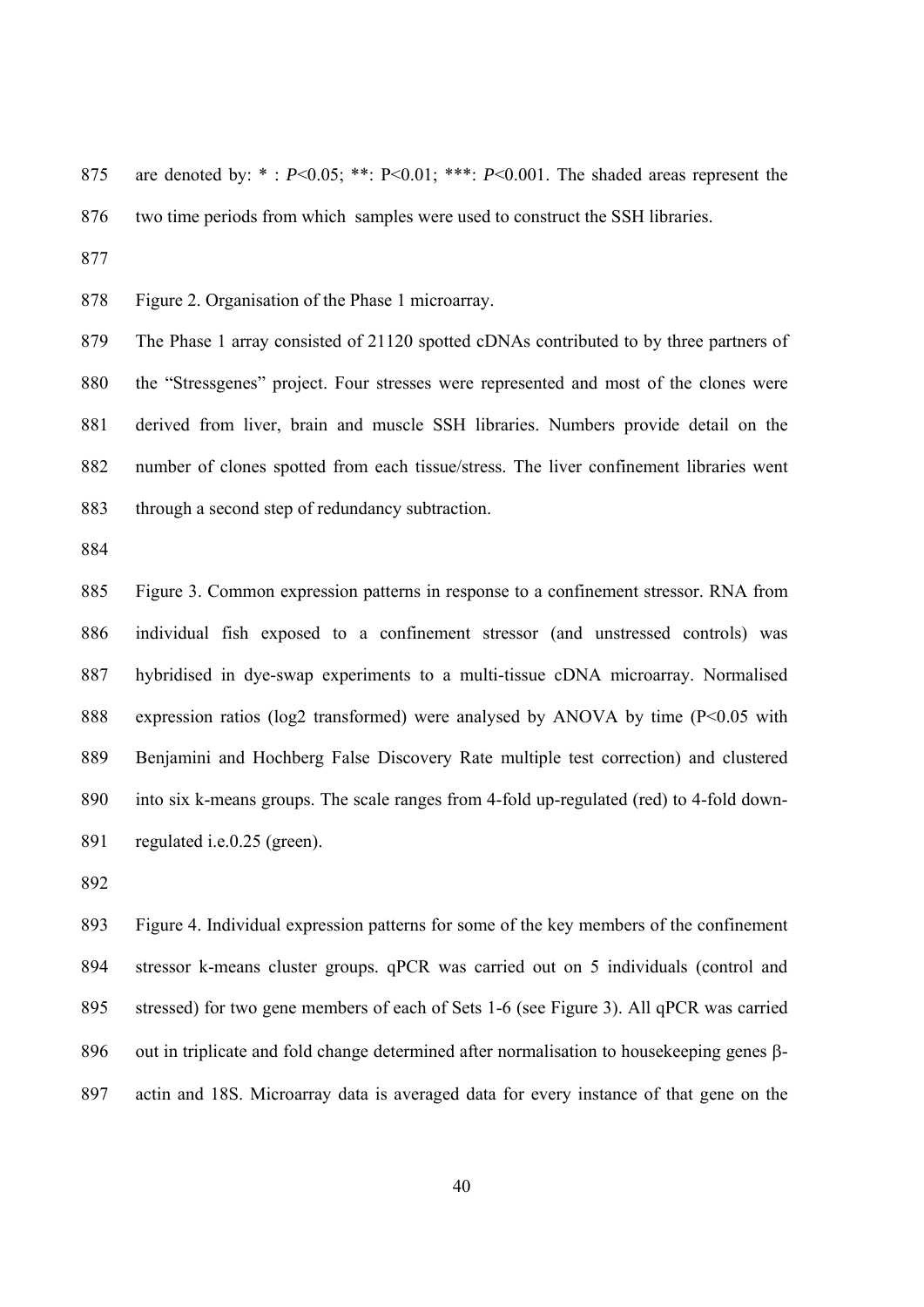898 array and is displayed as fold change relative to  $t = 0$ . qPCR data (squares and solid line) 899 is compared directly to microarray data (circles and dashed line). Stress data is in filled 900 symbols and control data in empty symbols. Vertical axes are varied to best display the 901 correlation between the qPCR and microarray data. For primer sequences and template 902 accession numbers see Table 1. 903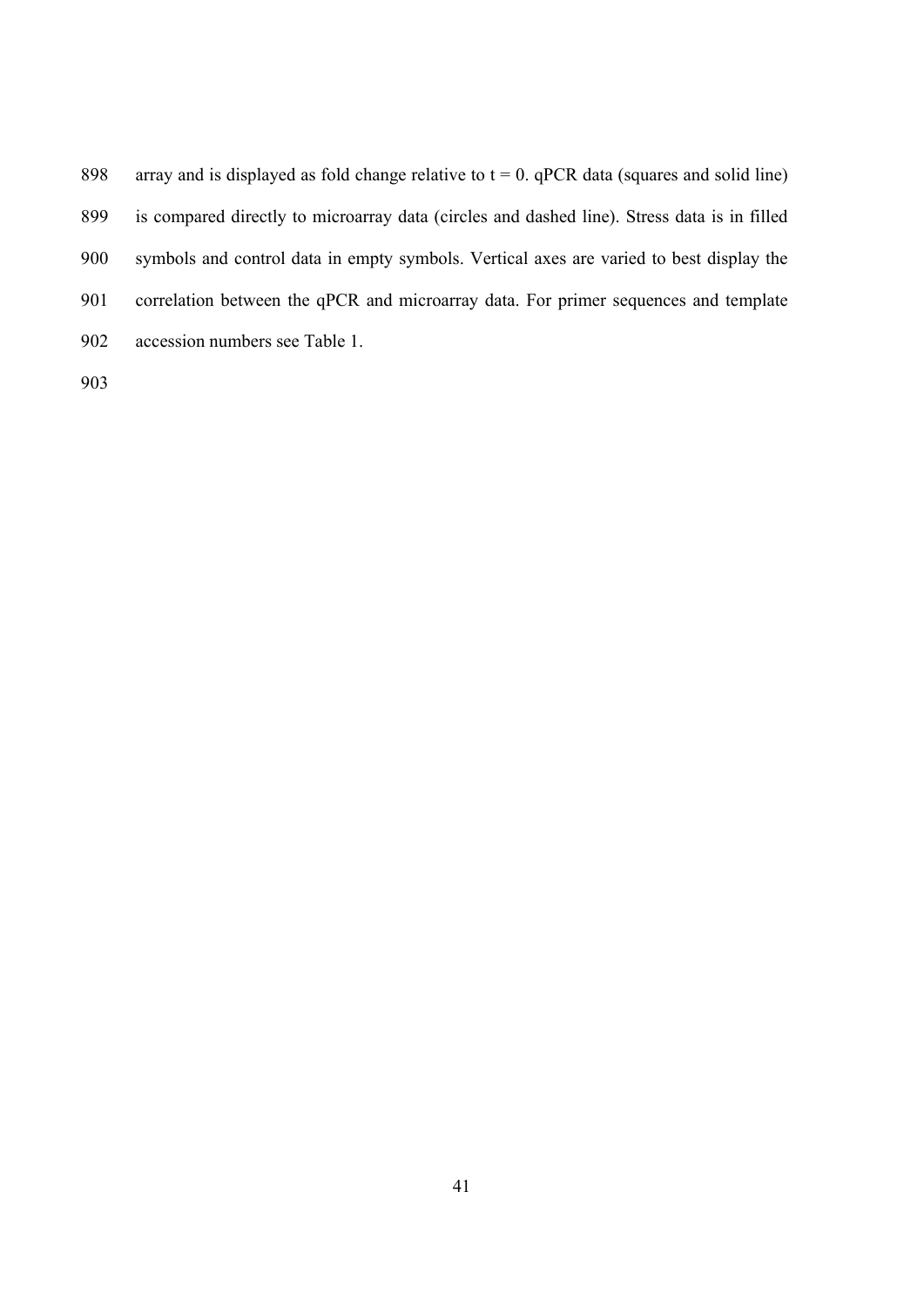

Cairns et al. Figure 1.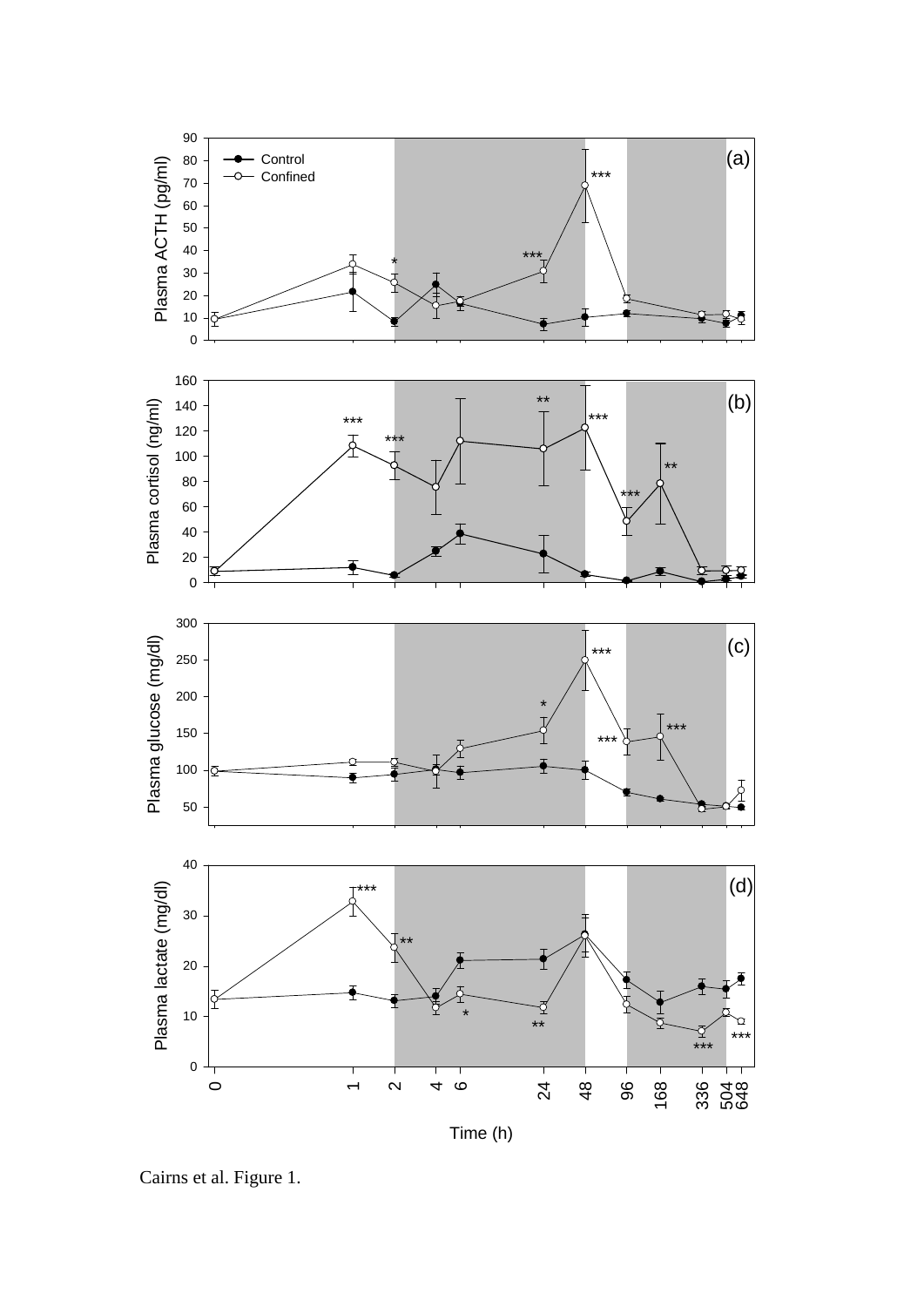

Cairns et al. Figure 2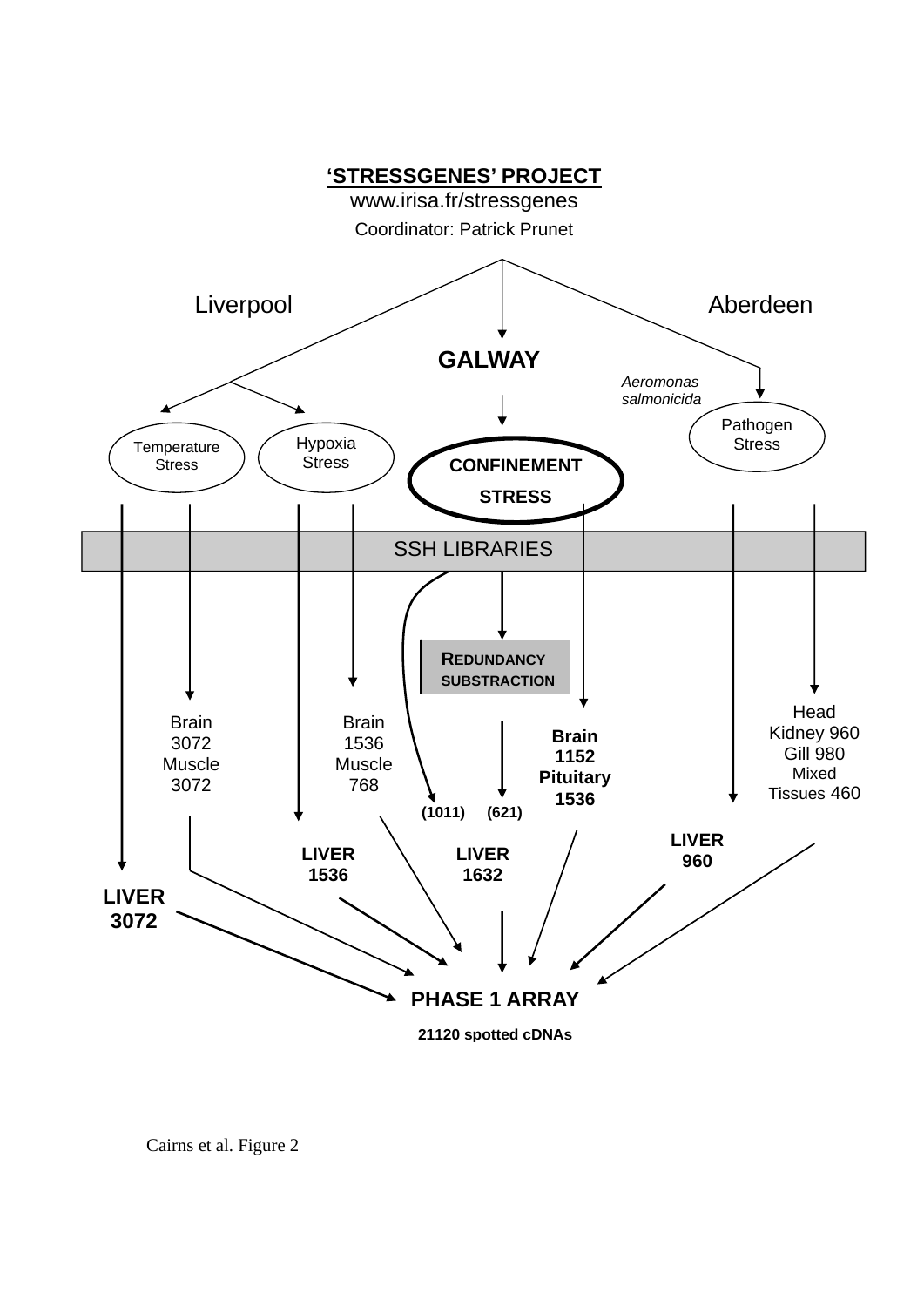Figure 3: Cairns et al.,

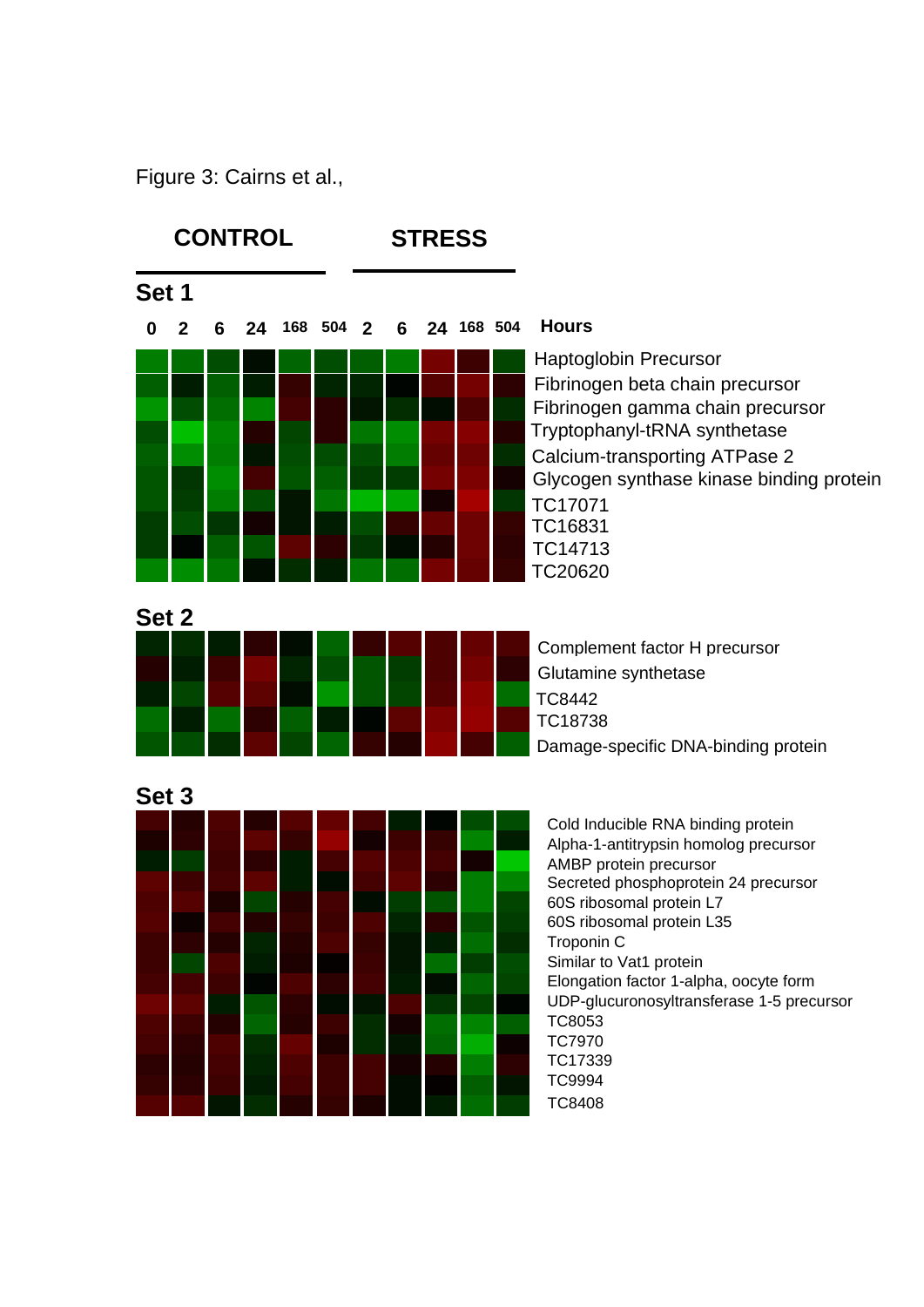## **Scale:**

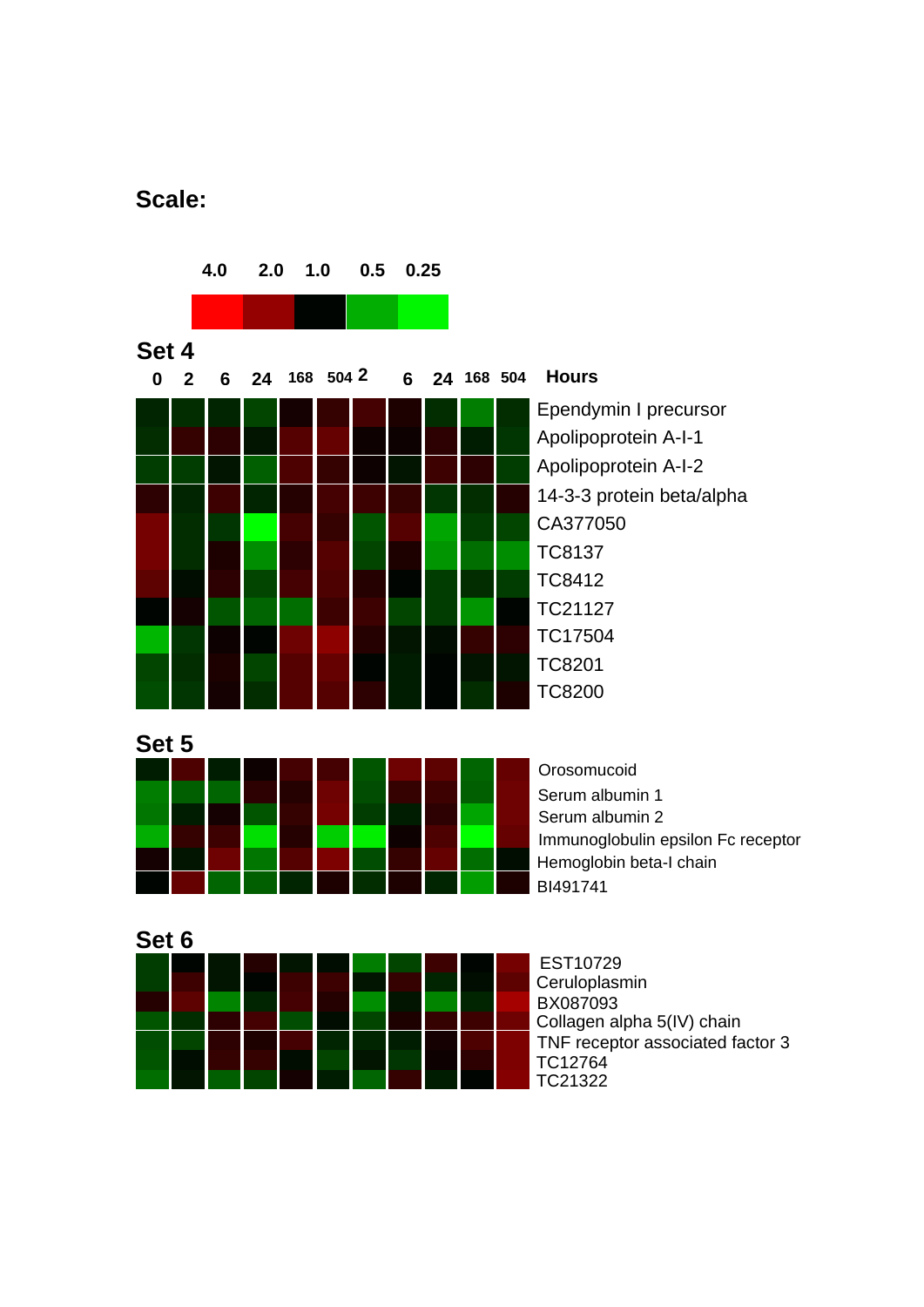



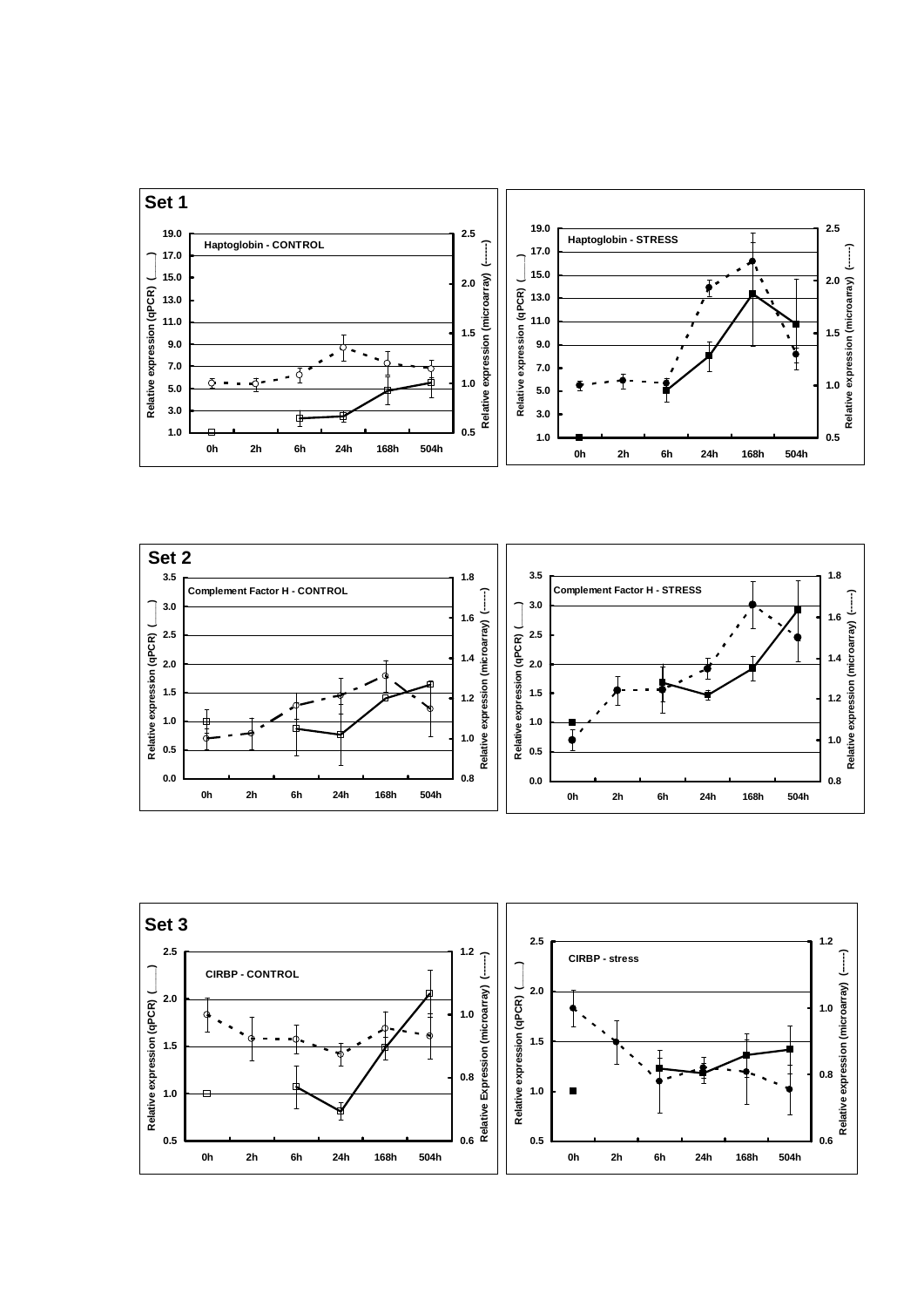







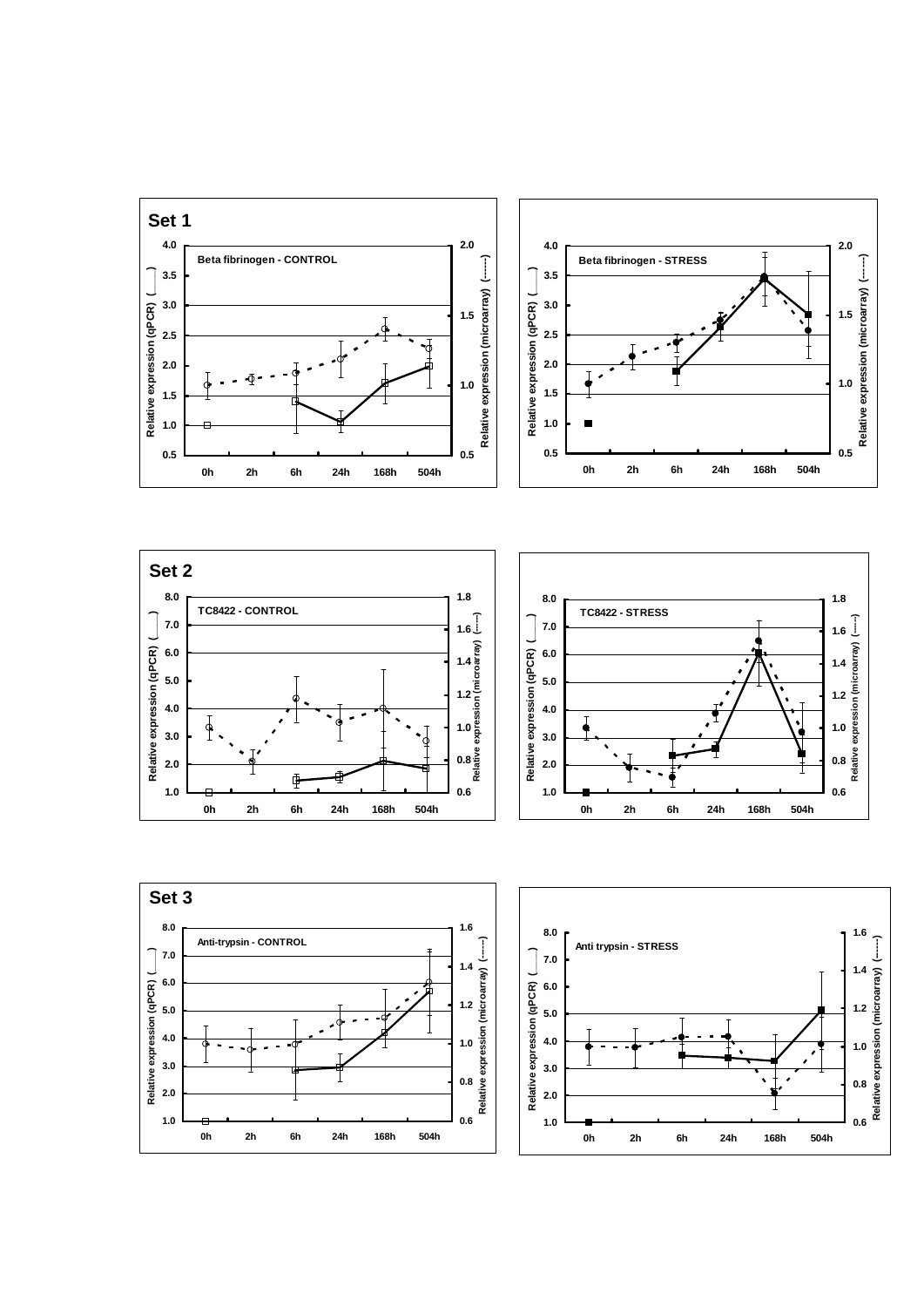



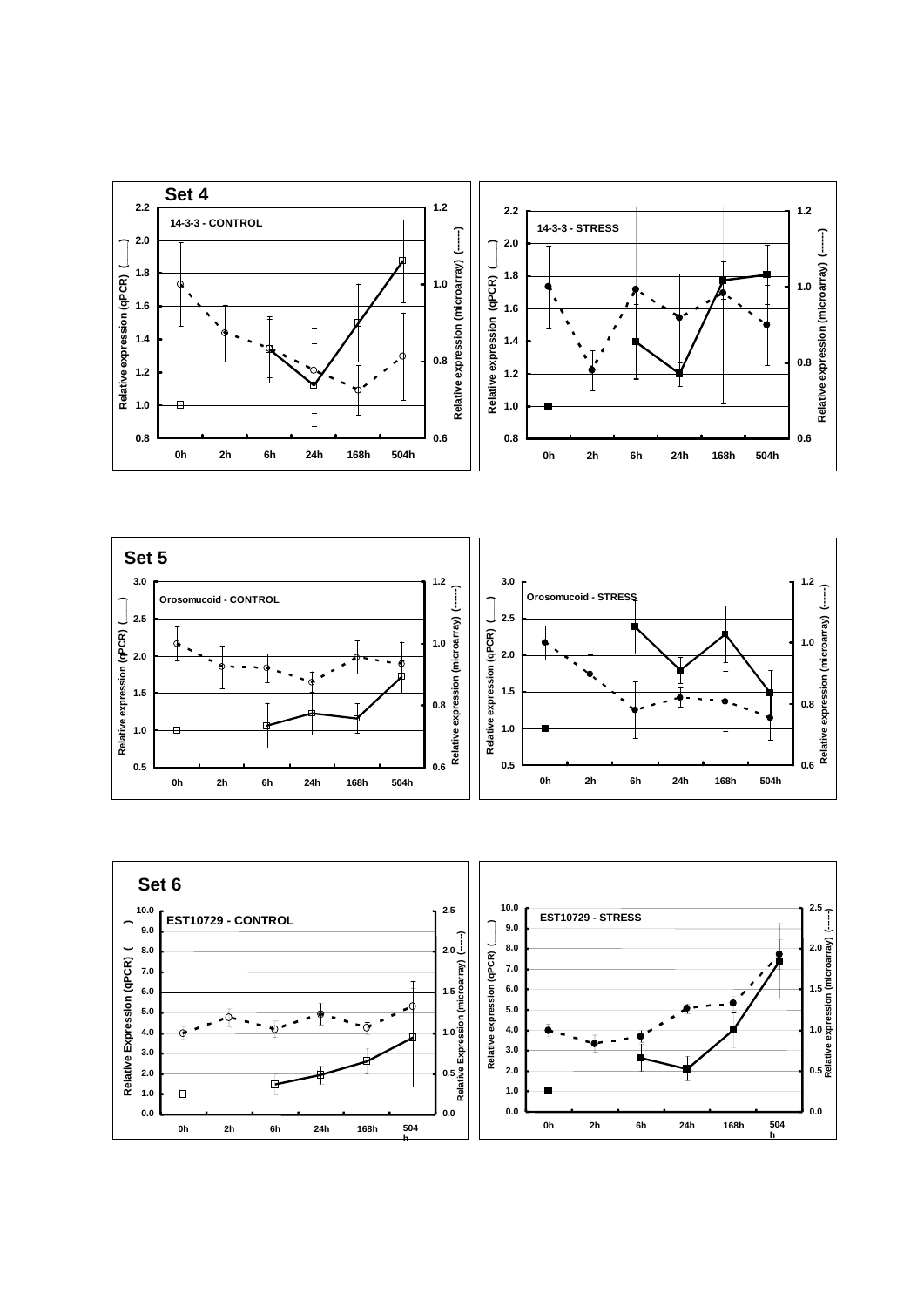